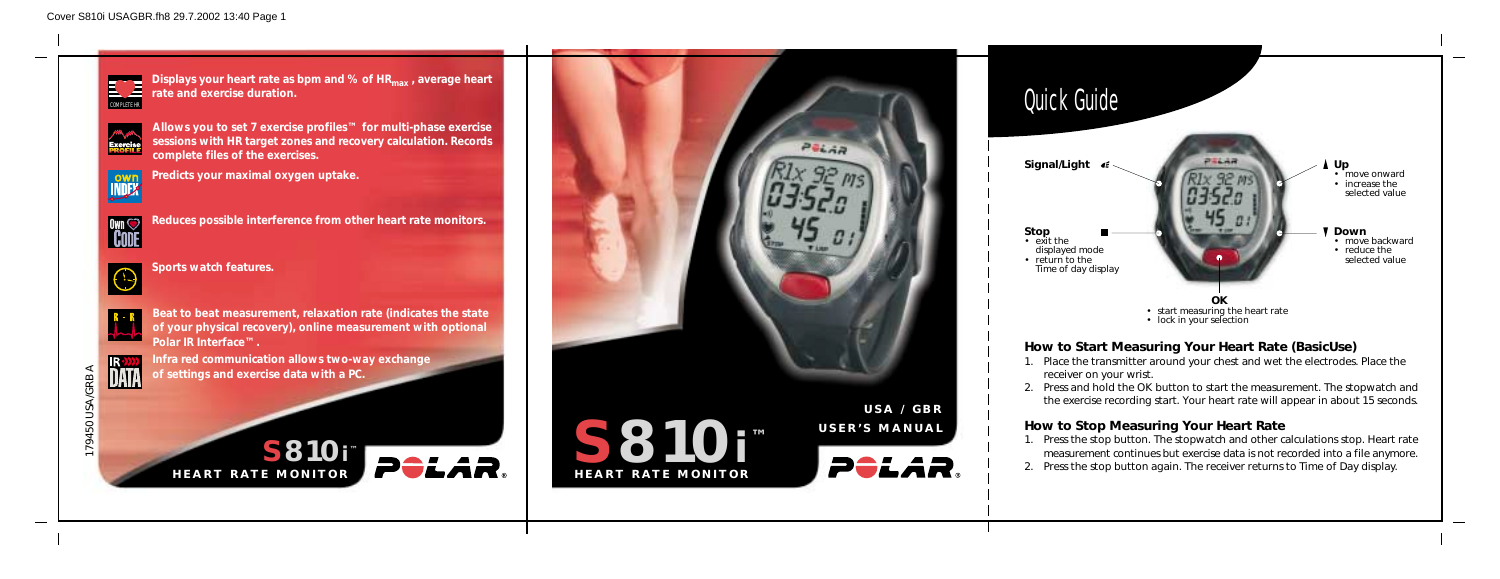# Dear Customer

**Congratulations on purchasing a Polar Heart Rate Monitor! We are proud to assist you in achieving personal fitness and performance goals. If you want to get even more out of your Polar Heart Rate Monitor during training, check our web sites for the best product and training tips, software updates and other value added services: USA and Canada: www.polarusa.com Other countries: www.polar.fi**



Manufactured by: Polar Electro Oy Professorintie 5 FIN-90440 KEMPELE Tel. +358-8-520 2100 Fax +358-8-520 2300 www.polar.fi



Distributed in the USA by Polar Electro Inc. 370 Crossways Park Drive Woodbury NY 11797-2050 U.S.A. 1-800-227-1314 www.polarusa.com

Distributed in Canada by Polar Electro Canada c/o Lanco Logistics Inc. 4330 Joseph Dubreuil Lachine, Quebec CANADA, H8T 3C4 1-888-918-5043



Recyclable material. Graphic Design CIS, Finland.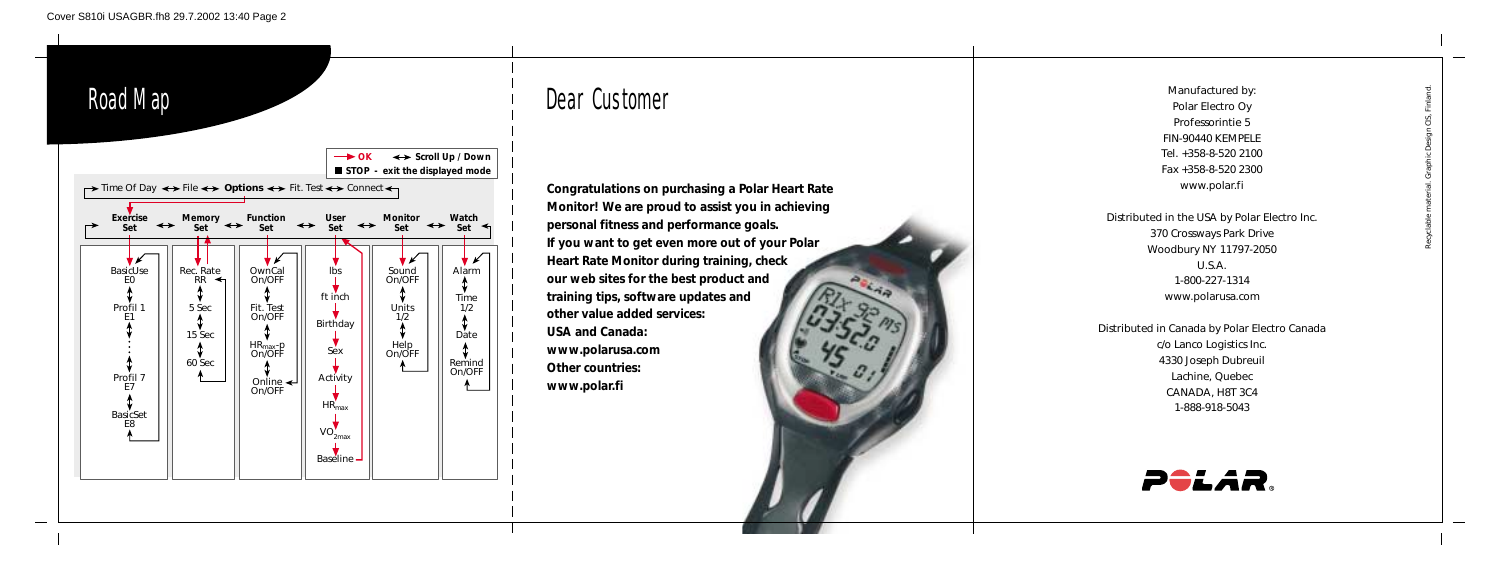

The Polar S810i and Polar Precision Performance™ software offer you various ways to customize your exercise sessions so they meet your personal needs.

For example, you can build up exercise profiles to guide you through various training sessions. Choose the functions that suit you best: OwnCal® calorie calculation, timers or recovery calculation, etc. Monitor your fitness level, and any long-term changes in it, by performing the quick and easy Polar Fitness Test™.

After training, you can review your exercise file and transfer it to your computer for analysis with the software. Or, you can transfer your heart rate to the computer in real time through an optional Polar IR Interface™. In addition, you can perform an over training test, included in the software, for thorough information about your body's recovery.

Please read this manual carefully to familiarize yourself with the Polar heart rate monitor. Here is where you can find the information you need to use and maintain your equipment. The function road map on the front cover is a quick guide to the versatile features of the Polar heart rate monitor; Please tear it off and save it for your reference.

Please refer to the glossary for special terms, display symbols and text explanations. The alphabetical index will help you quickly find answers to any questions that you might encounter while using your Polar heart rate monitor.

Thank you for choosing Polar!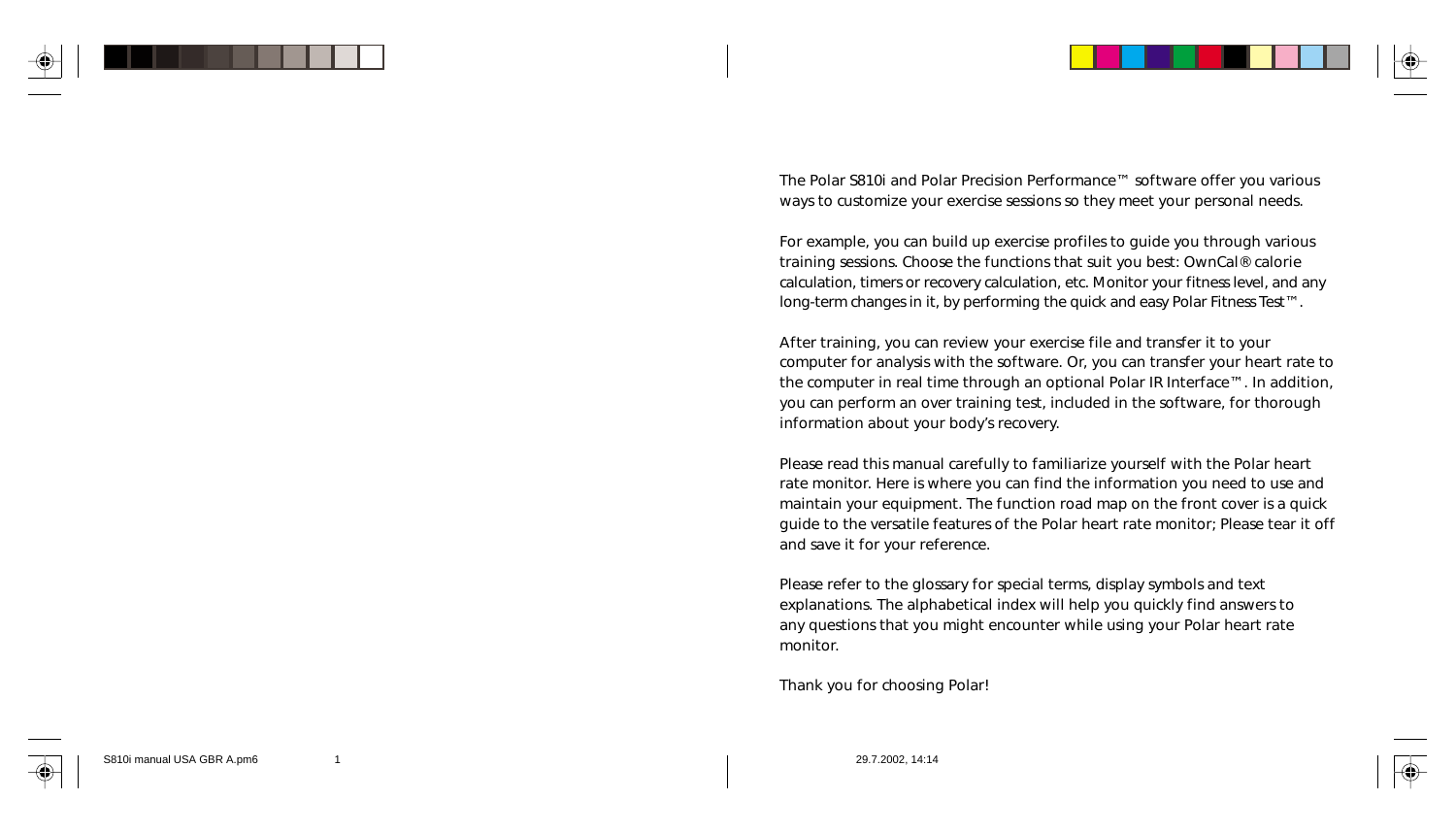# **CONTENTS**

#### **A. Getting Going ....................... 5**

| How to Prepare the Wrist Receiver  8 |
|--------------------------------------|
| How to Put the Transmitter On  9     |
| How to Start Measuring               |
|                                      |
| How to Stop Measuring                |
|                                      |
|                                      |
| Modes and Their Functions  11        |

#### **B. How to Enter Settings ........ 14**

| User Information Settings  16        |  |
|--------------------------------------|--|
|                                      |  |
| Selecting Exercise Type  22          |  |
| Setting BasicSet exercise  22        |  |
|                                      |  |
| Setting Heart Rate Limits  23        |  |
| Turning Heart Rate Limits on/off  23 |  |
| Setting Recovery Calculation  24     |  |
|                                      |  |

| Setting Profile Exercise  25        |  |
|-------------------------------------|--|
| Setting Phases on/off  25           |  |
| Setting Interval Calculation  26    |  |
| Setting Interval Type  26           |  |
| Setting Number of Intervals         |  |
| and Recoveries  28                  |  |
| Turning Heart Rate Limits on/off 28 |  |
| Setting Heart Rate Limits  28       |  |
| Setting Recovery Calculation  29    |  |
|                                     |  |
| Setting Recording Rate  31          |  |
| Turning Functions on/off  32        |  |
| OwnCal Calorie Counter on/off  32   |  |
|                                     |  |
| <b>Predicted Maximum</b>            |  |
| Heart Rate on/off 33                |  |
| Online Recording to                 |  |
| Computer on/off  33                 |  |
|                                     |  |
| <b>Turning Activity/Button</b>      |  |
|                                     |  |
| Selecting Measuring Units  34       |  |
| Turning Help on/off  35             |  |
|                                     |  |

| Setting Time of Day  36       |  |
|-------------------------------|--|
|                               |  |
| Turning Reminders on/off 37   |  |
|                               |  |
| Swap Time 1 or Time 2  38     |  |
| Shortcut to Watch Settings 38 |  |
| Swap Measuring Units  38      |  |
| Swap Date, User ID Number,    |  |
| User Name and Logo  38        |  |
|                               |  |

| Heart Rate Measure Mode  39         |  |
|-------------------------------------|--|
|                                     |  |
| <b>Turning Heart Rate</b>           |  |
|                                     |  |
| Illuminating the Display 42         |  |
| Storing Lap and Split Time  42      |  |
| Pausing the Exercise  43            |  |
| Swapping the Displayed              |  |
|                                     |  |
| Resetting the Stopwatch to Zero  45 |  |

| Starting an Exercise Profile  46       |  |
|----------------------------------------|--|
|                                        |  |
| Interval Period  47                    |  |
| Recovery Period  48                    |  |
| Interrupting an Exercise Profile 49    |  |
| Exercising with BasicSet  49           |  |
|                                        |  |
| Swapping the Heart Rate Limits  49     |  |
| Starting the Recovery Calculation  50  |  |
| Stopping the Exercise  50              |  |
|                                        |  |
| Swapping the Exercise Type  50         |  |
| Swapping the Recording Rate            |  |
|                                        |  |
| Resetting the Interval or              |  |
| Recovery Calculation of                |  |
| an Exercise Profile  50                |  |
| Interrupting an Interval or Recovery   |  |
| Calculation of an Exercise Profile  51 |  |
| Interrupting a Phase of                |  |
| an Exercise Profile  51                |  |
| Heart Touch Function  51               |  |
|                                        |  |



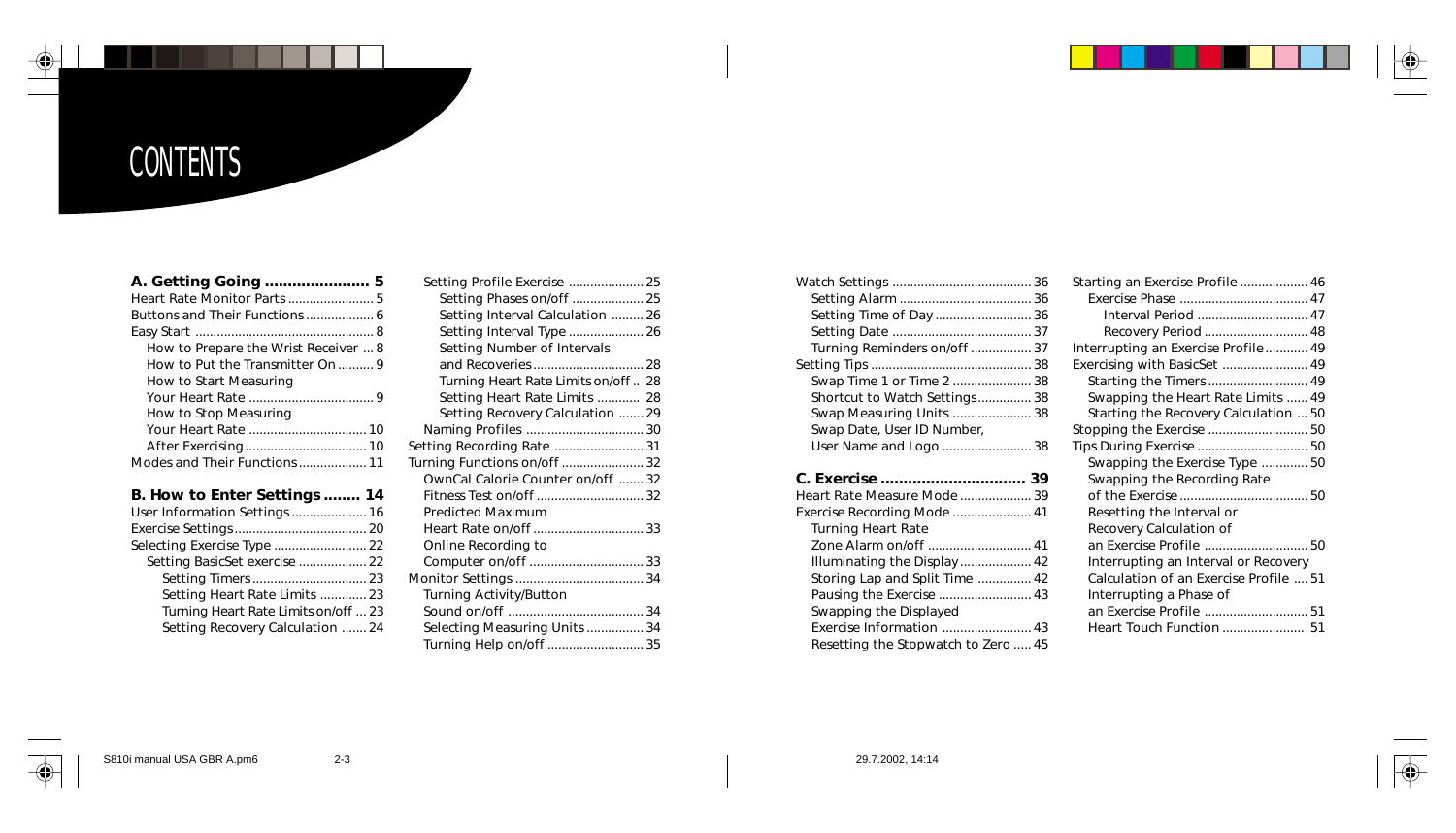

 $\sim$ 

 $\overline{\bigcirc}$ 

с

# A. GETTING GOING

**Heart Rate Monitor Parts and Their Functions**

The elastic strap holds the transmitter comfortably, yet firmly, in the correct position.

The transmitter detects your heart rate and transmits it to the wrist receiver.

The wrist receiver displays your heart rate and other data during exercise. Enter your personal settings into the receiver and analyze the exercise files after you're done.



**D. How to Recall**

| Training Information  52              |  |
|---------------------------------------|--|
|                                       |  |
| Recovery Information of               |  |
|                                       |  |
| Heart Rate Limits  55                 |  |
| Exercise Time within, above and below |  |
|                                       |  |
| Calorie Expenditure  55               |  |
| Cumulative Calorie Count  55          |  |
| Cumulative Exercise Time Count  56    |  |
| Profile Exercise Information  56      |  |
|                                       |  |
| Recorded Heart Rate Samples  59       |  |
|                                       |  |
| Updating the Cumulative               |  |
|                                       |  |
|                                       |  |
|                                       |  |
|                                       |  |

#### **E. Connection to Computer .... 61**

Downloading Training

| <b>Uploading Settings</b> |  |
|---------------------------|--|
|                           |  |

| Predicted Maximum Heart Rate  67<br>Fitness Test Settings  68<br>Carrying out the Test  68<br>Update OwnIndex and HR <sub>max</sub> -p  70 |
|--------------------------------------------------------------------------------------------------------------------------------------------|
| G. Care and Maintenance  73                                                                                                                |
| H. Precautions  75                                                                                                                         |
| <b>Frequently Asked</b><br>L.                                                                                                              |
| J. Technical Specifications  83                                                                                                            |
| K. Limited Polar international<br>quarantee  86                                                                                            |
| L. Disclaimer  87                                                                                                                          |
| M.Polar Glossary  88                                                                                                                       |

**F. Polar Fitness Test .................. 65**<br>Ownloaded

S810i manual USA GBR A.pm6 4-5 2002, 14:14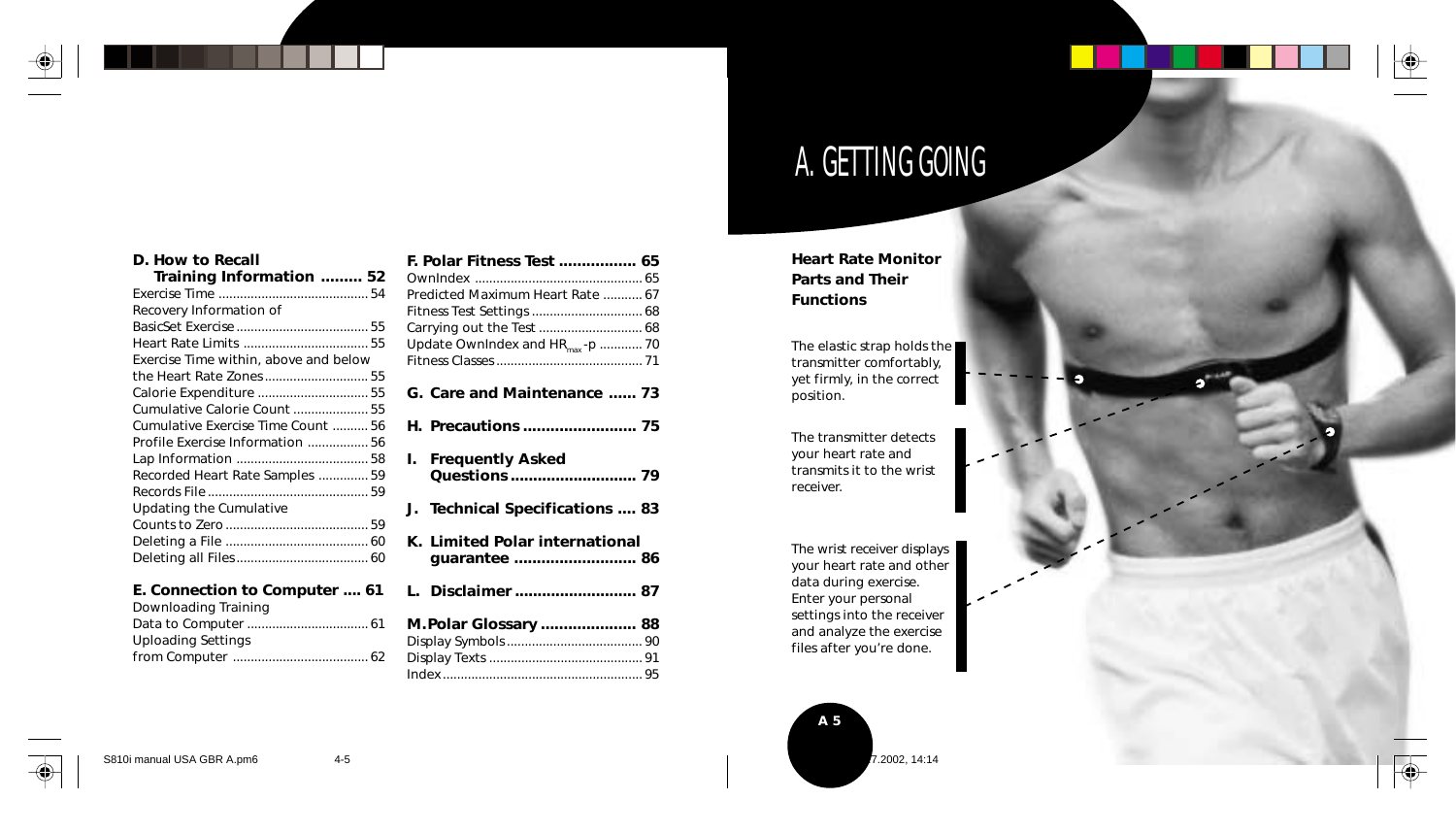



## **Buttons and Their Functions**

- **Signal/ Light** Turns the beep on or off. Turns the backlight on.
- **Reset** Resets the heart rate monitor.
- **Stop Return -** Stops measuring the heart rate. Exits the displayed mode and returns to the previous mode level. Returns to the Time of Day display from any mode by pressing and holding the stop button.
- **OK** Accept Starts measuring the heart rate (start). Enters the displayed mode shown on the lower level (start). Locks in your selection (ok). Records lap information (lap). The Help text (start, ok or lap) that appears on the display above the button indicates its use.



- The buttons are slightly stiffer than those of an ordinary watch to prevent them from being pressed accidentally.
- You can always return to the Time of Day display from the Options setting or File recalling loops by pressing and holding the stop button.
- See the glossary for display symbols and text interpretation.
- **A 6 A 7**

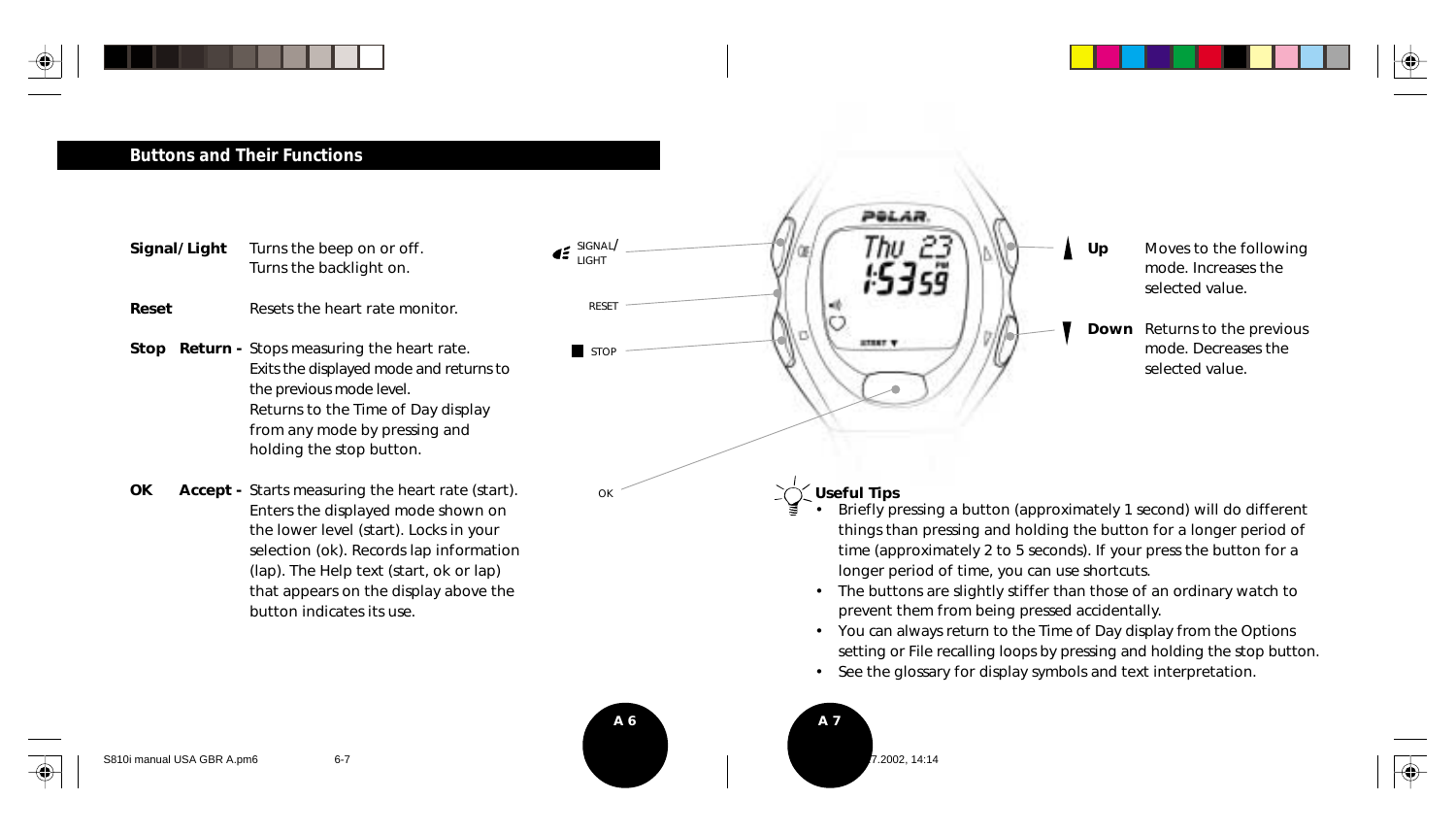

### **Easy Start**

#### **How to Prepare the Wrist Receiver**

- 1. Since the display is blank when the receiver leaves the factory, you have to activate the wrist receiver by pressing the OK button twice, after which the Time of Day display appears. This is a one-off procedure; once you have turned on your receiver you can not turn it off anymore.
- 2. You may start measuring your heart rate right away using the default settings. However, the following settings are ones that it would be useful to change as soon as possible: Time of Day (see section "Watch settings") and personal user settings (see section "User information settings").
- 3. The receiver has various functions that you can use according to your personal training needs. For more information, see section "Modes and their functions". You can either manually enter the settings by pressing the receiver buttons or you can define your settings using Polar Precision Performance software, after which the data should be transferred from your computer to the wrist receiver.
- 4. Wear the wrist receiver as you would wear an ordinary watch. If you go biking, we recommend attaching the wrist receiver to a Polar Bike Mount™.



#### **How to Put the Transmitter On**

- 1. Attach the transmitter to the elastic strap.
- 2. Adjust the strap length to fit snugly and comfortably. Secure the strap around your chest, just below the chest muscles, and buckle it.
- 3. Lift the transmitter off your chest and **moisten the grooved electrode areas** on the back.
- 4. Check that the wet electrode areas are firmly against your skin and the Polar logo is in a central, upright position.

#### **How to Start Measuring Your Heart Rate**

- 1. Begin with the display that shows the time of day.
- 2. Keep the wrist receiver within 3 feet/ 1 meter of your transmitter.
- 3. Check that you are not near people that have heart rate monitors, high voltage power lines, televisions, mobile phones or other sources of electromagnetic disturbance.





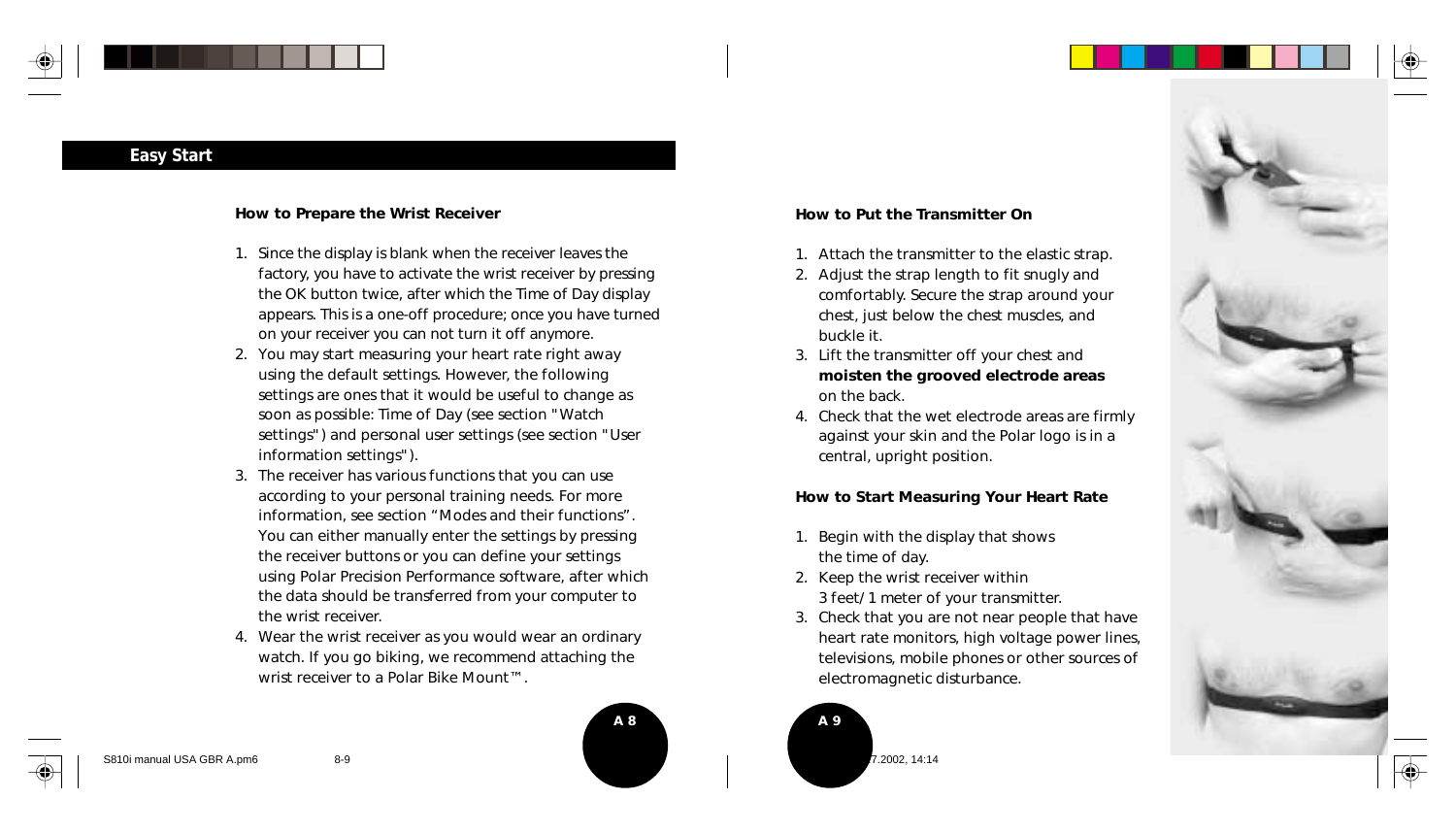



5. Press OK again. The stopwatch starts running and you can start exercising. The exercise data will only be stored in a file if you have turned the stopwatch on.

#### **How to Stop Measuring Your Heart Rate**

- 1. Press the stop button. The stopwatch and other calculations stop. The heart rate measuring continues, although exercise data is no longer recorded.
- 2. Press the stop button again. The heart rate measuring stops. The receiver shows the Time of Day display again.

#### **After Exercising**

- 1. Carefully wash the transmitter with a mild soap and water solution.
- 2. Rinse it with pure water.
- 3. Dry the transmitter carefully with a soft towel.
- 4. Store the transmitter in a clean and dry place. Dirt impairs the conductivity and functioning of the transmitter. Sweat and moisture can keep the electrodes wet and the transmitter activated, which shortens battery life.

Your receiver has six main modes: Time of Day, Exercise, File, Options, Fitness test and Connection. The modes offer you the following features:

#### **1. TIME OF DAY**

- 12 h or 24 h time, alarm, date and weekday
- two time options
- backlight

In addition, the following functions can be uploaded from a computer and utilized:

- 7 alarm sound reminders
- your personal logo, user number or user name

#### **2. EXERCISE**

There are three optional exercise modes:

- simple BasicUse function without settings or exercise guiding functions
- Programmable Exercise Profile function with six exercise phases
- programmable BasicSet function with three adjustable target heart rate limits, timers and a recovery period

The following are in use during all three different exercise modes:

- three adjustable display options
- current exercise time (stopwatch)
- time of day
- lap and split time as well as the lap number



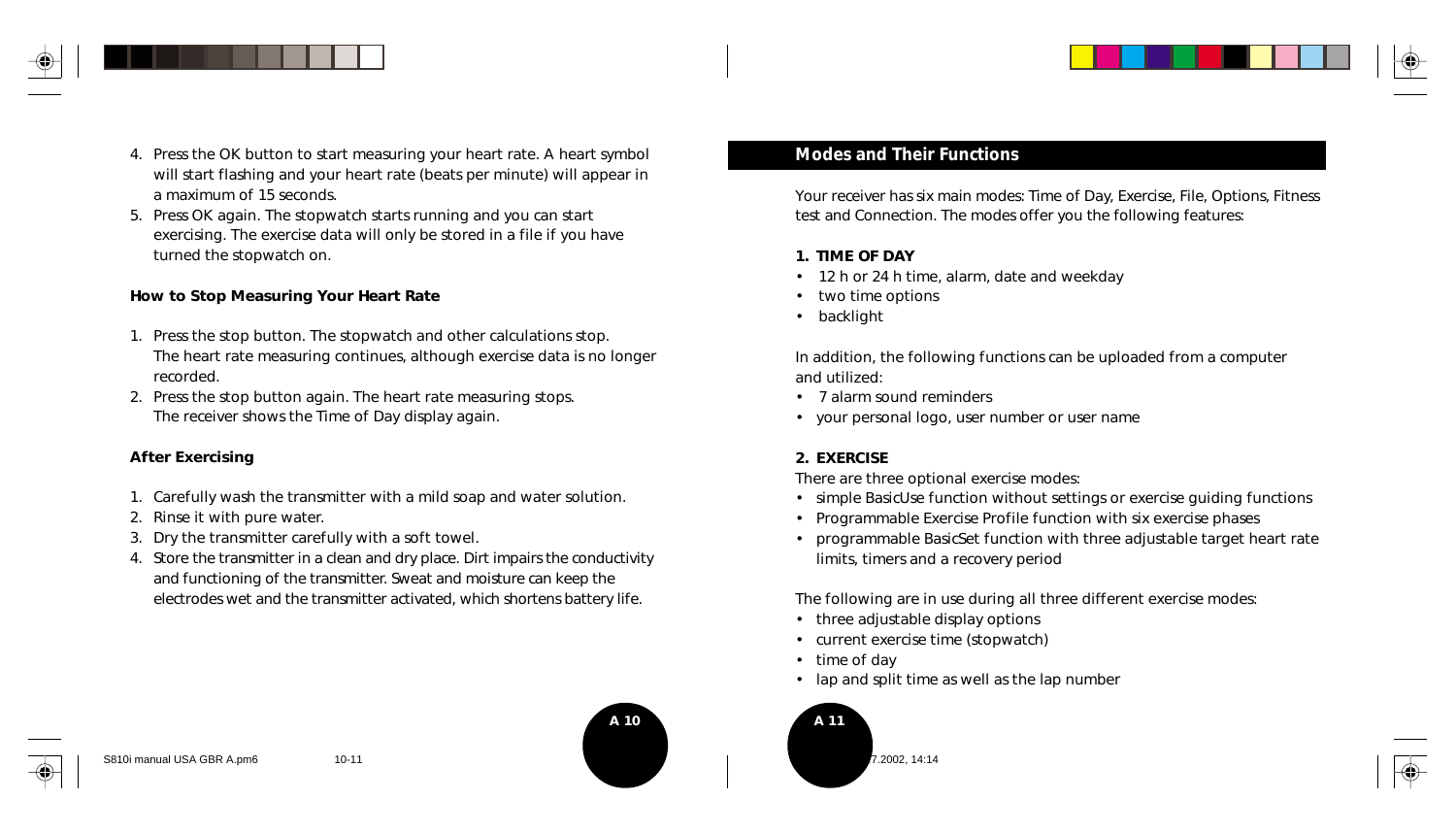

- current heart rate, average heart rate or a reading of your maximum heart rate in percentages
- calorie count for an exercise session
- graphic and numeric display options of relaxation rate

#### **3. FILE**

- up to 99 exercise files and one re-settable records file, which keeps track of cumulative calories and exercise time
- date and starting time of the exercise
- total exercise time
- average, maximum and minimum heart rate readings for the exercise session
- recovery information of BasicSet exercise
- heart rate limits used during exercise
- time spent in, above and below your target zones during exercise
- OwnCal calorie expenditure
- cumulative calorie expenditure
- cumulative exercise time
- profile information on the exercise phases
- lap information: best lap time; up to 99 lap and split times; current, average and maximum heart rate for each lap
- heart rate samples recorded in the preset recording rate

#### **4. OPTIONS**

• BasicUse with no settings, BasicSet with three heart rate limits, timers and a recovery period or seven programmable exercise profiles with

**A 12 A 13**

exercise phases. Each phase may include heart rate limits, intervals and recovery periods.

- heart rate for 1 minute, 15 seconds, 5 seconds or each heart beat is recorded.
- OwnCal calorie counter, fitness test, predicted maximum heart rate and online measurement\*
- user-specific information: weight, height, date of birth, gender, activity level, maximum heart rate, maximal oxygen uptake and baseline for relaxation rate
- activity/button sound, measurement units and Help function
- alarm, time of day, date and reminders

#### **5. FITNESS TEST**

In this mode you can:

- perform the Polar Fitness Test
- recall your latest test results; OwnIndex and  $HR_{\text{max}}$ -p values
- update your user information to reflect your most recent OwnIndex and  $HR<sub>max</sub>$ -p values

#### **6. CONNECTION**

In this mode you can:

- download recorded exercise information to your computer for detailed analysis with Polar Precision Performance software version 3 or later
- upload your receiver settings from your computer to receiver with Polar Precision Performance software version 3 or later

\* An optional Polar IR Interface is required.



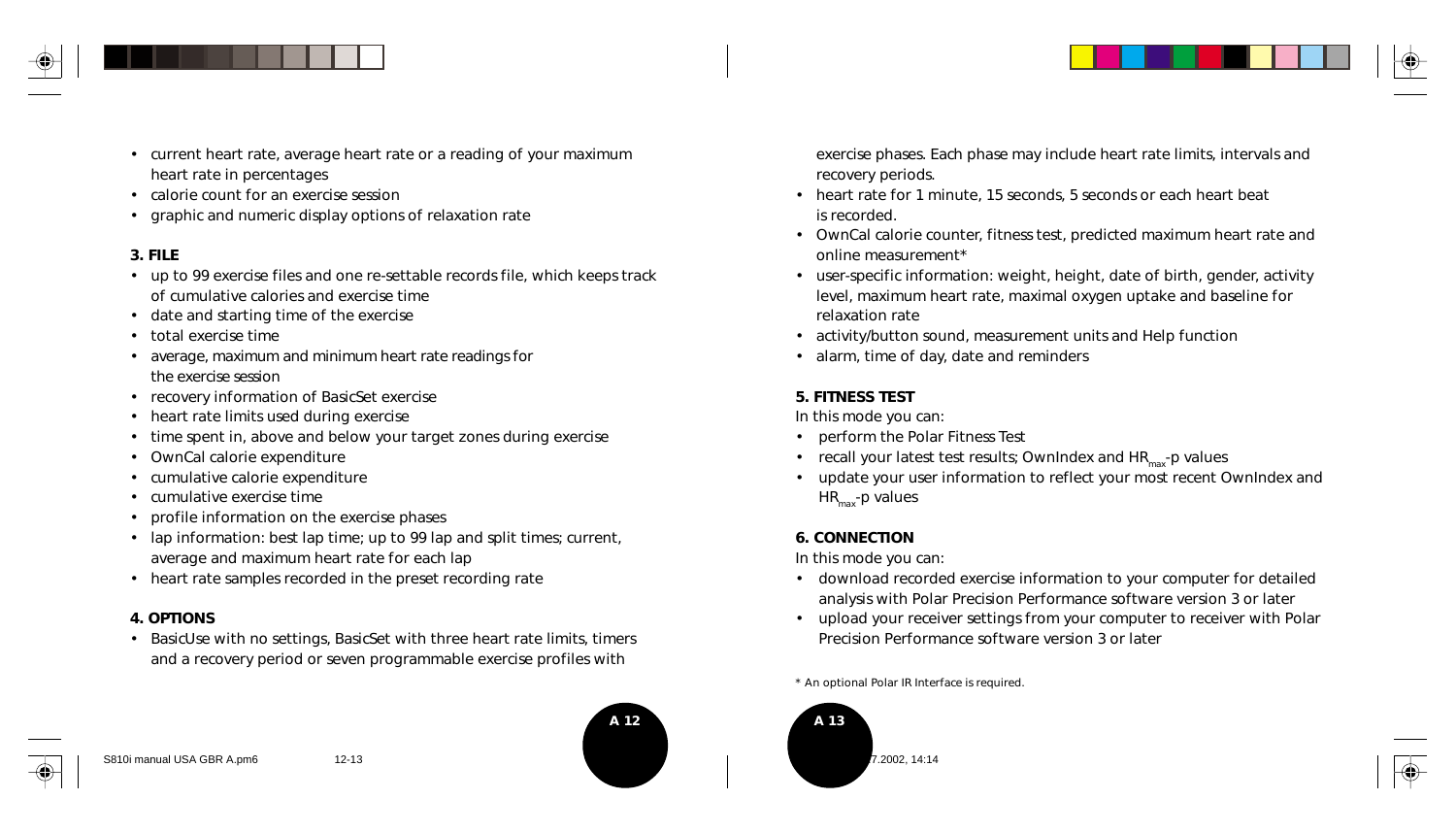# B. HOW TO ENTER SETTINGS

# **GOPTIONS**

**This section describes how to manually enter settings by pressing the receiver buttons. However, The receiver offers you a faster way as well: prepare your settings with Polar Precision Performance software and upload them to your receiver from your computer. See chapter "Uploading settings from computer".**



- 1. In the Time of Day display, scroll up or down until OPTIONS is displayed.
- 2. Press OK to enter the Options mode. EXERCISE SET is displayed.
- 3. Scroll up or down until the desired setting mode is displayed.
- 4. Press OK to start the settings.
- Move forward and backward by using the up or down buttons.
- Press OK to start adjusting the value.
- Scroll up or down to adjust the value.
- Press OK to lock in your selection.
- Move backward to the previous setting level by pressing the stop button.
- To return to the Time of Day display, wherever you are in the Options settings: Press and hold the stop button.
- The digits run faster if you press and hold the up or down button as you adjust the value. Release the button when approaching the desired value.
- On the display each function is presented by an abbreviated text. A flashing block on the display indicates how far you are in the setting mode.





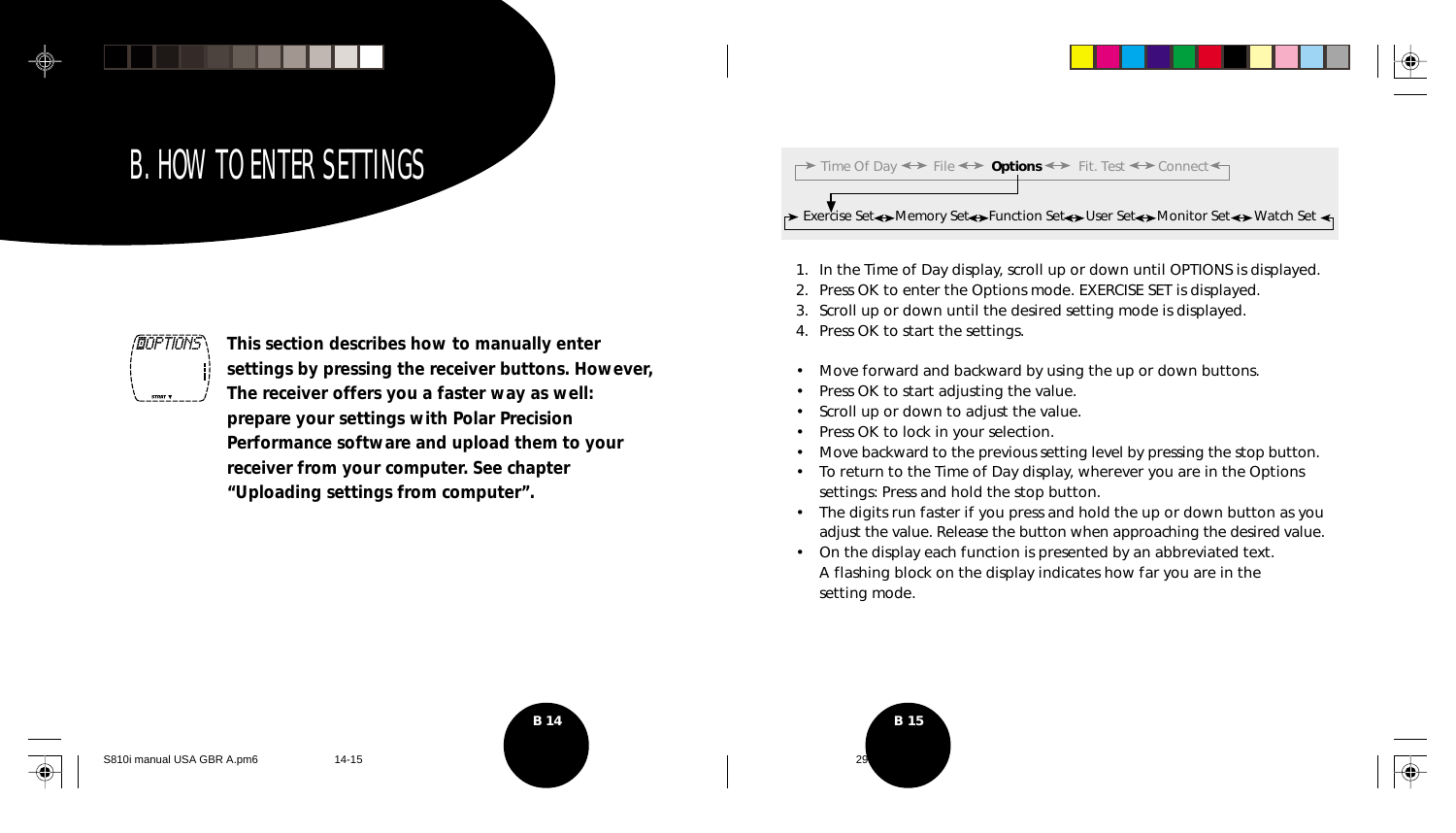

### **User Information Settings**



In the User Set loop you can move forward only by pressing OK.

Measuring units depend on the settings in Options/ Monitor Set/ Unit 1 or Unit 2.

|                             | Units 1            | Units 2            |
|-----------------------------|--------------------|--------------------|
| Weight                      | kq                 | Ibs                |
| Height                      | cm                 | ft/ inch           |
| Date of Birth setting order | day - month - year | month - day - year |

- 1. In the Time of Day display scroll up or down until OPTIONS is displayed.
- 2. Press OK to enter the Options mode. EXERCISE SET is displayed.
- 3. Scroll up or down until USER SET is displayed.
- 4. Press OK to start the user information settings.

#### **Weight** (lbs or kg)

5. Scroll up or down to adjust your weight. Press OK.

#### **Height** (ft/ inch or cm)

6. Scroll up or down to adjust your height. Press OK.

## Press and hold signal/ light button to change

the units for weight or

height.

#### **Date of Birth** (Birthday)

- 7. Scroll up or down to select your month / day of birth. Press OK.
- 8. Day / Month appears. Scroll up or down to select the day / month. Press OK.

Units 1: setting order is day - month - year. Units 2: setting order is month - day - year.

9. Year appears. Scroll up or down to adjust the year of birth. Press OK.

#### **Sex**

10. Scroll up or down to select your gender. Press OK.

#### **Activity Level** (Activity)

11. Scroll up or down to select your activity level for Polar Fitness Test. Press OK.

Assess your long-term physical activity level. Do not change your activity level description if your regular exercise habits have changed during the last six months.

- Low You do not participate regularly in programmed recreational sport or heavy physical activity. Ex. you walk only for pleasure or occasionally exercise sufficiently to cause heavy breathing or perspiration.
- Middle You participate regularly in recreational sports. Ex. you run 3-6 miles / 5-10 km per week or spend 1/2–2 hours per week in comparable physical activity or, your work requires modest physical activity.





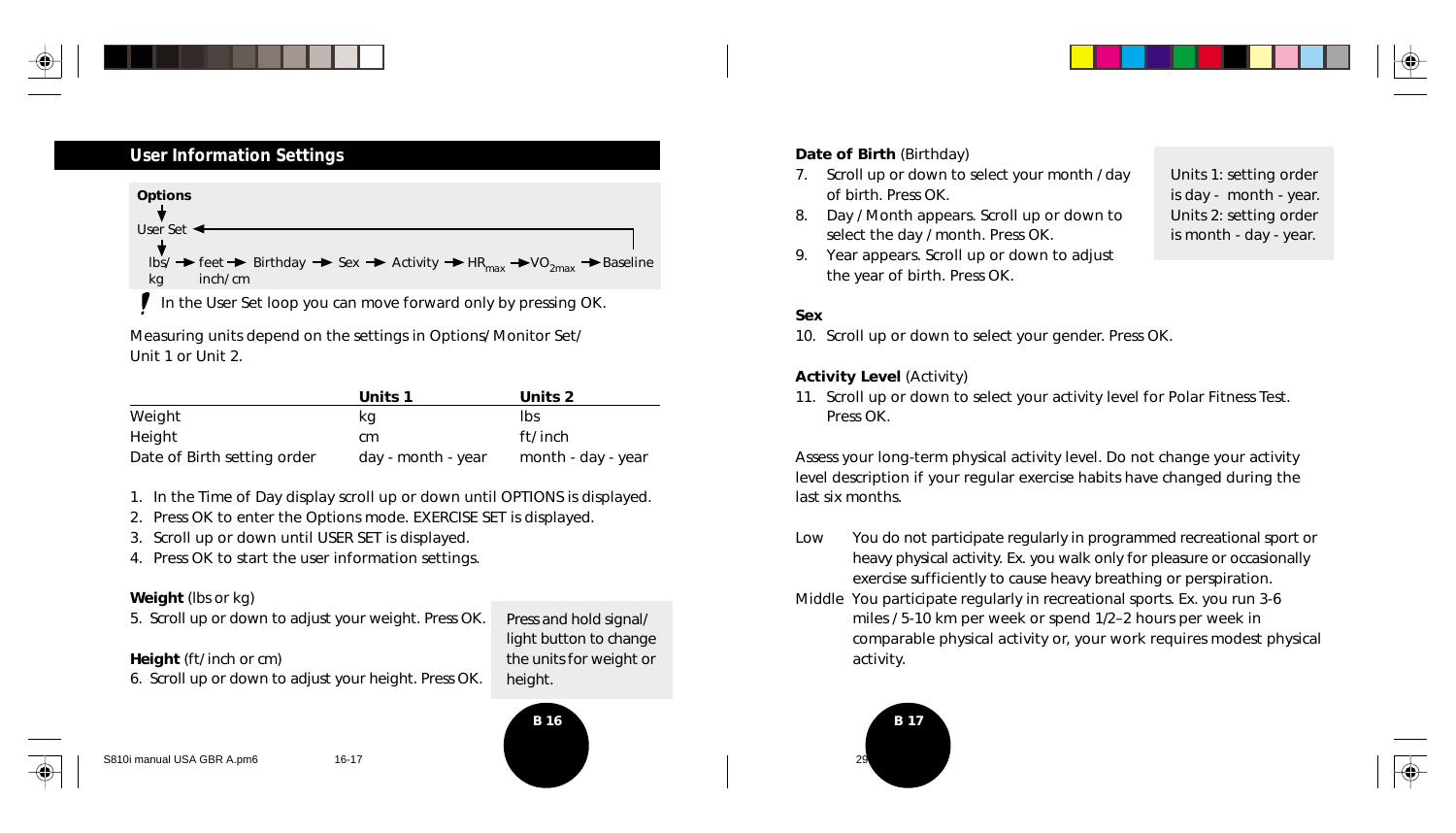

- High You participate regularly, at least 3 times a week, in heavy physical exercise. Ex. you run 6-12 miles / 10-20 km per week or spend 2-3 hours per week in comparable physical activity.
- Top You participate regularly in heavy physical exercise at least 5 times a week. Ex. you exercise to improve performance for competitive purposes.

#### **Maximum Heart Rate Value (HR<sub>max</sub>)**

12. Your age-predicted maximum heart rate value is displayed as a default setting when you set this value for the first time. **If you know your exact clinically tested current maximum heart rate value**, set the value by scrolling up or down.

13. Press OK.

If you do not know this value, update it in the Fitness Test mode after having carried out the Polar Fitness Test.

#### **Maximal Oxygen Uptake Value (VO<sub>2max</sub>)**

- 14. The wrist receiver suggests value 35 for females and value 45 for males as a default setting when you set this value for the first time. **If you know your exact clinically tested current maximal oxygen uptake value**, set the value by scrolling up or down.
- 15. Press OK.

If you do not know this value, update it in the Fitness Test mode after having carried out the Polar Fitness Test.



#### **Baseline for relaxation rate**

16. Scroll up or down to select your relaxation rate baseline. Press OK. USER SET appears.

The degree of relaxation rate is highly individual, therefore compare the value to your own baseline. To find out your personal baseline relaxation rate, you need to measure your relaxation rate in a recovered state. Follow the instructions below or refer to Polar Precision Performance software to easily determine your relaxation rate baseline. See also "Display Texts" / "RLX, Relaxation rate" section.

|              |                 | <b>Relaxation Rate</b> |                           |
|--------------|-----------------|------------------------|---------------------------|
|              | <b>Time</b>     |                        | <b>Example</b> Your Value |
| 1            | 0:15            | 32                     |                           |
| $\mathbf{2}$ | 0:30            | 33                     |                           |
| 3            | 0:45            | 35                     |                           |
| 4            | 1:00            | 34                     |                           |
| 5            | 1:15            | 33                     |                           |
| 6            | 1:30            | 35                     |                           |
| 7            | 1:45            | 36                     |                           |
| 8            | 2:00            | 33                     |                           |
|              |                 | 271                    |                           |
|              |                 | /8                     | /8                        |
|              | <b>Baseline</b> | 34                     |                           |

- 1. Before the measurement, relax for 2-3 minutes.
- 2. Start measuring your heart rate by pressing and holding the OK button.
- 3. Press the up button until relaxation rate value (RLX) in milliseconds is displayed in the upper row. Or, if INT is displayed in the upper row press the down button first and then up button until relaxation rate value (RLX) is displayed.
- 4. Write down your relaxation rate each 15 seconds for 2 minutes.
- 5. Sum up the eight relaxation values and divide them by eight to obtain the average value. This is your baseline relaxation rate.



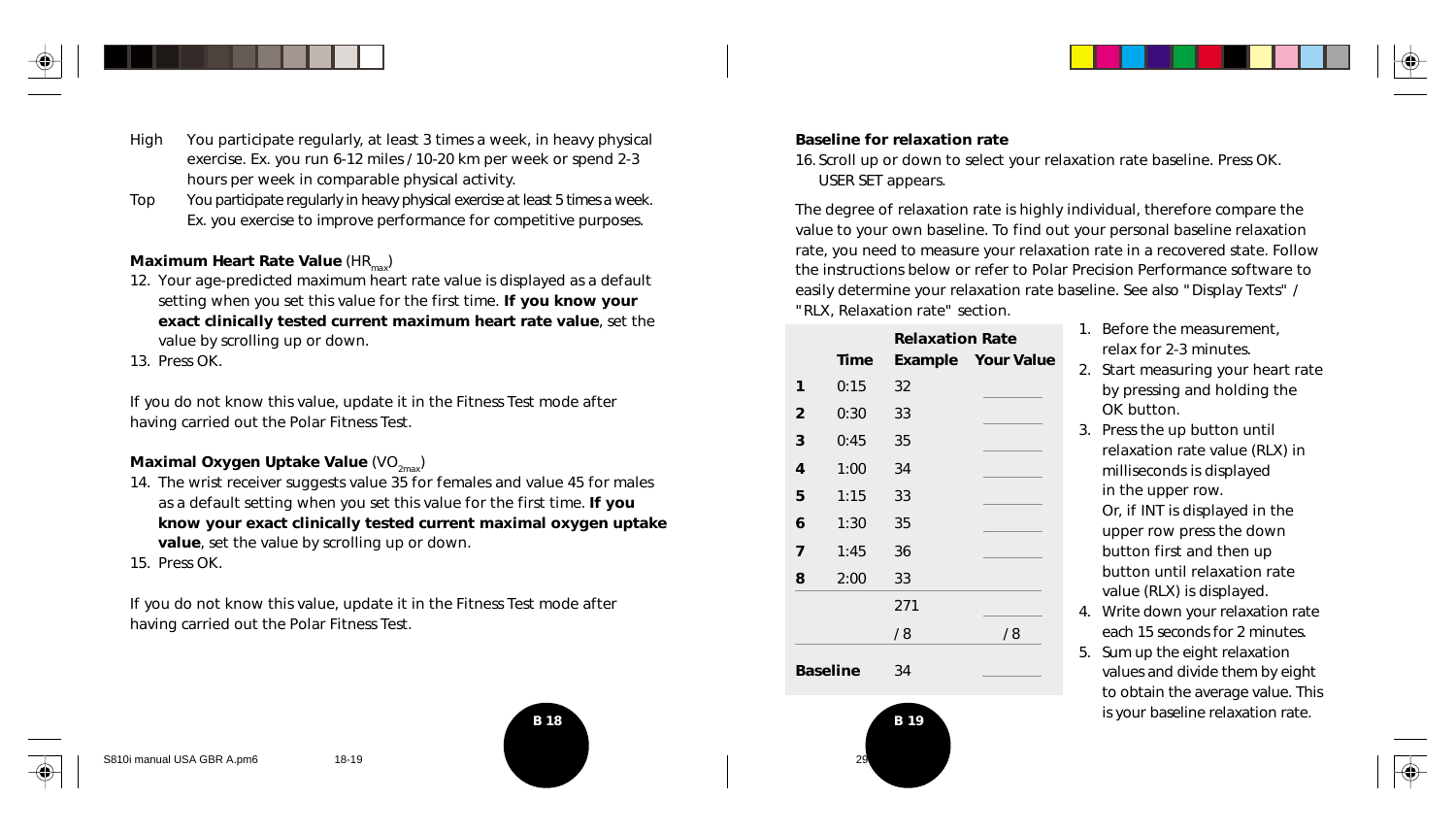

For getting the most of your relaxation rate measure your baseline relaxation rate:

- in the environment which best represents the time you will be using the relaxation rate.
- always in the same way (Ex., laying down), place and time.

Update the baseline value once a month or whenever you want to refer to your value in different situations.

To continue your settings, press the stop button. To return to the Time of Day display, press and hold the stop button.

#### **Exercise Settings**

When you start setting exercise preferences, you first select whether you want to pre-programm an exercise profile or a BasicSet or exercise with the BasicUse option.

#### **BasicUse** (E0)

BasicUse is a simple mode for exercising. You do not have to do any settings before exercising with this Exercise mode. There are no heart rate limits in use in this mode. While exercising, you can see the following optional values on the display:

- current heart rate or average heart rate of the exercise
- stopwatch
- time of day



• relaxation rate

Additionally, you can follow calories of your exercise session and percentage of your maximum heart rate, if you have set all the user information and turned the OwnCal calculator on.

#### **Exercise Profile** (E1-E7)

Exercise profile will guide you through the exercise with up to six preprogrammable phases. You can name the exercise profiles, Ex., by the exercise type. Profiles can be used for versatile exercises where different phases are successive, Ex., in interval training.

During exercise, you can see the same optional values as in the BasicUse mode. Heart rate limits and up to 30 interval and recovery periods can be set for each phase.

#### **BasicSet** (E8)

BasicSet is a pre-programmable exercise set, but simpler than an exercise profile. There are no phases available although three timers and a recovery period help you split up the exercise session. The three adjustable heart rate limits allow you to monitor your workouts, securing the correct intensity. During exercise, you can see the same optional values as in the BasicUse mode.





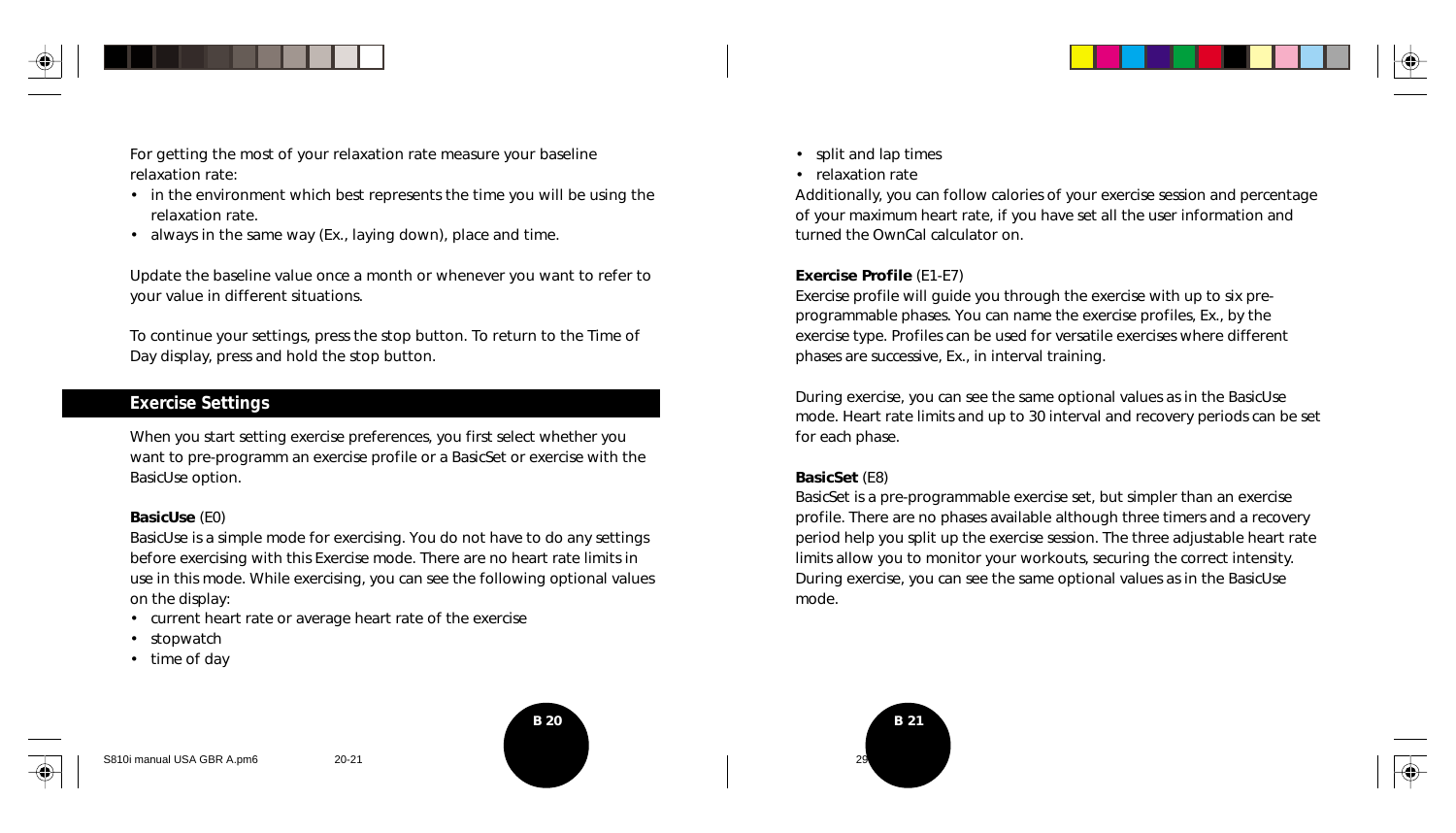

#### **Selecting Exercise Type**

- 1. In the Time of Day display scroll up or down until OPTIONS is displayed.
- 2. Press OK to enter the Options mode. EXERCISE SET is displayed.
- 3. Press OK to start the exercise settings. BasicUse E0, Profil E1-E7 or BasicSet E8 is displayed.
- 4. Scroll up or down until the desired exercise type is displayed. Press OK.

**Options** Exercise Set

BasicUse Profil BasicSet  $\rightarrow$  E0  $\leftrightarrow$  E1 $\leftrightarrow$   $\rightarrow$  E8 $\leftrightarrow$ 

If you chose BasicUse (E0): to return to the Time of Day display, press and hold the stop button and skip the rest of the exercise settings.

If you chose Profil (E1-E7): continue to the step 5 of the chapter "Setting profile exercise/ Setting phases on/off".

If you chose BasicSet (E8): continue setting the functions for the BasicSet.

#### **Setting BasicSet Exercise**



#### **Setting Timers**

*If you start from the Time of Day display, repeat steps 1-4.*

- 5. Scroll up or down until desired Timer is displayed. Press OK to start setting the timer.
- 6. Scroll up or down to turn the timer on or off. Press OK. OFF: skip steps 7-8.
- 7. Scroll up or down to adjust minutes. Press OK.
- 8. Scroll up or down to adjust seconds. Press OK.

Repeat until you have set all timers you want to use.

You should select the timers on sequentially. Ex. you cannot set timer 2 on if timer 1 is off.

#### **Setting Heart Rate Limits for the BasicSet**

*If you start from the Time of Day display, repeat steps 1-4.*

- 5. Scroll up or down until desired Limits is displayed.
- 6. Press OK to start setting the heart rate limits.
- 7. Lim High appears. Scroll up or down to adjust your upper limit. Press OK.

8. Lim Low appears. Scroll up or down to adjust your lower limit. Press OK. Repeat until you have set all heart rate limits you want to use.

#### **Turning Heart Rate Limits for the BasicSet on/off**

*If you start from the Time of Day display, repeat steps 1-4.*

- 5. Scroll up or down until desired Limits is displayed.
- 6. Press and hold the signal/light button to turn limits on or off. Release.

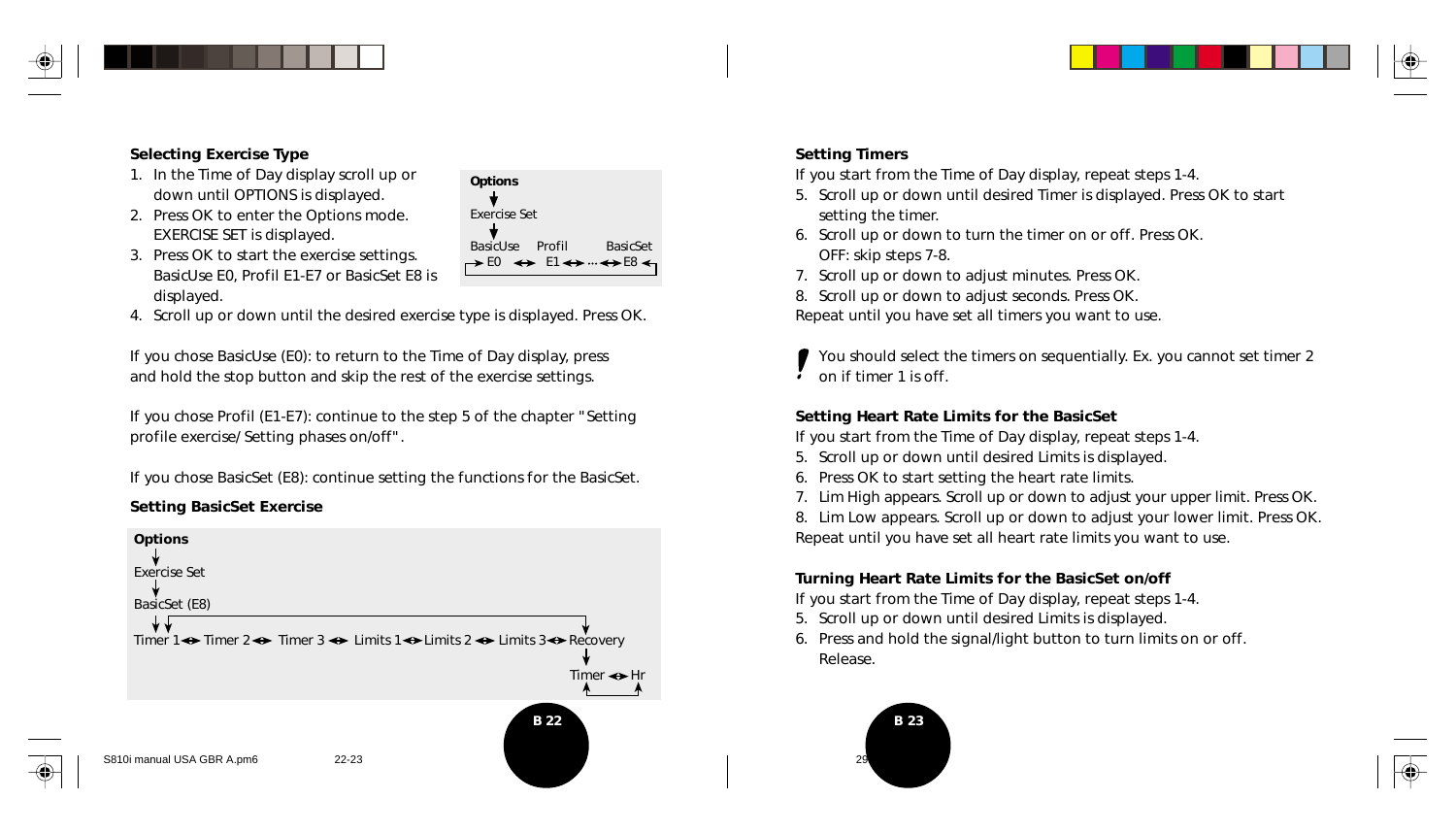

#### **Setting Recovery Calculation for BasicSet**

**A.** Time-based recovery Ends your recovery as you reach the preset time. **B.** Heart-rate-based recovery Ends your recovery as you reach the preset heart rate.



*If you start from the Time of Day display, repeat steps 1-4.*

- 5. Scroll up or down until Recovery is displayed.
- 6. Press OK to start setting the recovery on or off. On/OFF starts to flash.
- 7. Scroll up or down to set the recovery on or off. Press OK. OFF: Skip steps 8-10. On: TIMER or Hr starts to flash.
- 8. Scroll up or down to select the time-based or heart-rate-based recovery. Press OK.
- **A.** RecoTime is displayed.
- 9. Scroll up or down to adjust minutes. Press OK.
- 10. Scroll up or down to adjust seconds. Press OK. Recovery TIMER appears.

#### **Or**

- **B.** RecoHr is displayed.
- 9. Scroll up or down to adjust the heart rate. Press OK. Recovery Hr appears.

To continue your settings, press the stop button. To return to the Time of Day display, press and hold the stop button.





#### **Setting Profile Exercise**



- 1. In the Time of Day display scroll up or down until OPTIONS is displayed.
- 2. Press OK to enter the Options mode. EXERCISE SET is displayed.
- 3. Press OK to start the exercise settings. BasicUse E0, Profil E1-E7 or BasicSet E8 is displayed.
- 4. Scroll up or down until the desired Profil E1-E7 is displayed. Press OK.

See an example of an exercise profile from chapter "Starting an exercise profile".

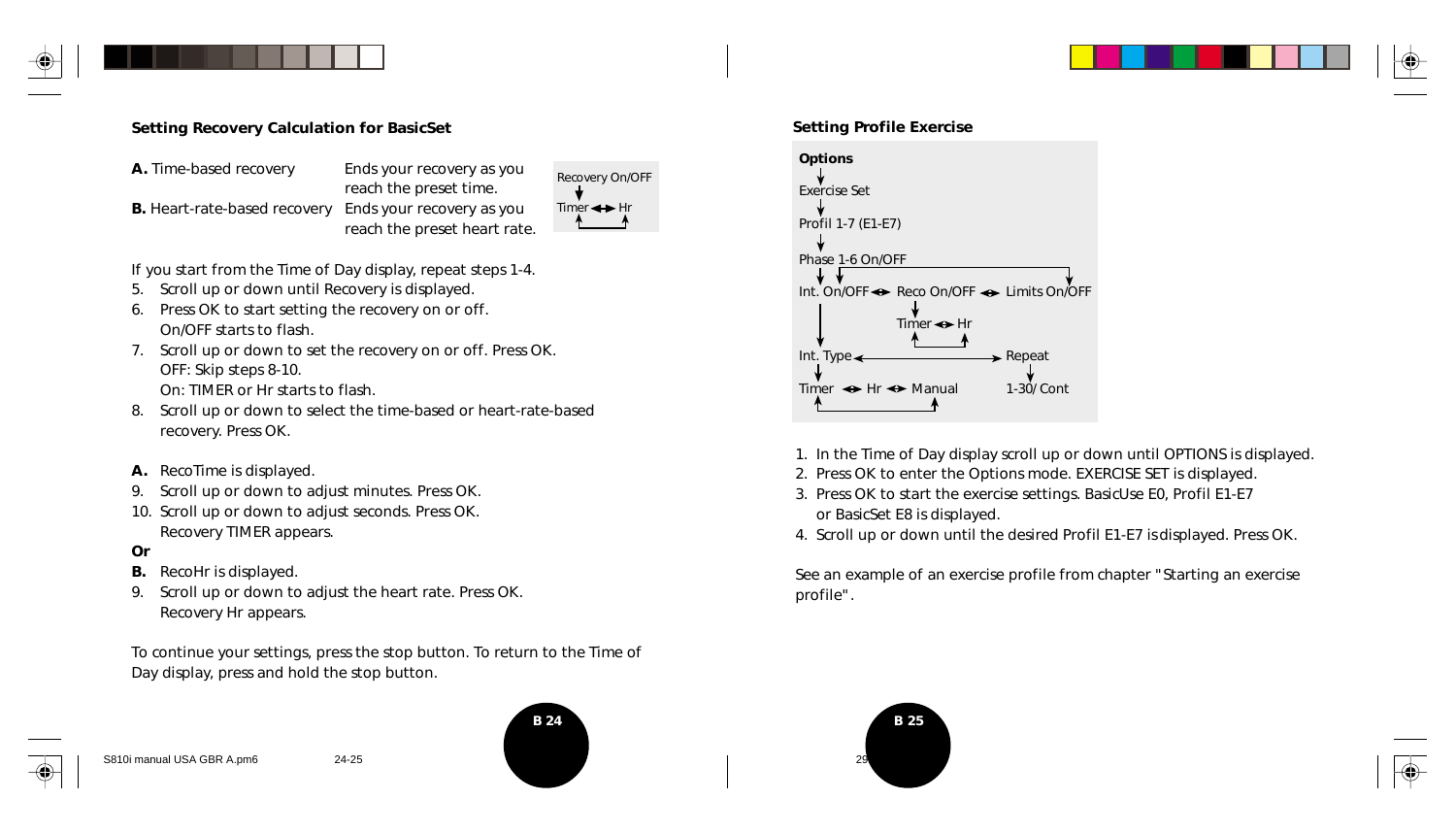

#### **Setting Phases on/off**

Phase 1-6 On/OFF Int. On/OFF Reco On/OFF → Limits On/OFF

*If you start from the Time of Day display, repeat steps 1-4.*

- 5. Scroll up or down until the desired phase number is displayed.
- 6. Press OK to start setting the phase. On/OFF starts to flash.
- 7. Scroll up or down to set the phase on or off. Press OK. On: Int. and the phase number (P1) are displayed. OFF: continue setting the other phases from step 5. To continue your settings, press the stop button. To return to the Time of Day display, press and hold the stop button.
- You can not set the phase on, if you have not set the interval or recovery **Calculation on.**

#### **Setting Interval Calculation** (Int.)



*If you start from the Time of Day display, repeat steps 1-7.*

- 8. Start with the display showing Int. (= interval).
- 9. Press OK to start setting the interval. On/OFF starts to flash.
- 10. Scroll up or down to set the interval on or off. Press OK.

On: Int. Type is displayed.

OFF: continue setting the recovery or heart rate limits for the phase. To continue your settings, press the stop button. To return to the Time of Day display, press and hold the stop button.

| S810i manual USA GBR A.pm6 | 26-27 |
|----------------------------|-------|



#### **Setting Interval Type** (Int. Type)

Select the interval type that will be used to end the interval calculation from three optional types:

| <b>A.</b> Time-based interval       | Ends your interval when you have<br>used the selected time.                       |
|-------------------------------------|-----------------------------------------------------------------------------------|
| <b>B.</b> Heart-rate-based interval | Ends your interval as you reach the<br>selected heart rate.                       |
|                                     | When selecting heart-rate-based interval,<br>recovery calculation must be set on. |

- 
- **C.** Manual interval **End the interval by pressing and holding OK.**

*If you start from the Time of Day display, repeat steps 1-10.*

- 11. Start with the display showing Int. Type.
- 12. Press OK to start setting the interval type. TIMER, Hr or MANUAL starts to flash.
- 13. Scroll up or down to select the interval type that will be used to end the interval. Press OK.

If you chose manual interval type (MANUAL) skip steps 14 - 15.

- **A.** Time-based interval
- 14. Scroll up or down to adjust minutes. Press OK.
- 15. Scroll up or down to adjust seconds. Press OK. TIMER appears.
- **Or**
- **B.** Heart-rate-based interval
- 14. Scroll up or down to adjust the heart rate that will end your interval. Press OK. Hr appears.

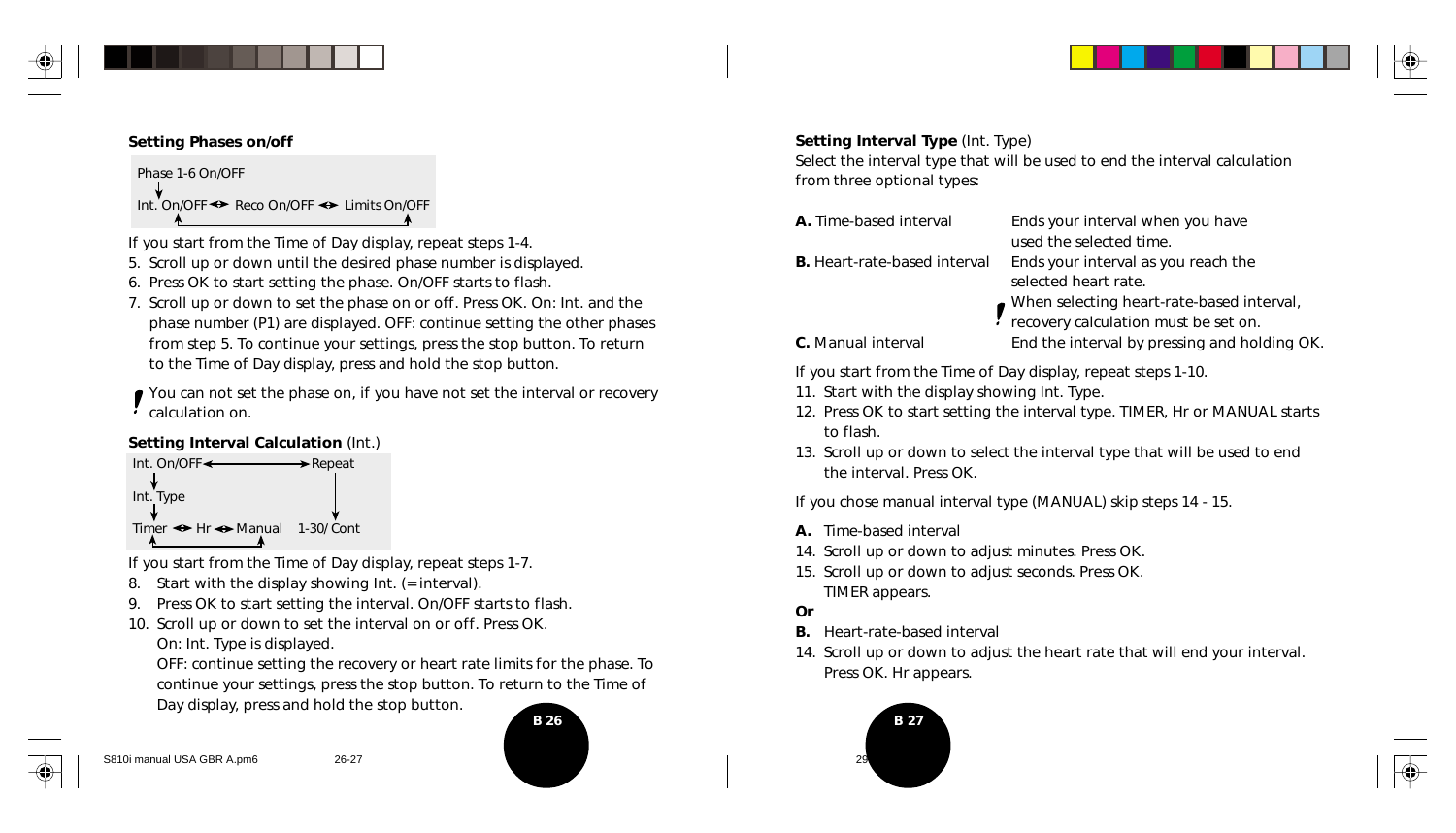

**Setting the Number of Intervals and Recoveries** (Repeat) *If you start from the Time of Day display, repeat steps 1-10.* You can set up to 30 intervals and recoveries (if set on) for each phase.

- 11. Scroll up or down until Repeat is displayed.
- 12. Press OK to start setting the number.
- 13. Scroll up or down to adjust the number. If you do not know in advance the precise number of the intervals select continuous interval by pressing and holding the up or down button until Cont  $\mathbf{h}$  is displayed. If you choose Cont, the intervals and recoveries will succeed until you manually stop the exercise or until 30 intervals and recoveries have been made. Press OK.

Continue setting the recovery or heart rate limits by pressing the stop button. Int is displayed. To return to the Time of Day display, press and hold the stop button and skip the rest of the exercise settings.

#### **Turning Heart Rate Limits for Profile on/off**

*If you start from the Time of Day display, repeat steps 1-7.*

- 8. Scroll up or down until Limits is displayed.
- 9. Press and hold the signal/light button to turn limits on or off. Release.

#### **Setting Heart Rate Limits for Profile**

*If you start from the Time of Day display, repeat steps 1-7.*

- 8. Scroll up or down until Limits is displayed.
- 9. Press OK to start setting the limits.
- 10. Lim High appears. Scroll up or down to adjust your upper limit. Press OK.

11. Lim Low appears. Scroll up or down to adjust your lower limit. Press OK. Heart rate limits are used in the interval and recovery calculations.





| A. Time-based recovery                                        | Ends your recovery as you    | Reco On/OFF  |
|---------------------------------------------------------------|------------------------------|--------------|
|                                                               | reach the preset time.       |              |
| <b>B.</b> Heart-rate-based recovery Ends your recovery as you |                              | Timer < → Hr |
|                                                               | reach the preset heart rate. |              |

*If you start from the Time of Day display, repeat steps 1-7.*

- 8. Scroll up or down until Reco and the number of the phase (P1) are displayed.
- 9. Press OK to start setting recovery on or off. On/OFF starts to flash.
- 10. Scroll up or down to turn the recovery on or off. Press OK. On: TIMER/ Hr is flashing.

OFF: continue setting the interval calculation or heart rate limits for the phase. To continue your settings, press the stop button. To return to the Time of Day display, press and hold the stop button.

- 11. Scroll up or down to select time-based or heart-rate-based recovery. Press OK.
- **A.** RecoTime is displayed.
- 12. Scroll up or down to adjust minutes. Press OK.
- 13. Scroll up or down to adjust seconds. Press OK. Reco appears.
- **Or**

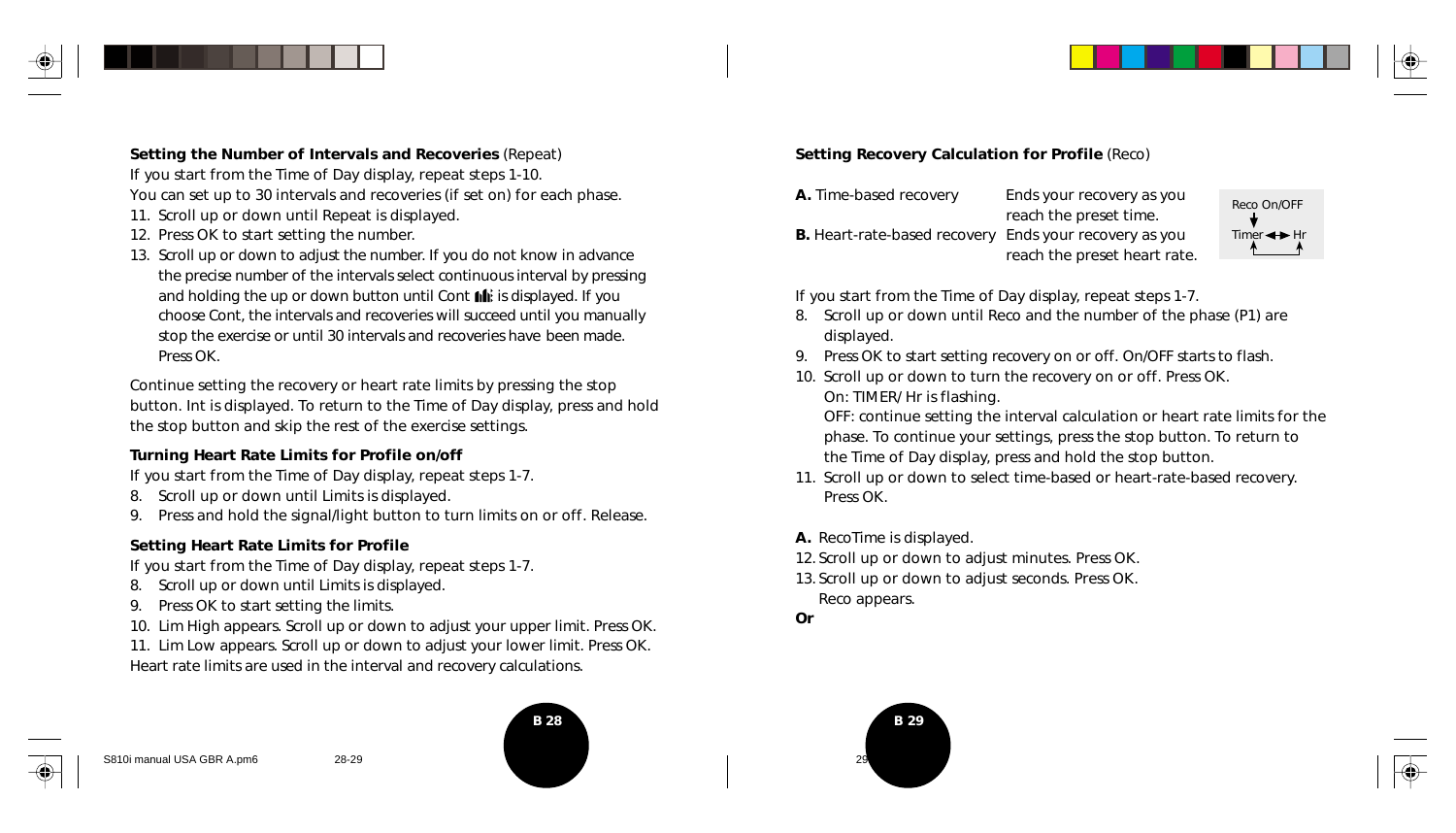

- 
- 12. Scroll up or down to adjust the value. Press OK. Reco appears.

If you set both heart-rate-based interval and recovery, adjust your recovery heart rate to be smaller than the interval heart rate.

To continue your settings, press the stop button. To return to the Time of Day display, press and hold the stop button.

#### **Naming Profiles**

You can name the profiles, with seven letters, numbers or punctual marks. The available digits are: 0-9, space, A-Z, a-z,  $-$  %  $/()$  \*  $+$  : ?.

- 1. In the Time of Day display scroll up or down until OPTIONS is displayed.
- 2. Press OK to enter the Options mode. EXERCISE SET is displayed.
- 3. Press OK. E0 E8 is displayed.
- 4. Scroll up or down until desired profile (E1 E7) is displayed.
- 5. Press and hold signal/light button. Adjustable letter is flashing.
- 6. Scroll up or down to select the desired mark. Press OK.
- 7. Repeat previous step until you have chosen all 7 letters.

To continue your settings, press the stop button. To return to the Time of Day display, press and hold the stop button.



## **B.** RecoHr is displayed. **B.** RecoHr is displayed.

You can program your receiver to record data in each heart beat, 5, 15 or 60 seconds intervals.

- 1. In the Time of Day display scroll up or down until OPTIONS is displayed.
- 2. Press OK to enter the Options mode. EXERCISE SET is displayed.





- 4. Press OK to start the memory settings. Rec. Rate is displayed.
- 5. Scroll up or down to select the desired recording rate. As you change the recording rate you can see the memory left in the lower row. Press OK.

The recording time depends on the selected recording rate. The use of lap recording and profile function reduces the maximum exercise times. When the memory becomes full, you can continue exercising but the exercise is no longer recorded.

|                   | Recording rate Maximum exercise time                       |
|-------------------|------------------------------------------------------------|
| RR (Each heart    | 100 % is approx. 30 000 heart beats.                       |
| beat is recorded) | The memory left is displayed in percentages                |
| 5 <sub>s</sub>    | 44 h 13 min                                                |
| 15 <sub>s</sub>   | 99 h 59 min in one file and total 120 h is approx. 5 days  |
| 60 <sub>s</sub>   | 99 h 59 min in one file and total 500 h is approx. 20 days |

To continue your settings, press the stop button. To return to the Time of Day display, press and hold the stop button.



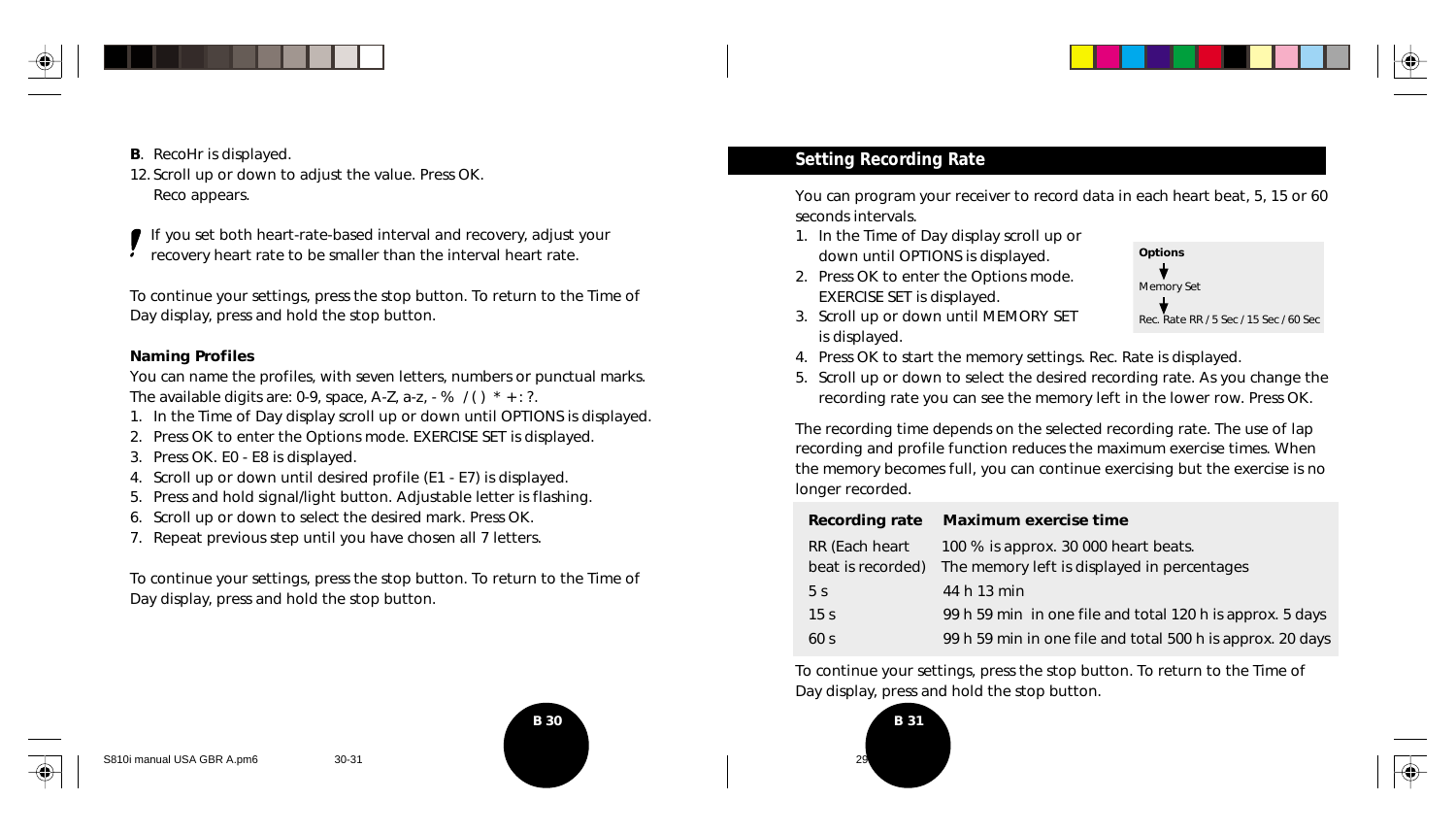## **Turning Functions on/off**

- 1. In the Time of Day display scroll up or down until OPTIONS is displayed.
- 2. Press OK to enter the Options mode. EXERCISE SET is displayed.
- 3. Scroll up or down until FUNCTION SET is displayed.
- OwnCal <> Fit. Test <<> HR<sub>max</sub>-p <<> Online<br>On/OFF << On/OFF <sup>On/OFF</sup>
- 4. Press OK to start the function settings. OwnCal is displayed.

To set the following functions on you have to set your user information. If lbs/kg are displayed as you start setting the function on, the wrist receiver points out that you have not set your all user information.

#### **OwnCal Calorie Counter on/off**

- *If you start from the Time of Day display, repeat steps 1-4.*
- 5. Press OK to start setting the OwnCal function. On/OFF starts to flash.
- 6. Scroll up or down to set the OwnCal on or off. Press OK.

To get the most accurate OwnCal results, update the VO<sub>2max</sub> setting and the  $HR_{max}$  setting with clinically measured values (if available). If you do not know your clinically measured values perform Polar Fitness Test and update the OwnIndex and  $HR<sub>max</sub>$  -p settings in Fitness Test mode.

#### **Fitness Test on/off**

*If you start from the Time of Day display, repeat steps 1-4.*

- 5. Scroll up or down until Fit. Test is displayed.
- 6. Press OK to start setting the fitness test. On/OFF starts to flash.
- 7. Scroll up or down to set the fitness test on or off. Press OK.

**Options** Function Set **Predicted Maximum Heart Rate on/off (HR<sub>max</sub>-p)** 

*If you start from the Time of Day display, repeat steps 1-4.*

- 5. Scroll up or down until HRmax-p is displayed.
- 6. Press OK to start setting the  $HR_{max}$ -p. On/OFF starts to flash.
- 7. Scroll up or down to set the  $HR_{max}^-$ -p on or off. Press OK.

 $HR<sub>max</sub>$ -p can be turned on only if Polar Fitness Test is on.

#### **Online Recording to Computer on/off**

*If you start from the Time of Day display, repeat steps 1-4.*

- 5. Scroll up or down until Online is displayed.
- 6. Press OK to start setting the online recording. On/OFF starts to flash.
- 7. Scroll up or down to set the online recording on or off. Press OK.

To use this function you need an optional Polar IR Interface.

To continue your settings, press the stop button. To return to the Time of Day display, press and hold the stop button.





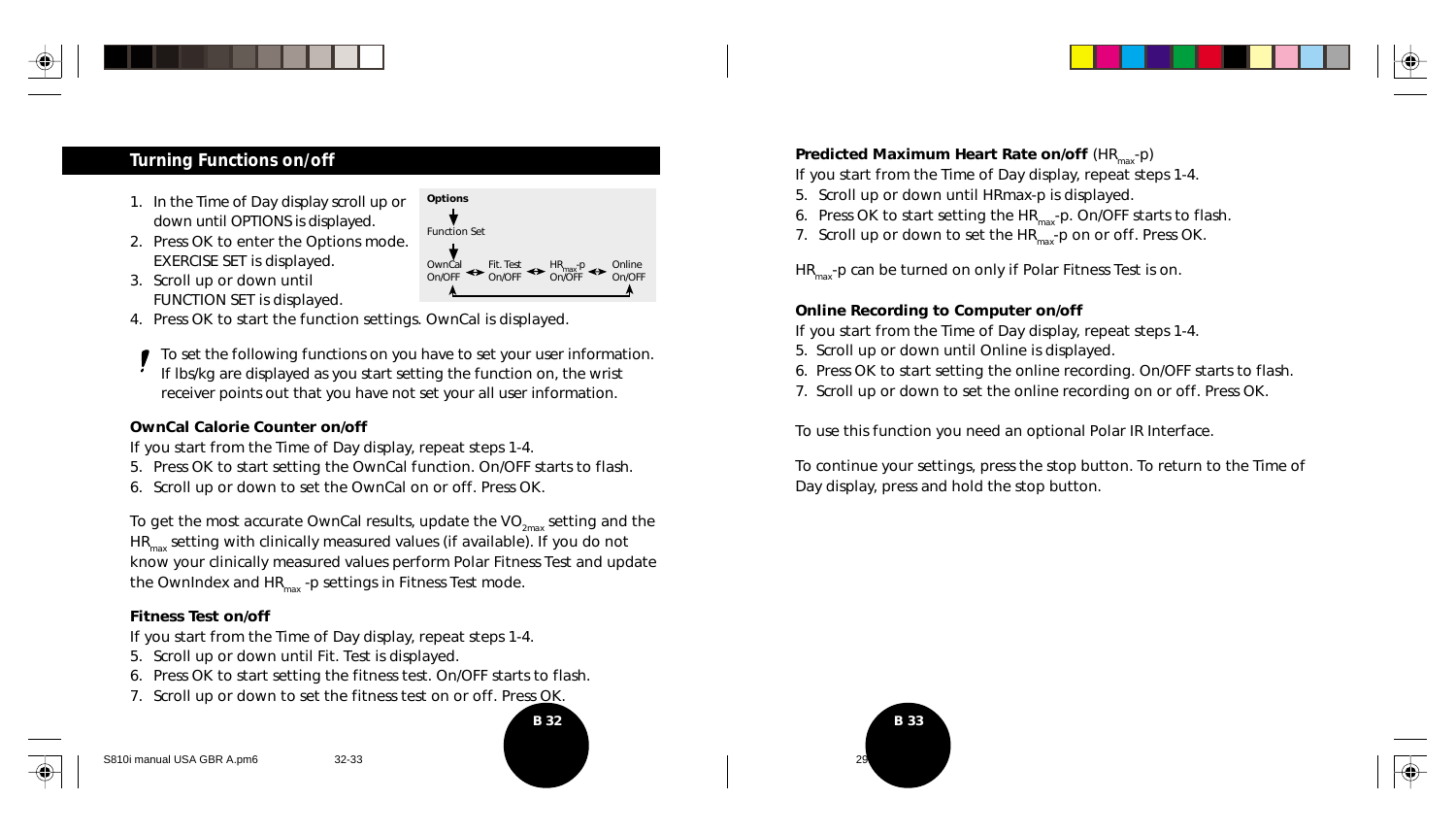

- 1. In the Time of Day display scroll up or down until OPTIONS is displayed.
- 2. Press OK to enter the Options mode. EXERCISE SET is displayed.



- 3. Scroll up or down until MONITOR SET is displayed.
- 4. Press OK to start the monitor settings. Sound is displayed.

#### **Turning the Activity/Button Sound on/off**

*If you start from the Time of Day display, repeat steps 1-4.*

- 5. Press OK to start setting the sound. On/OFF starts to flash.
- 6. Scroll up or down to set sound on or off. Press OK.

Your receiver has two distinct sounds: activity/button sound and alarms. This setting includes only the activity/button sound settings.

- Certain Measure and Exercise mode settings will be audible: start, stop, heart touch function, phase start, phase end and recovery calculation end.
- Heart rate zone alarms, watch alarm or fitness test alarm will make a distinctly different sound.

#### **Selecting Measuring Units**

*If you start from the Time of Day display, repeat steps 1-4.*

- 5. Scroll up or down until Units is displayed.
- 6. Press OK to start setting the units. 1 or 2 starts to flash.



**Monitor Settings Monitor Settings 7. Scroll to the unit which best suits you. Press OK.** 

There are two different user information settings. **Units 1:** kg, cm, day-month-year **Units 2:** lbs, feet, month-day-year

#### **Turning Help on/off**

*If you start from the Time of Day display, repeat steps 1-4.*

- 5. Scroll up or down until Help is displayed.
- 6. Press OK to start setting the Help function. On/OFF starts to flash.
- 7. Scroll up or down to set the Help on or off. Press OK.

If you turn Help on, the flashing arrows guide you to use the correct buttons in the Options and File modes. If you want to change the middle row information during exercise, the function name will appear for a few seconds.

To continue your settings, press the stop button. To return to the Time of Day display, press and hold the stop button.

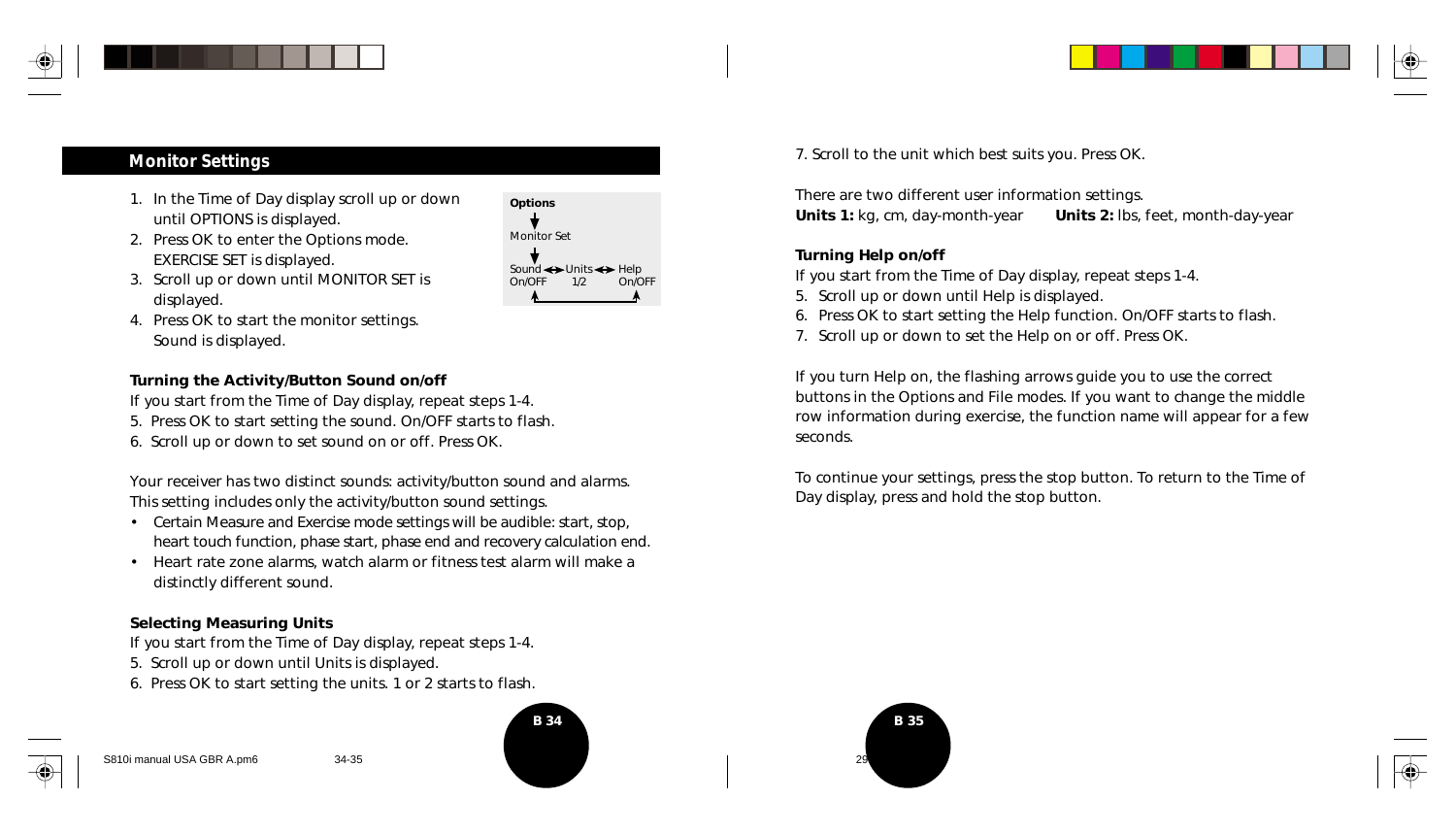

### **Watch Settings**

- 1. In the Time of Day display scroll up or down until OPTIONS is displayed.
- 2. Press OK to enter the Options mode. EXERCISE SET is displayed.



- 3. Scroll up or down until WATCH SET is displayed.
- 4. Press OK to start the watch settings. ALARM is displayed.

#### **Setting Alarm**

*If you start from the Time of Day display, repeat steps 1-4.*

5. Press OK to start alarm settings.

•)) On/OFF starts to flash.

- 6. Scroll up or down to set alarm on or off. Press OK. 24 h: skip step 7.
- OFF: skip steps 7 - 9.
- 7. 12 h: AM/ PM starts to flash. Scroll up or down to select AM or PM. Press OK.
- 8. The hours start to flash. Scroll up or down to adjust the hours. Press OK.
- 9. The minutes start to flash. Scroll up or down to adjust the minutes. Press OK.

When the alarm comes on, it will sound for one minute. You can turn it off by pressing any of the five buttons.

#### **Setting Time of Day**

*If you start from the Time of Day display, repeat steps 1-4.*

- 5. Scroll up or down until TIME1/ TIME 2 is displayed.
- 6. Press OK to start setting the time of day.





- 7. Time is flashing. Scroll up or down to select time 1 or time 2. Press OK.
- 8. 12 h/ 24 h starts to flash.

Scroll up or down to select 12 h or 24 h time mode. Press OK. 24 h: skip step 9.

- 9. AM/ PM starts to flash. Scroll up or down to select AM or PM. Press OK.
- 10. The hours start to flash. Scroll up or down to adjust the hours. Press OK.
- 11. The minutes start to flash. Scroll up or down to adjust the minutes. Press OK.

#### **Setting Date**

*If you start from the Time of Day display, repeat steps 1-4.*

- 5. Scroll up or down until DATE is displayed.
- 6. Press OK to start adjusting the date.
- 7. Month / Day appears. Scroll up or down to select the desired value. Press OK.
- 8. Day / Month appears. Scroll up or down to select the desired value. Press OK.

12 h Time mode: month - day - year. 24 h time mode: day - month - year.

9. Year digits start to flash. Scroll up or down to select the year. Press OK.

#### **Turning Reminders on/off**

*If you start from the Time of Day display, repeat steps 1-4.*

- 5. Scroll up or down until REMIND is displayed.
- 6. Press OK to start setting the reminders.
- 7. Scroll up or down until desired reminder is displayed. The number of the reminder is displayed in the corner of the display.
- 8. Press OK. On/OFF starts to flash.
- 9. Scroll up or down to set the reminder on or off. Press OK.



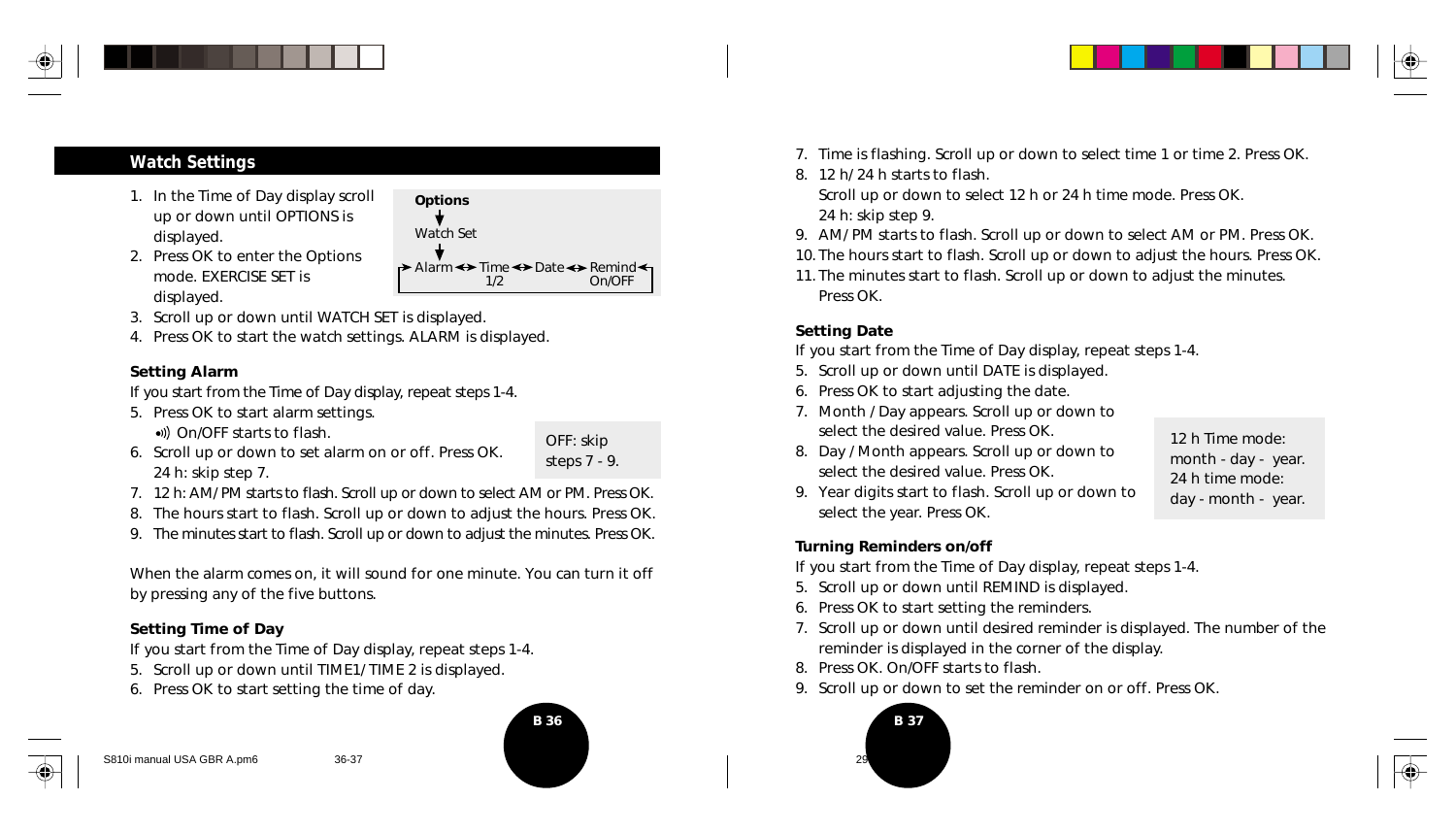You can upload 7 reminders, each including time and name, to your wrist receiver from Polar Precision Performance software.

The reminder sounds an alarm only when time of day is displayed. When the reminder alarm comes on, it will sound for 15 seconds. You can turn it off by pressing any of the buttons except the signal/light button. Erase the reminder text by pressing any of the buttons except the signal/light button.

To continue your settings, press the stop button or to return to the Time of Day display, press and hold the stop button.

#### **Setting Tips**

#### **Swap Time 1 or Time 2**

In the Time of Day display press and hold the down button. Time 1 or Time 2 is displayed in the uppermost row for a couple of seconds. Displayed time will now be used in all watch and alarm functions. If you chose time 2, "2" is displayed in the Time of Day display.

#### **Shortcut to Watch Setting Loop**

Press and hold the signal/light button for a few seconds to enter into the watch setting loop. If you want to skip some parts and go directly to a watch function, scroll up or down button until the desired watch function is displayed. Set the function as in the "Watch settings" section.

#### **Swap Measuring Units**

As you set your user information for weight and height, press and hold the signal/light button until the units are swapped. Release the button.

#### **Swap Date, User ID Number, User Name and Logo**

You are able to set a user ID number, user name and logo with the Polar Precision Performance software. These settings are shown on the upper row of the Time of Day display. You can swap between the user ID, user name, logo and date by pressing and holding the up button.





C. EXERCISE

**You can use two modes while exercising: Measure or Exercise mode. In the Measure mode you can see your heart rate but exercise information will not be recorded. In the Exercise mode your exercise is recorded. Stopwatch and other calculations are also started.**

#### **Heart Rate Measure Mode**

- 1. Wear the transmitter and the wrist receiver as described in "Easy start" section.
- 2. To ensure that the code search will find a signal:
- Keep the wrist receiver within 3 feet/ 1 meter of your transmitter.
- Check that you are not near: people with heart rate monitors, high voltage power lines, televisions, mobile phones, cars, motor driven exercise equipment or other electromagnetic disturbance.

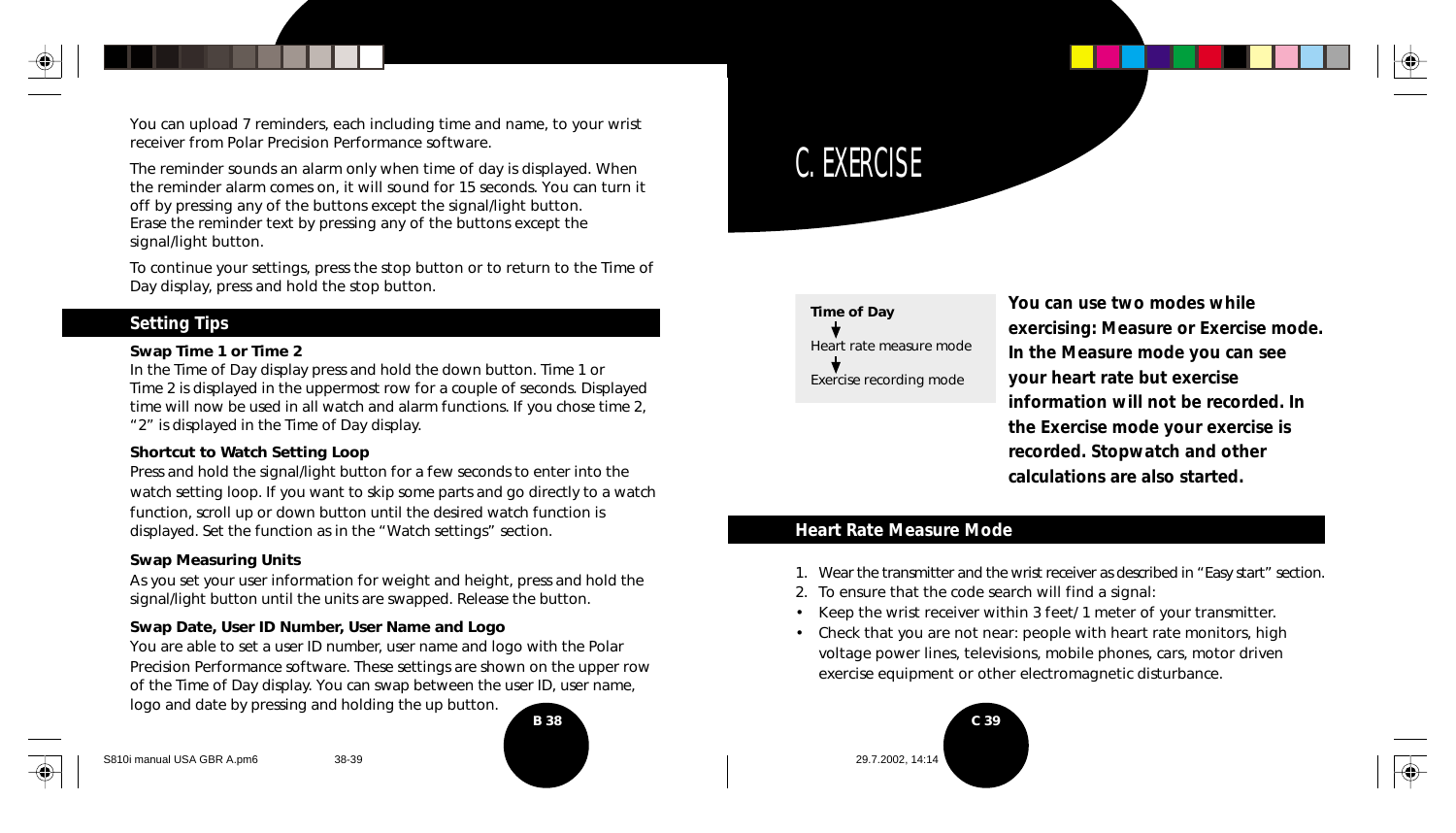

3. Start from the Time of Day display by pressing the OK to start measuring your heart rate. A heart symbol will start flashing and your heart rate in beats per minute will appear in max. 15 seconds. The frame around the heart symbol indicates that the heart rate reception is coded. The receiver returns automatically to the Time of Day display within 5 minutes if there is no heart rate reception.

The following displays start to alternate as you enter the Measure mode:





\*To use this function you need an optional Polar IR Interface.





#### **Exercise Recording Mode**

*If you are continuing from the Measure mode, press OK. Or, if you are starting from the Time of Day display, press and hold OK.*

If BasicUse exercise starts, even if you have set an exercise profile on please check that you have set at least one of the exercise profile functions on.

Exercise information will be stored in an exercise file only when the stopwatch is running. The ongoing recording is indicated with a graphic bar that runs continuously on the display.

**If there is 00 / - - reading** on the display, there is no heart rate reception. Bring the wrist receiver up to your chest near the transmitter's Polar logo. The receiver will look for another heart rate signal.

 $\dot{\gamma}$  At the start of your workout, exercise time is displayed in minutes and seconds. When you have exercised more than 60 minutes, exercise time is displayed in hours and minutes.

#### **Turning the heart rate zone alarm on/off**

Press and hold the signal/light button. When  $\cdot$ ) appears on the display the zone alarm is on. A beeping noise will sound with each heart beat to alert you that your heart rate is outside the set limits. If you do not want to use the zone alarm the flashing heart rate reading indicates if your heart rate is outside the limits. This function can be used if you have turned on heart rate limits in Profile and BasicSet exercises.

In addition to the alarm you can see:

- $\blacktriangle$  if you are exercising above heart rate zone.
- **V** if you are exercising below heart rate zone.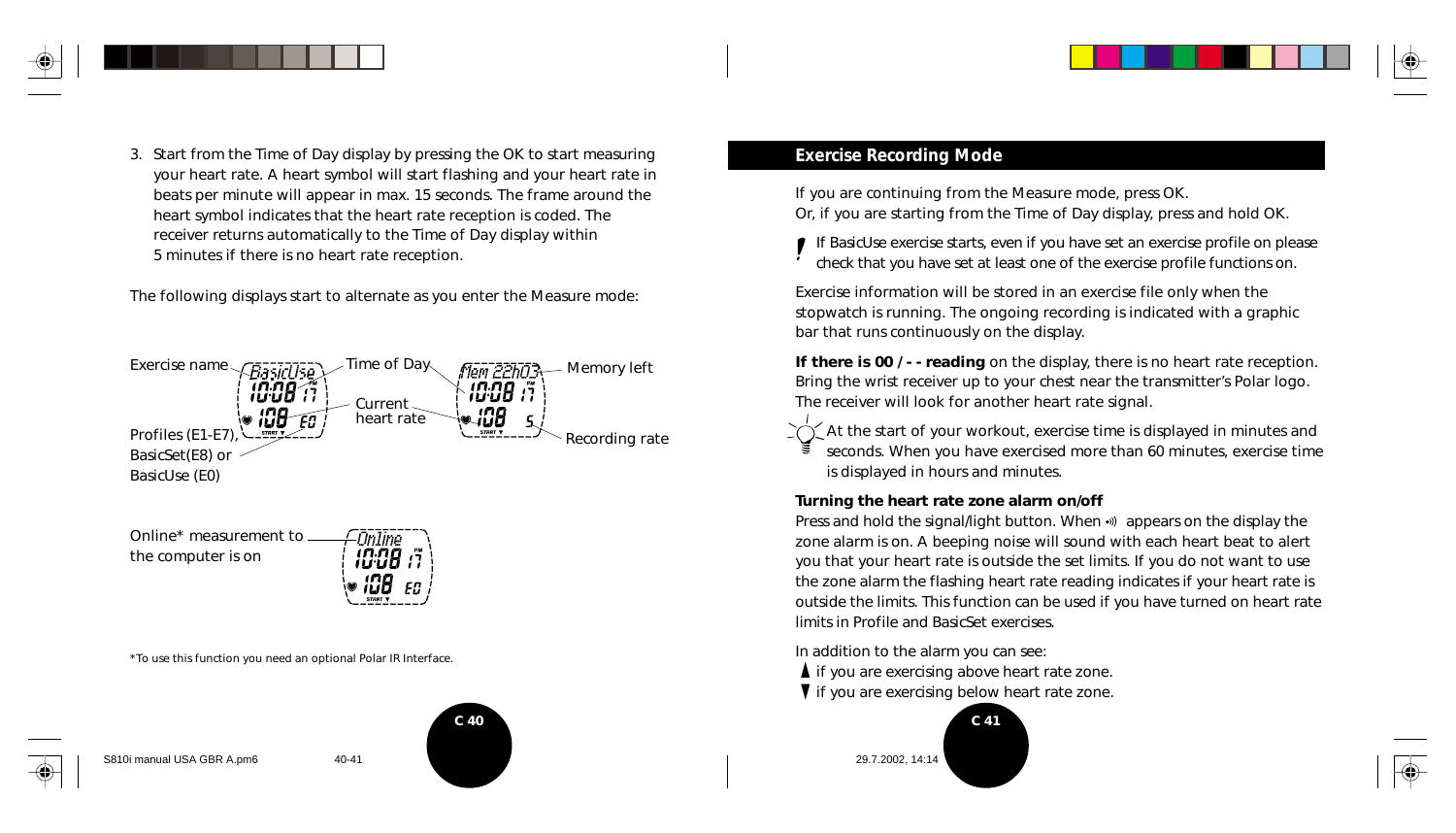



**You have three optional Exercise modes depending on the selected exercise:**

- BasicUse (E0)
- BasicSet (E8)
- Profiles (E1-E7)

The following functions can be used during all three optional Exercise modes.

#### **Illuminating the Display**

Press the signal/light button.

After you use backlight once in the Measure mode, the receiver automatically illuminates the display when you start /stop the exercise session, store lap information end an interval and recovery calculation.

#### **Storing Lap and Split Time**

Press OK to store lap and split time.





Receiver automatically stores a lap time when you stop recording an exercise. You can store 99 laps if you have not used the profile function. After storing 99 laps FULL appears for a few seconds every time you take a lap. You can continue taking laps but they will not be recorded. The wrist receiver continues recording all other information of the exercise, except lap and Profile information.

#### **Pausing the Exercise**

#### Press the stop button.

The exercise recording, stopwatch and other calculations are paused. To continue them, press OK. Or, to return to the Time of Day display, press and hold the stop button.



The receiver automatically returns to the Time of Day display within 5 minutes if you forget to quit the heart rate measuring after having stopped the stopwatch and taken the transmitter off your chest.

#### **Swapping the Displayed Exercise Information**

There are three display options, which you can swap between by pressing the down button. The receiver saves the upper and lower row settings for the three display options. If the Help function is on, the name of the selected function appears for a few seconds.







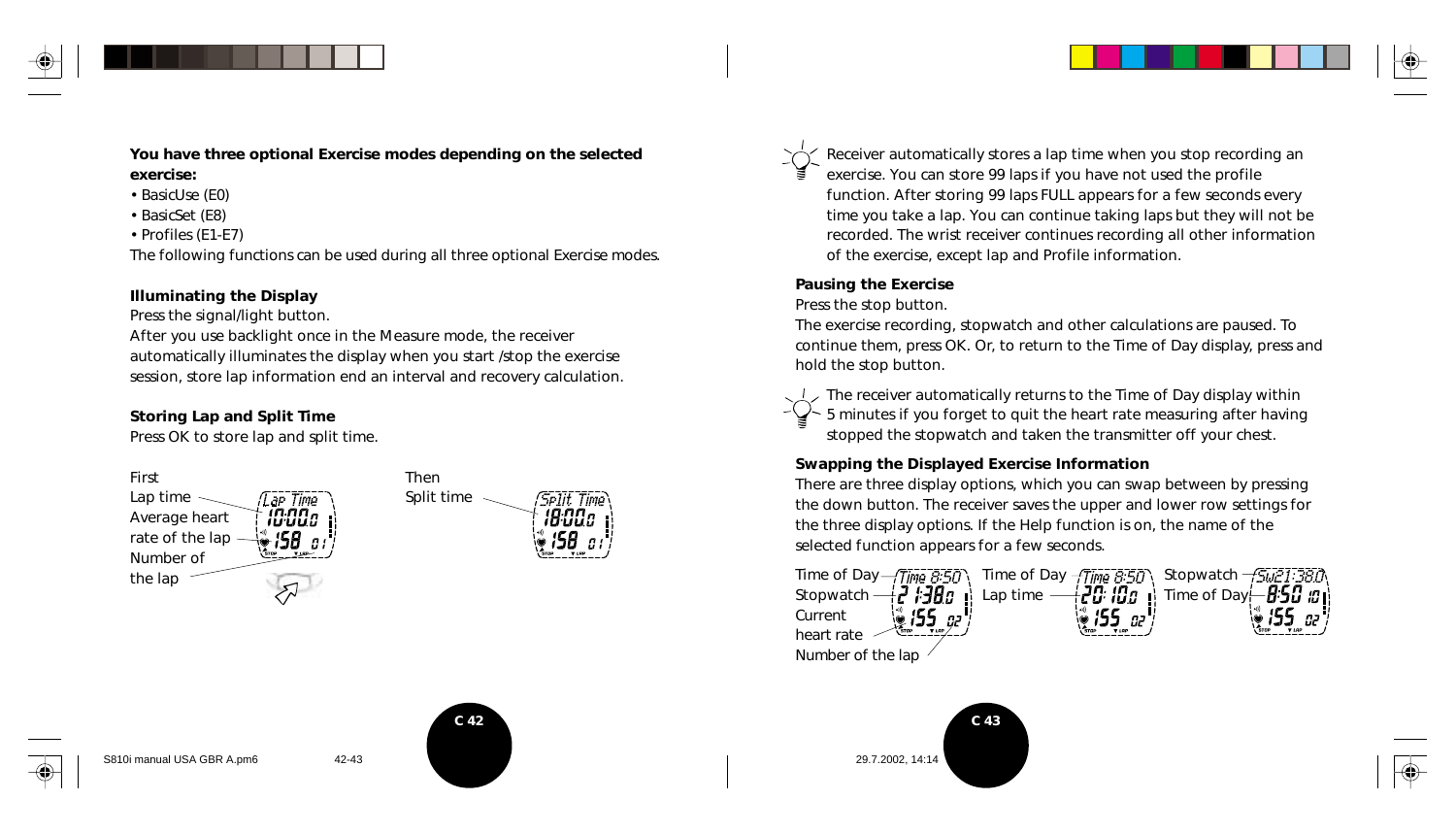When you have set a profile exercise on, you will have one extra display. You can change the lower row for this display. See the alternative phase displays from "Starting an exercise profile" / "Exercise phases" section.



You can configure the middle and upper rows during heart rate measurement.

#### **Select the Middle Row Information**

1. Press the down button to select the desired display alternative. When you swap the middle row information, the upper and lower rows change also. Continue selecting the upper and lower rows.

#### **Select the Upper Row Information**

2. Press the up button to select from the following: Time of Day (Time), stopwatch (Sw), lap time (Lp), relaxation rate (Rlx) or calorie expenditure (Cal), if OwnCal is set on.

Additionally you will have a graphical relaxation rate display in the upper row. Relaxation rate helps you recognize stressful situations. The degree of relaxation rate is highly individual, therefore compare the value to your own baseline. See also section "User Information Settings" and "Rlx, Relaxation rate" in "Display Texts" section.



The bar indicates the baseline of your relaxation rate.



Bar of dots indicates the current relaxation rate in relation to your baseline value. If you are in a more relaxed state than the baseline value, the bar of dots is on the right side of the baseline bar, and vice versa.

You cannot select the same displayed function to the upper and middle row i.e. the option on the middle row is no longer available for the upper row.

#### **Select the Lower Heart Rate Information row**

3. Press and hold the down button to select from the following: Current heart rate, average heart rate (AVG) or the reading in percentages of your maximum heart rate (% MAX) if you have set your user information.

You can only change the displayed function of the lower row if the stopwatch is on.

#### **Resetting the Stopwatch to Zero**

As a result of resetting your stopwatch the recorded file is deleted.

- 1. Pause your exercise by pressing the stop button.
- 2. Press and hold the down button until the stopwatch is reset. "Reset" stops flashing as the stopwatch is reset. Release. If you are resetting a profile exercise repeat step 2.
- 3. Press OK to restart the stopwatch and recording or to return to the Time of Day display, press and hold the stop button.



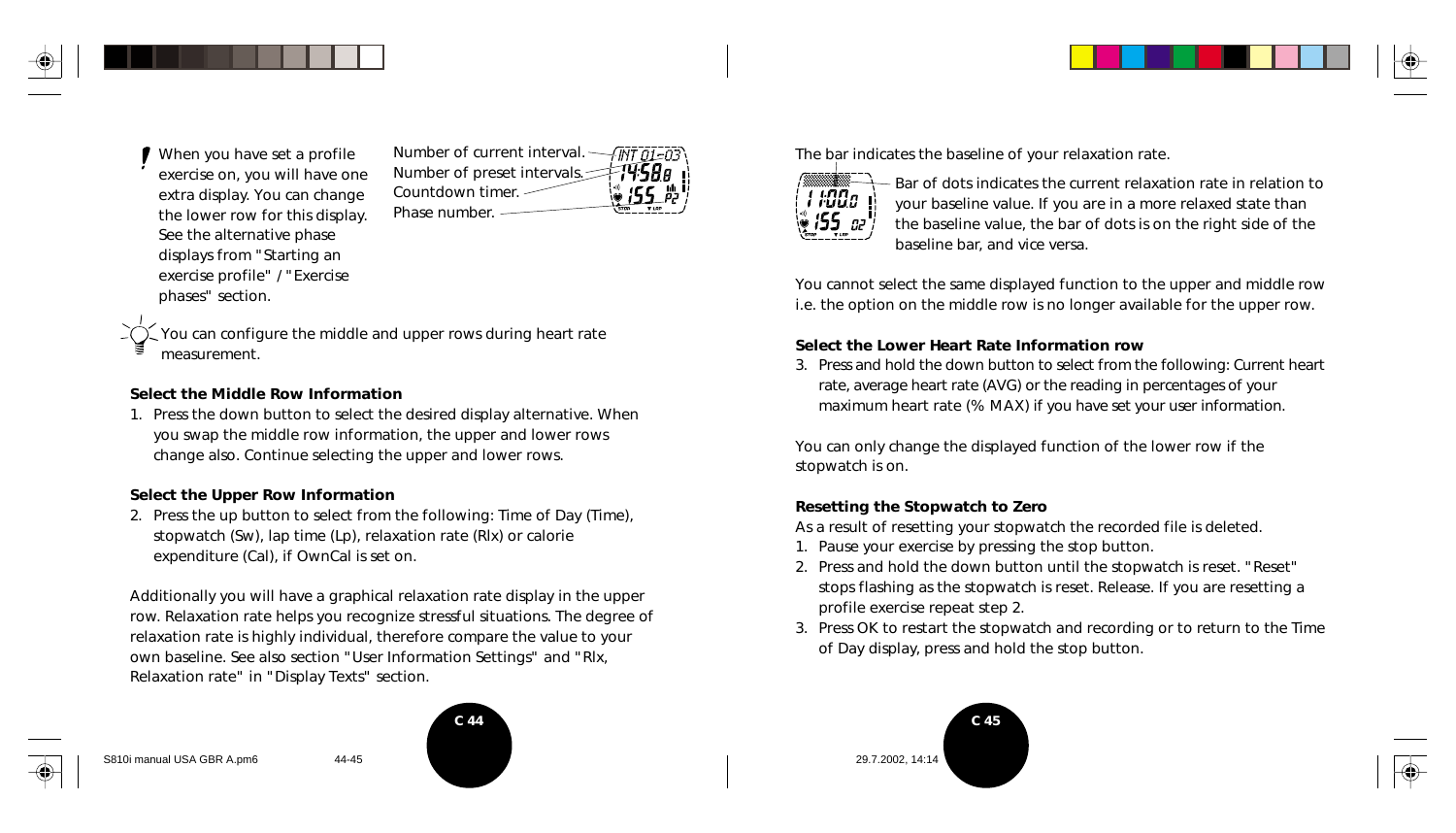

## **Starting an Exercise Profile (E1-E7)**

- 1. Start from the Time of Day display. Press OK to enter the Measure mode.
- 2. If you want to swap the profile (E1-E7), press and hold the up button until the exercise is swapped. Release. Repeat until desired profile is displayed.
- 3. To start exercising and recording the exercise press OK.

Profile function automatically guides you through the exercise. In order to hear the activity sounds when the phase starts and stops make sure the activity/button sound is on. When the stopwatch starts running  $\mathbf{f}$ indicates that profile function is on. As exercise ends the receiver automatically starts a BasicUse exercise, which is recorded in the same file as the exercise profile.

Example of a exercise profile structure:



#### **Exercise Phase** (P1-P6)

Each exercise profile may include up to six pre-programmable exercise phases. Each phase may include up to 30 interval and recovery periods, which alternate continuously through the phase.

#### **Interval Period**



1. First Preset heart rate limits (if set on).

2. Then

One of the following is displayed depending on your settings: **A.** manual, **B.** time-based or **C.** heart-rate-based interval.

#### **A.** Manual interval



הה-זה־

Number of set intervals. (C means you have set continuous intervals) Current interval number.

Stopwatch.

Phase number.

If you selected manual interval, your interval will end as you press and hold OK.

#### **Or**

**B.** Time-based interval

Countdown timer.

If you selected time-based interval, your interval will end as you reach the preset time.

#### **Or**



The difference between the preset interval heart rate and current heart rate.

If you selected heart-rate-based interval, your interval will end as you reach the preset heart rate reading.

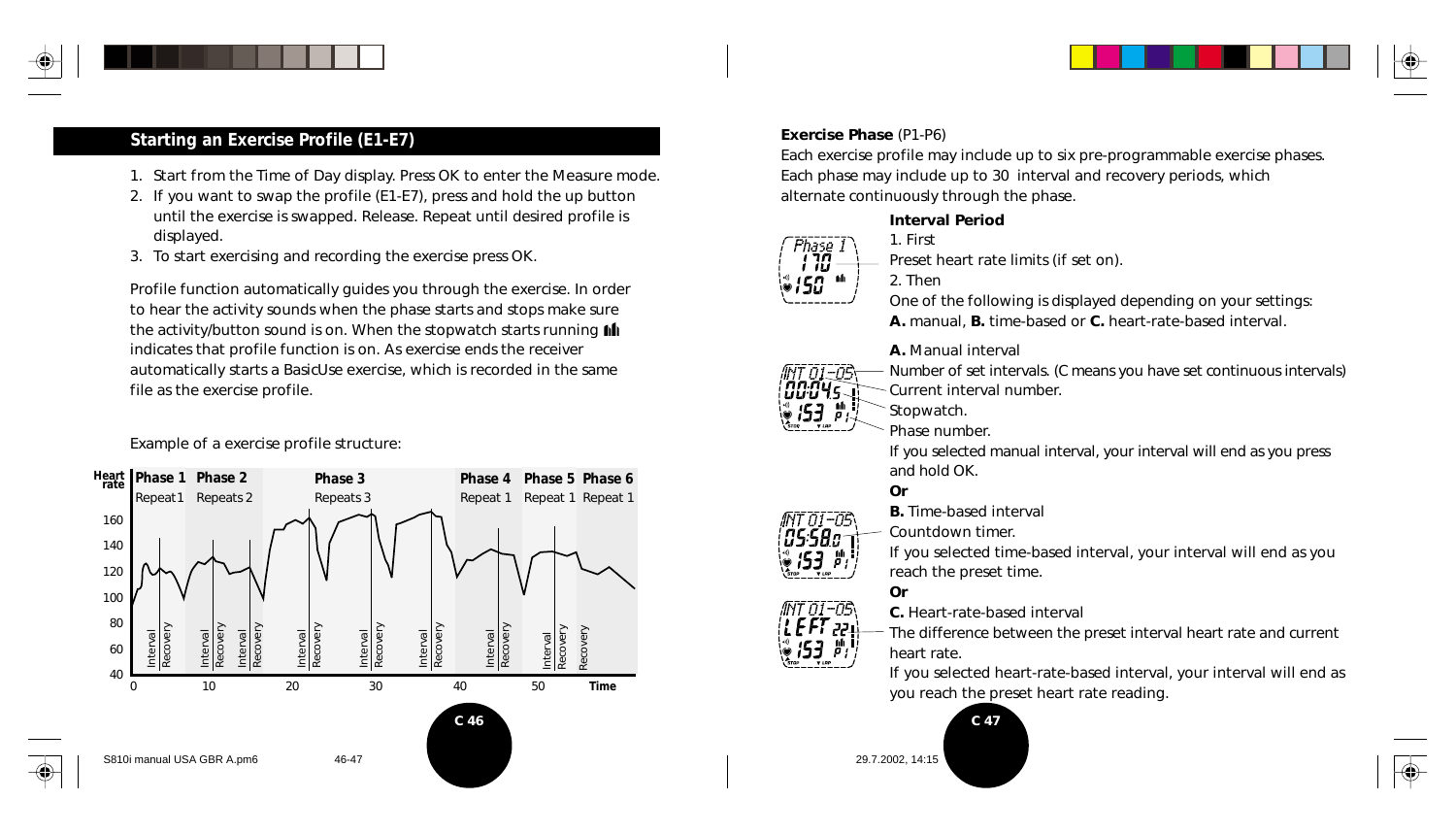



3. At the end of interval Interval duration. Average heart rate of the interval.

When your intervals end, the wrist receiver automatically continues following the preset function, recovery calculation or the following exercise phase.

#### **Recovery Period**

One of the following is displayed depending on your settings: **A.** time-based recovery or **B.** heart-rate-based recovery.



RecoHr  $FFT:$  **A.** Time-based recovery Recovery countdown timer. Current heart rate. **Or**

**B.** Heart-rate-based recovery The difference between the preset recovery heart rate and current heart rate. Current heart rate.

You will hear two beeps when the recovery calculation is done.



At the end of recovery Recovery duration. Drop in your heart rate.







After the last phase has ended the receiver automatically continues exercise recording with BasicUse mode.

#### **Interrupting an Exercise Profile**

- 1. Press the stop button to pause the exercise.
- 2. Press and hold the stop button to return to the Time of Day display.

#### **Or**

Press the stop button. BasicUse appears. You can continue measuring your heart rate in this mode (Measure mode). To continue exercising with BasicUse and recording your exercise information press OK. Repeat steps 1 and 2 to return to the Time of Day display.

### **Exercising with BasicSet** (E8)

In BasicSet, you can continue using the functions in the "Exercise recording mode" section.

#### **Starting the Timers**

If timers are set on, they automatically start running once you start the stopwatch. Timers alternate in the following order: timer 1, 2, 3, 1, 2, 3, etc. At the end of timer 1 you will hear 1 beep, at the end of timer 2 you will hear 2 beeps and at the end of timer 3 you will hear 3 beeps. Timers stop running when you stop the stopwatch.

#### **Swapping the Heart Rate Limits**

Press and hold the up button. Repeat until the desired limits are displayed.





S810i manual USA GBR A.pm6 48-49 29.7.2002, 14:15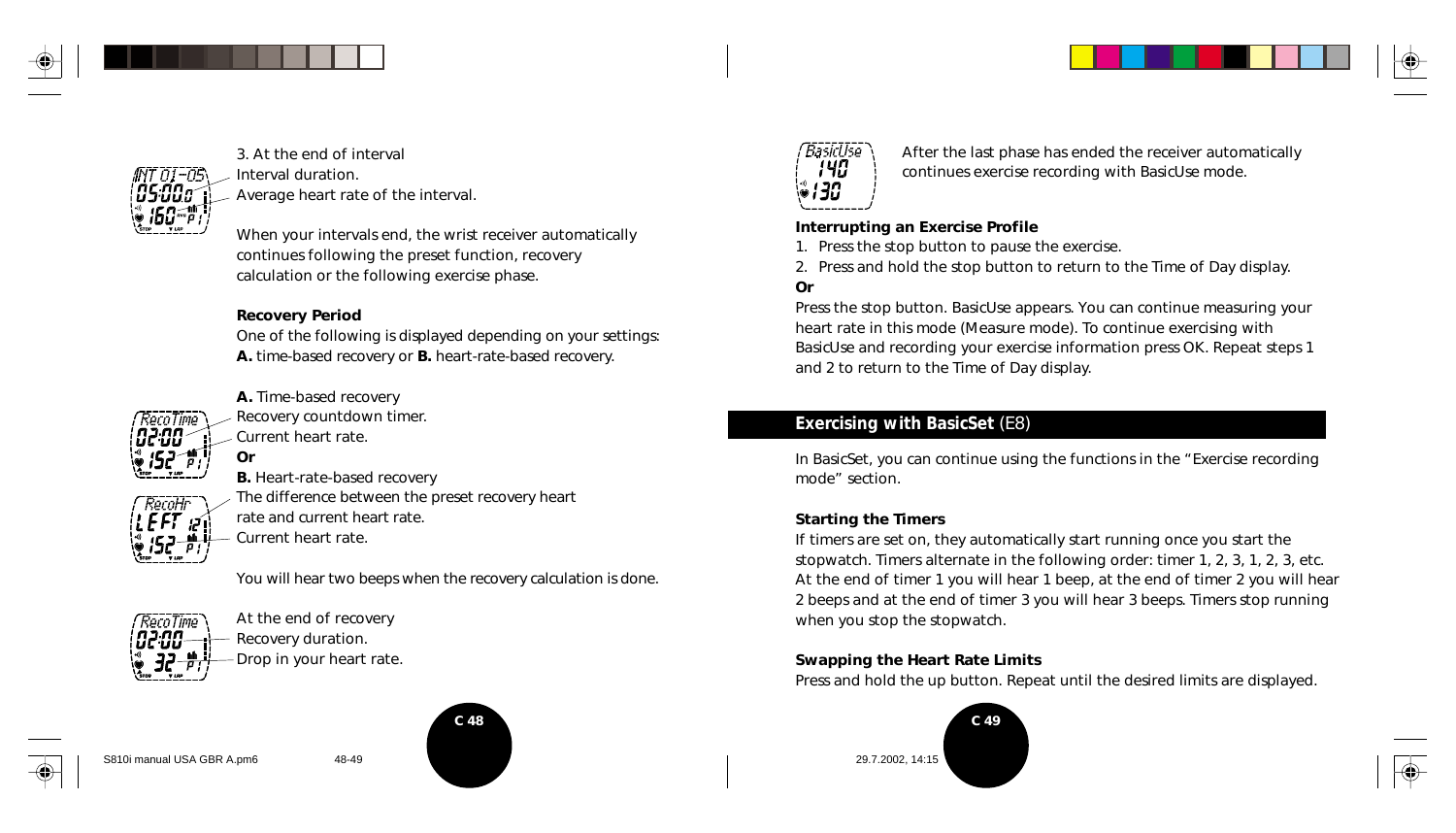

#### **Starting Recovery Calculation**

To start the recovery calculation, press and hold the OK button. Depending on your, setting RecoHr or RecoTime appears in the upper row of the display. See "Starting an exercise profile"/ "Recovery calculation" section for the displayed information during the recovery calculation. After the recovery calculation is done the exercise is paused. You can continue the exercise by pressing the OK button after the recovery calculation. If you do another recovery calculation, the previous recovery information will be deleted.

#### **Stopping the Exercise**

- 1. Press the stop button to pause the exercise.
- 2. Press and hold the stop button until time of day is displayed. Your lap and split time are automatically recorded, when you end the exercise.

#### **Tips during the Exercise**

#### **Swapping the Exercise Type** (E0-E8)

In the Measure mode press and hold the up button. Release. Repeat until desired exercise is displayed.

**Swapping the Recording Rate of the Exercise** (rr, 5 s, 15 s or 60 s) In the Measure mode press and hold the down button. Release. Repeat until desired recording rate is displayed.

**Resetting the Interval or Recovery Calculation of an Exercise Profile** Press the stop button to pause the exercise.



S810i manual USA GBR A.pm6 50-51 29.7.2002, 14:15

Reset the calculation by pressing and holding the down button. Reset Int? (=interval) or Reset Re? (=recovery) is displayed until the calculation is reset. To restart the same calculation press the OK button or to reset the exercise, press and hold the down button.

#### **Interrupting an Interval or Recovery Calculation of an Exercise Profile**

Press and hold the OK button during your profile exercise to interrupt the calculation. The following section automatically starts. Ex. if you interrupt an interval your recovery calculation (if set on) automatically starts.

#### **Interrupting a Phase of an Exercise Profile**

Press the stop button to pause the exercise. Press and hold the OK button. The following phase automatically starts. If you have done all the preset phases the BasicUse exercise starts.

#### **Heart Touch Function**

The heart touch function is activated as you bring the wrist receiver near the transmitter's Polar logo.

You have three display alternatives for the heart touch function. To select you heart touch display, use your Polar Precision Performance software:

- Checking the current heart rate limits
- Swapping the display options
- Storing lap time

During the heart touch, the backlight is on for a couple of seconds, if you have already used the backlight during the exercise.



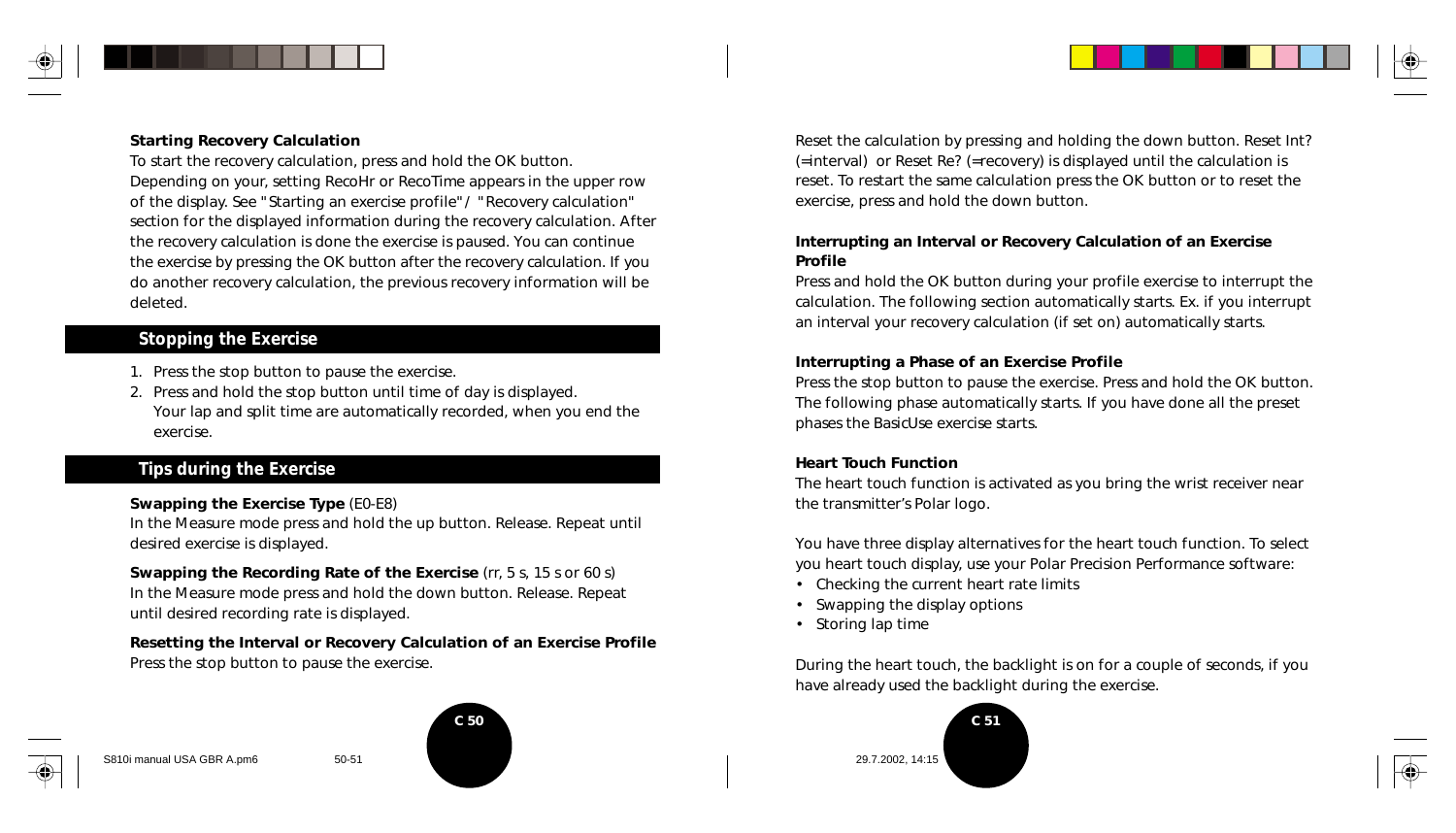# D. HOW TO RECALL TRAINING INFORMATION



**The Polar heart rate monitor starts saving exercise information to a file as you start the stopwatch. You can recall the information in the File mode. In the File mode there are up to 99 exercise files and a record file, which keeps track of the cumulative values.**



Your first file is F1, then F2 and so on, until you have recorded maximum 99 exercise files. The bigger the file number the more recent it is.

Some information alternates on the display automatically. You can make the information alternate faster by pressing the OK button, Ex., the target heart rate zone information.

#### **Exercise File**

- 1. In the Time of Day display scroll up or down until FILE is displayed.
- 2. Press OK to enter the File mode. The main information of your file is displayed.



- 3. Scroll up or down until the desired file is displayed.
- 4. Press OK to start recalling an exercise file. Exe. Time is displayed.
- Move forward and backward within file loops with up or down buttons.
- Press OK to enter a file or to enter a deeper level in the file loop.
- Press the stop button to move backward to the previous file level.
- To return the Time of Day display, press and hold the stop button.





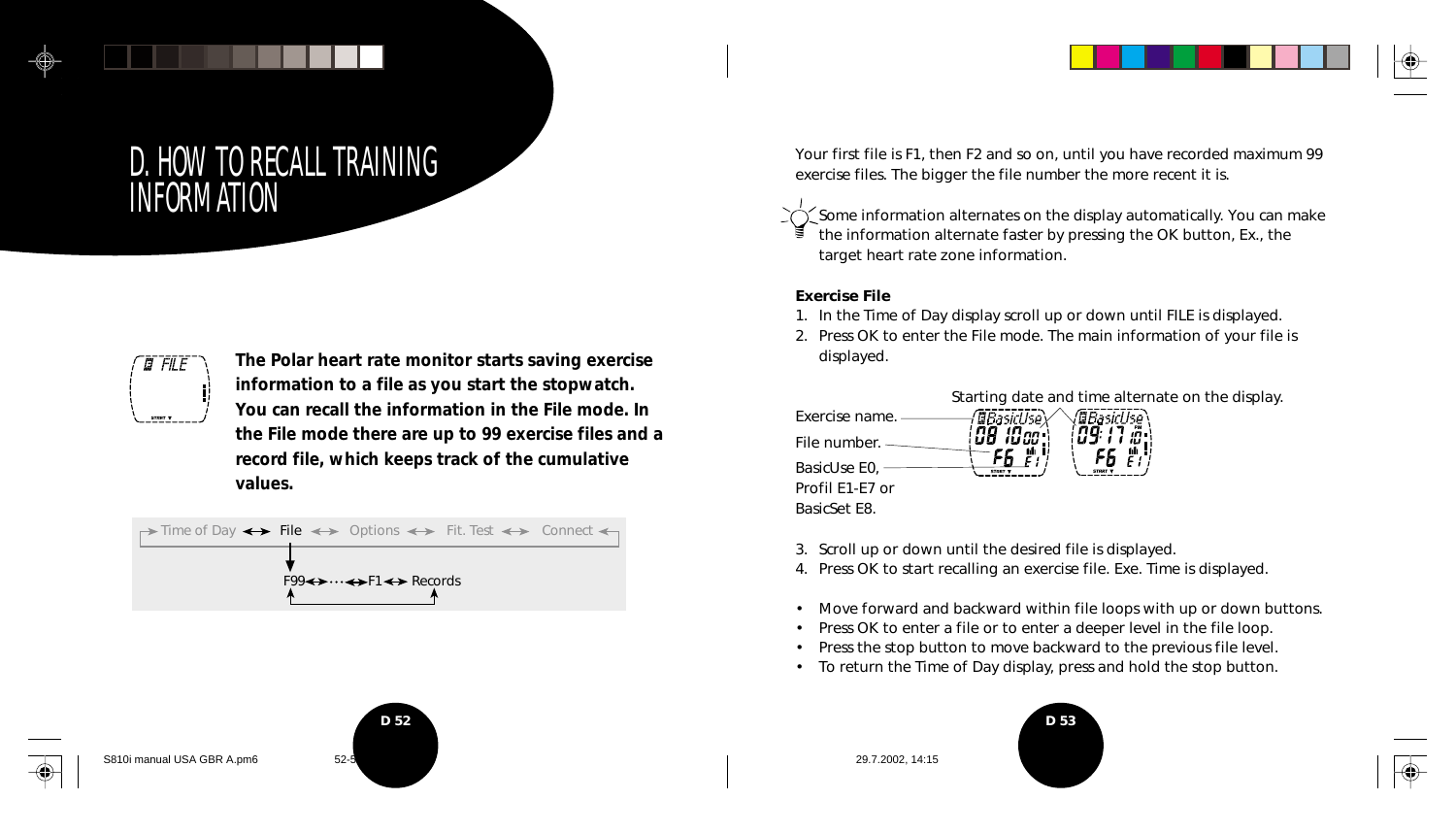





**Exercise Time** (Exe. Time)

The exercise time is the amount of time that you have exercised with the stopwatch running. Average, maximum and minimum heart rates of your exercise alternate on the display. To continue recalling the file, scroll up or down.



*02: 10* Recovery duration. **Or** /@RecoHr<br>|02: 16 -

**Recovery Information of BasicSet Exercise** (Reco) Time-based recovery

Drop in your heart rate.

Heart-rate-based recovery Time it took reach the preset heart rate reading. Drop in your heart rate.

#### **Heart Rate Limits** (Limits)

Settings of the heart rate limits alternate on the display. Limits 1 are used for heart rate zone 1, limits 2 for zone 2, etc.

#### **Exercise Time within, above and below the Heart Rate Zones**

Indicates the exercise time, which you have spent within (InZone), above and below each heart rate limits during the entire exercise.

#### **Calorie Expenditure** (KCal)

You will see how many kilocalories you have expended during the exercise.

#### **Cumulative Calorie Count** (Tot. KCal)

Calculates the cumulative calories expended during several exercise sessions starting from the previous value stored in the records file. This function allows you to follow the calorie count as a gauge of effective exercise Ex. during one week.



S810i manual USA GBR A.pm6 54-5 54-5 **54-5** 29.7.2002, 14:15 29.7.2002, 14:15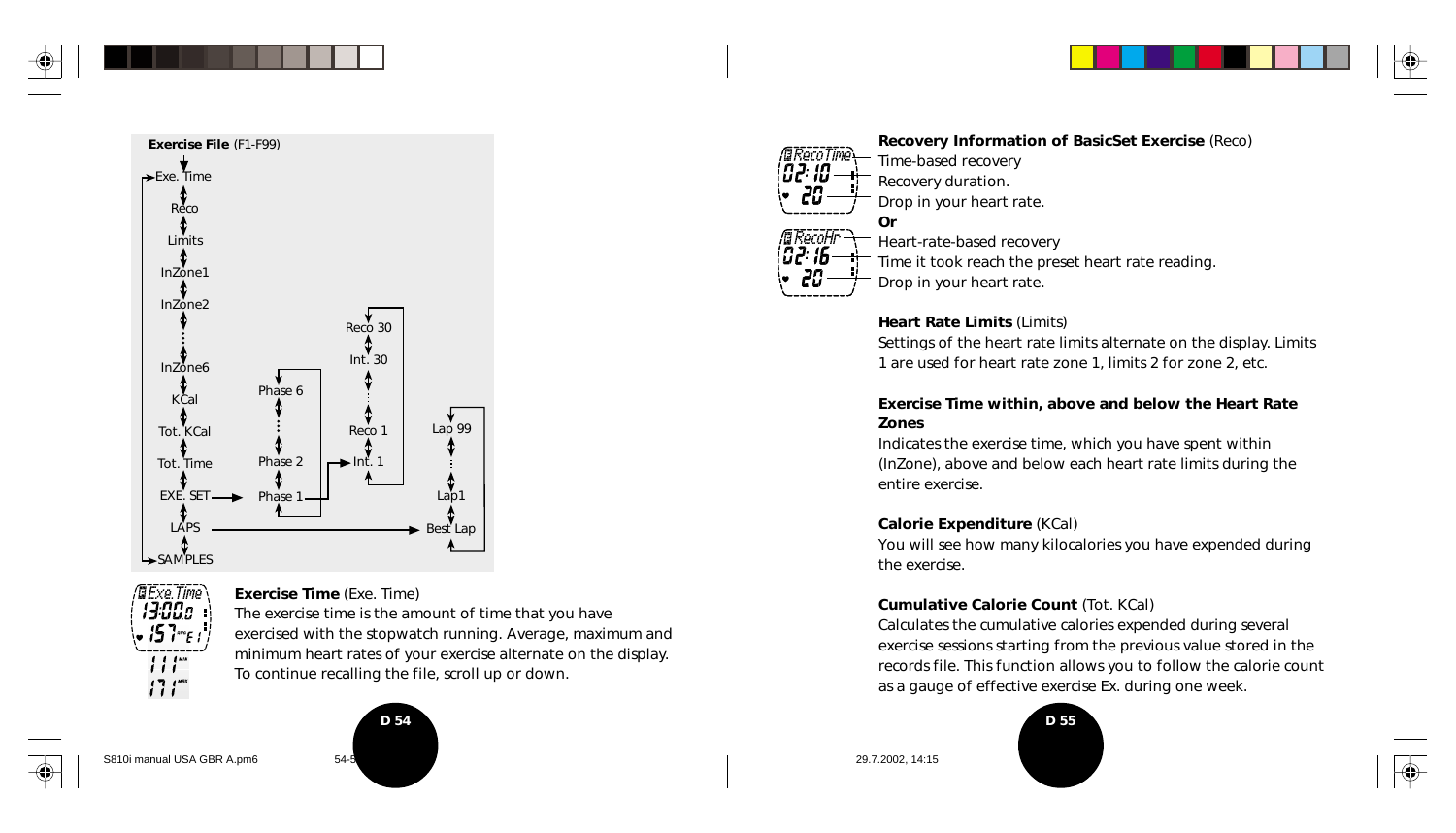

#### **Cumulative Exercise Time Count** (Tot. Time)

This function counts cumulative exercise time expended during several exercise sessions starting from the previous value stored in the records file. It allows you to follow the exercise time count as a gauge of amount of exercise Ex. during one week.

Your cumulative total time is displayed in hours and minutes until 99 hours 59 minutes is reached. After this your cumulative exercise time is displayed in hours until 9999 hours is reached.

#### **Profile Exercise Information** (EXE. SET)



- rt exe set Start with the display showing EXE. SET.  ${\it \emph{BB-SB}}$   ${\it n}$   ${\it \emph{}}$ Profile exercise time. Profile number.
- 1. Press OK to start recalling the profile exercise information.
- 2. Scroll up or down to see the information on exercise phases.

NT PHASE TY - Phase number. นต.ตต 40'OOD - H Phase duration. Average heart rate of intervals and recoveries. iJu

S810i manual USA GBR A.pm6 56-5<br>
56-5<br>
56-5

- 3. Press the stop button to return to the previous file level and skip steps 4 and 5, or continue recalling more detailed information of the phase by pressing OK.
- 4. Scroll up or down between intervals (Int) and recoveries (Reco).

#### **Interval Information**



#### **Recovery Information**



Time it took reach the preset heart rate reading.

Drop in your heart rate.

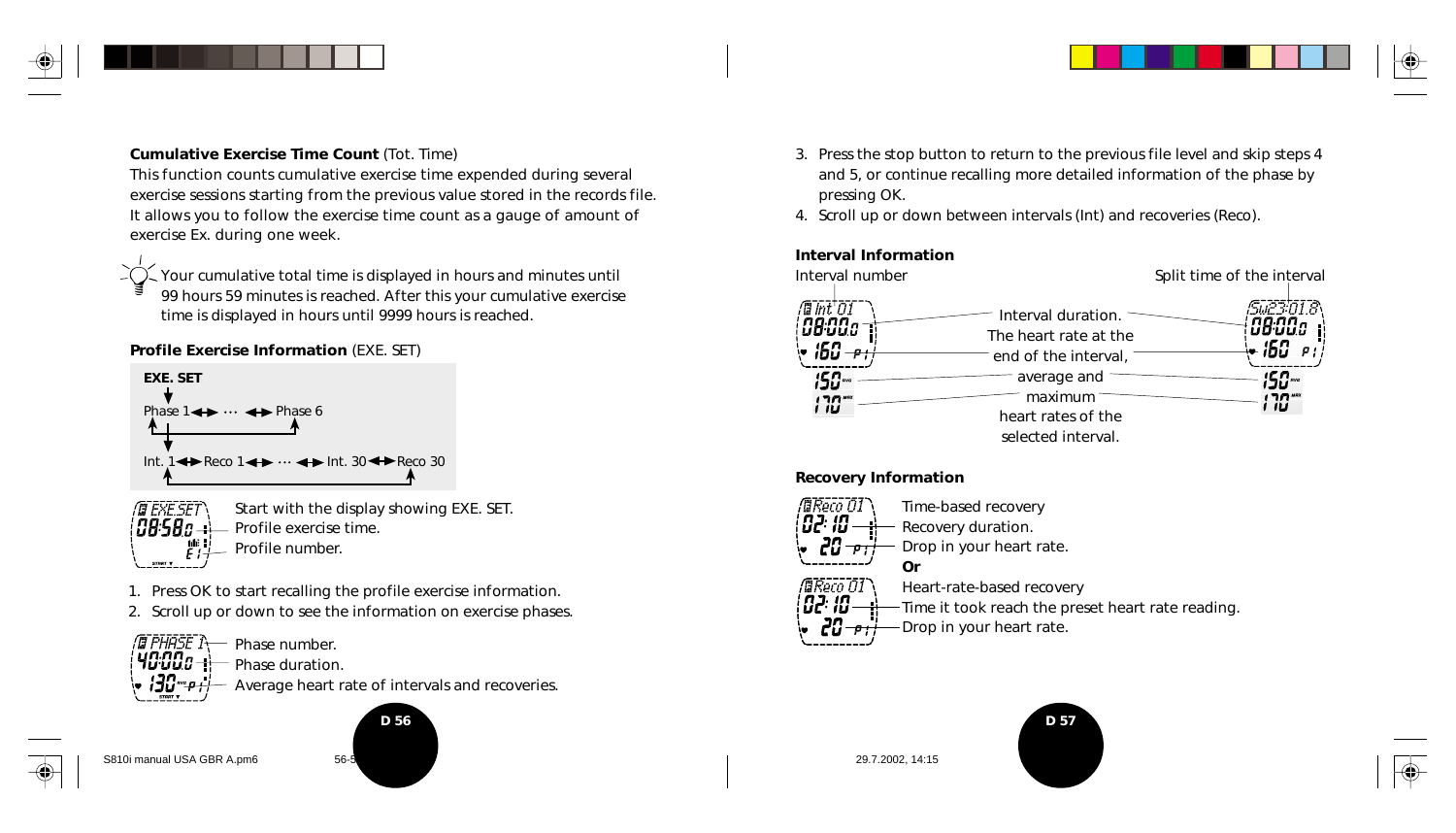- 5. To continue recalling information on the other phases, press the stop
	- button. To continue recalling, Ex., lap information press the stop button twice. Scroll up or down until LAPS is displayed.

#### **Lap Information** (LAPS)

Start with the display showing LAPS and the number of recorded laps.

- 1. Press OK to start recalling the lap information.
- 2. Scroll up or down to see the following information:





#### **Best Lap** Shortest lap time.

The number of the best lap.

The best lap information is displayed if you have stored at least 3 laps. The best lap can not be the last lap.



The heart rate at the end of the lap,

average and

maximum heart rates of the lap.

Press the stop button to exit the LAPS display.

# **D 58 D 59**





**Recorded Heart Rate Samples**

You can recall detailed heart rate information of an exercise from the sample file. Start with the display showing SAMPLES.

1. Press OK to start recalling the recorded samples of your exercise information. The following information is displayed: The RR reading in milliseconds (ms), the sample number (S1 - If the RR recording rate is turned off), the time

**FILE** F1-F99 SAMPLES  $s1 \Leftrightarrow s2 \Leftrightarrow$ 

when the heart rate sample occurred and heart rate. 2. Scroll up or down the samples.

Press and hold the stop button to return to the Time of Day display.

#### **Records File**

This file is updated each time your exercise is recorded to file.

- 1. In the Time of Day display scroll up or down until FILE is displayed.
- 2. Press OK to enter the File mode.
- 3. Scroll up or down until Records is displayed.
- 4. Press OK to enter the records file. Tot. KCal is displayed. You will have a count for cumulative calories expended during several exercise sessions starting from the previous resetting.
- 5. Scroll up or down to see the cumulative exercise time (Tot. Time) starting from the previous time resetting.

You can now return to the Time of Day display by pressing and holding the stop button or continue updating your cumulative counts.

#### **Updating Your Cumulative Counts to Zero**

Once your have updated the cumulative count you cannot retrieve it. Start with the display showing Tot. KCal or Tot. Time in the records file.



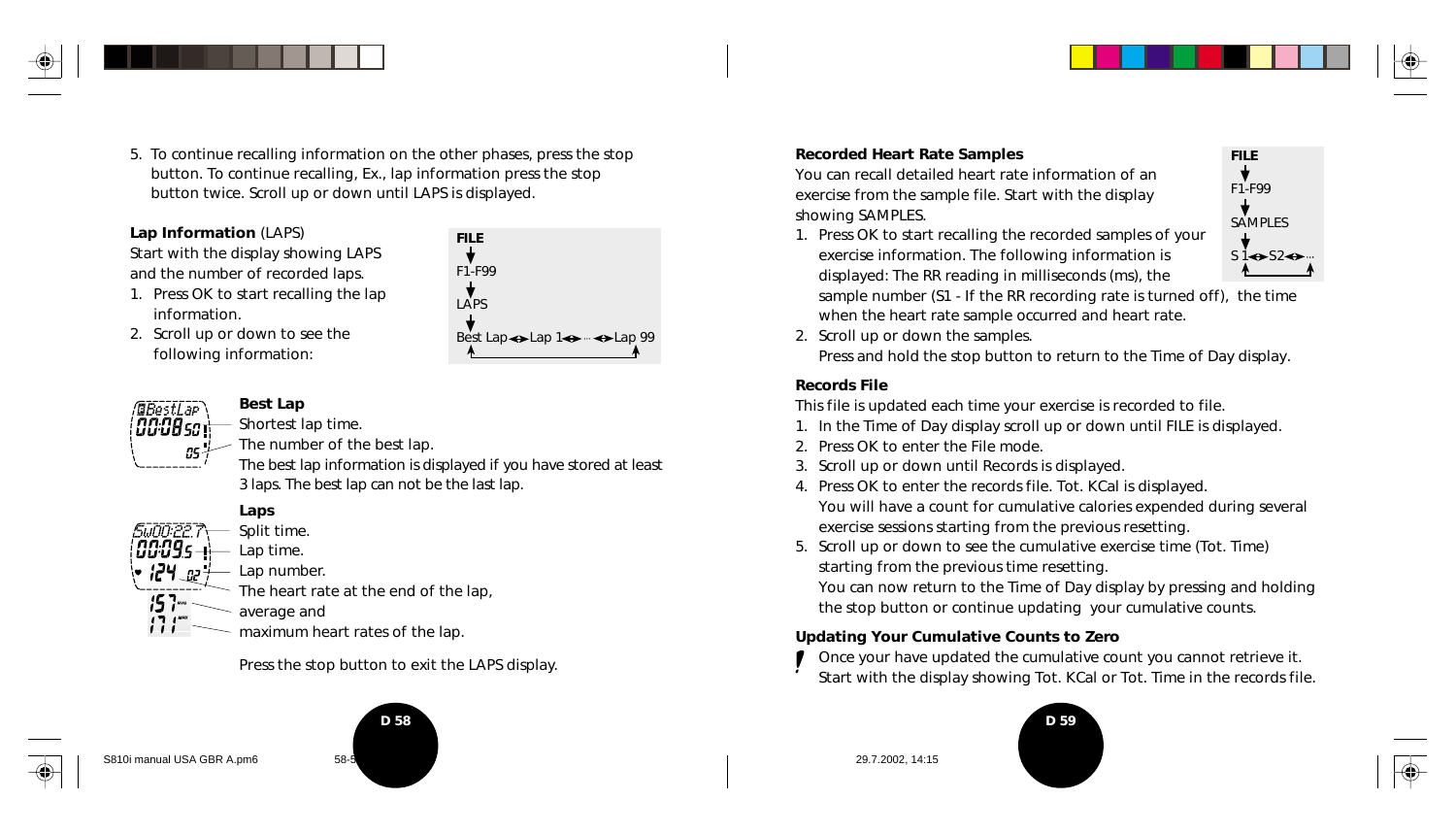

- 1. Press OK to start updating the desired total count. Reset appears and the value starts to flash.
- 2. Press and hold the down button. Reset starts to flash. You can still cancel the previous setting by releasing the down button before the value is updated. If you are sure that you want to update the value keep holding the down button until value is updated. Release.
- 3. Press the stop button to exit the reset display. Press and hold the stop button to return to the Time of Day display.

#### **Deleting a File**

- 1. In the Time of Day display scroll up or down until FILE is displayed.
- 2. Press OK to enter the File mode.
- 3. Scroll up or down until desired exercise file is displayed. Press and hold the signal/light button. DELETE FILE and file number are displayed.
- 4. Press OK. The receiver confirms if you want to delete a file (Are you sure).
- 5. Press OK to delete the selected file.
- 6. Press stop to exit the file. Wait appears. The receiver reorganizes your file, which takes few seconds.
- 7. Press stop to return to the Time of Day display.

#### **Deleting All Files**

- 1. In the Time of Day display scroll up or down until FILE is displayed.
- 2. Press and hold the signal/light button. DELETE FILES is displayed.
- 3. Press OK. The receiver confirms if you want to delete all files (Are you sure).
- 4. Press OK to delete all exercise files.
- 5. Press stop to return to the Time of Day display.

# **D 60 D** 60

#### S810i manual USA GBR A.pm6 60-6 60-61 29.7.2002, 14:15

# E. CONNECTION TO **COMPUTER**

## **GCONNECT**

**There is two-way communication between Polar and a computer. The Polar Precision Performance software offers an easy way to analyze training data. A training log makes it possible to plan future training. Wrist receiver settings can be uploaded from the software or manually entered. After preparing your settings you can upload options lock to ensure that your settings will not change. You must deactivate the options lock from the "user features" of your software.**

## **Downloading Training Data to Computer**

For IR communication you need an IrDA port and Windows® 98 operating system or later in your computer.

If you do not have an IrDA port in your computer you need one of the following:

A) an optional Polar IR Interface for RS-232 port and Windows® 95 operating system or later in your computer **or**



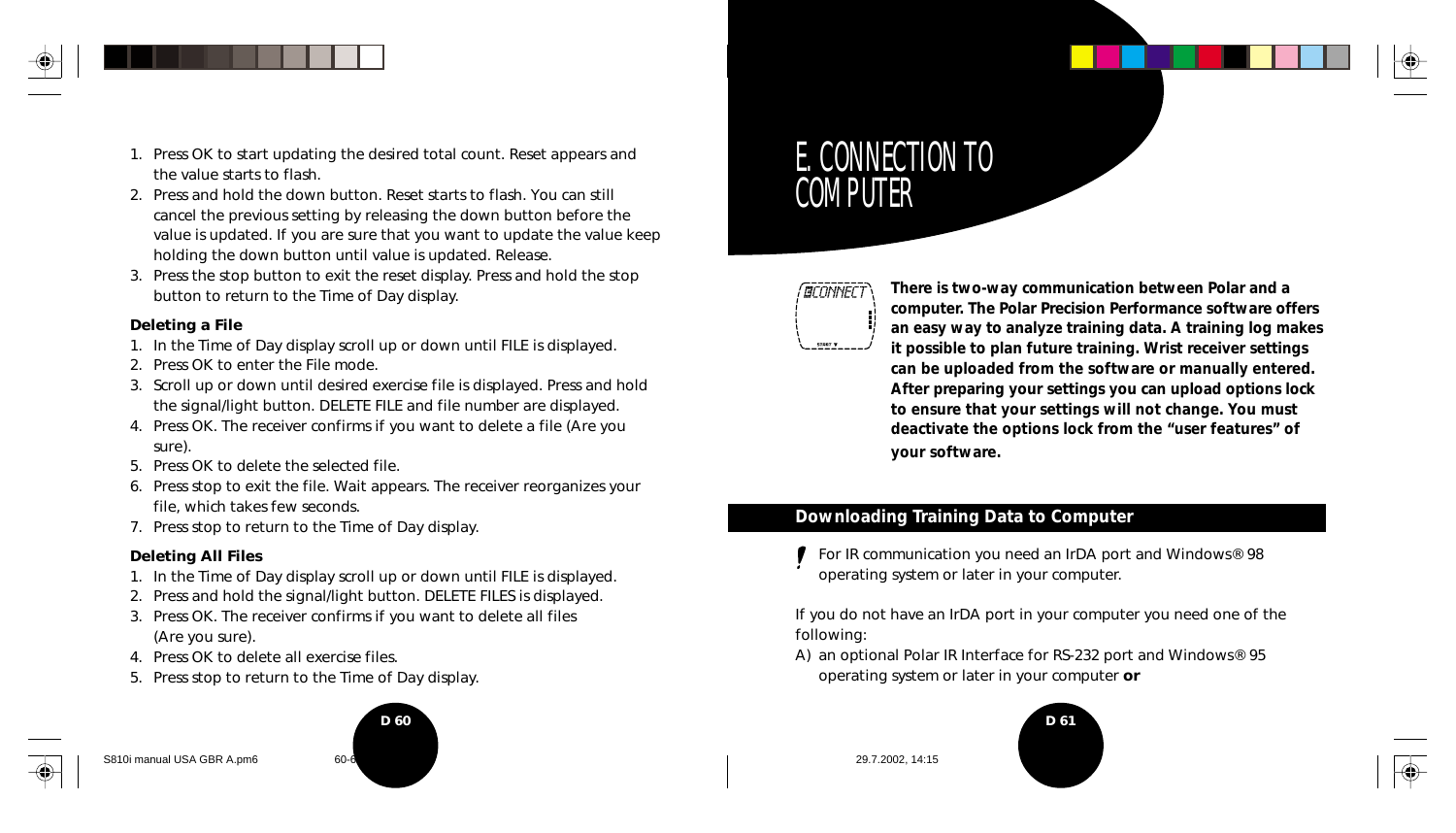

B) an optional Polar IR Interface for USB port and Windows® 98 operating system or later in your computer.

Install the Polar Precision software (version 3 or later) first, then connect the optional Interface to the corresponding port of the computer before starting the software.

- 1. Start the Polar Precision Performance software.
- 2. Scroll up or down until CONNECT is displayed in the receiver display. Point the infrared window of the receiver towards the infrared window of the computer or an optional Interface. The maximum infrared transfer distance is 8" / 20 cm and the infrared transfer angle 15 degrees.
- 3. On the toolbar of the software, click on the heart rate monitor Connection icon  $\Box$  and hold the receiver steady. A new window "Infrared Connection" appears.
- 4. The receiver automatically starts to communicate with the software as Infrared appears. Follow the instructions on the computer screen to proceed with downloading exercise files or uploading heart rate monitor settings.

#### **Uploading Settings from Computer**

Your Polar heart rate monitor offers you the option of preparing your settings with Polar Precision Performance software. You are also able to set following functions with the software:

- a user ID, user name or logo for easier receiver recognition in multi-user situations
- the heart touch function to show the current heart rate limits, store a lap time or swap the display options during your exercise
- names and alarm times for 7 reminders
- options lock function on or off

You may upload settings from a computer to a wrist receiver either via IR communication or via audible Polar UpLink. For IR communication please see the previous chapter "Downloading Training Data to Computer". For the polar UpLink communication proceed as follows:

- 1. Start the software.
- 2. If the receiver is in the Time of Day display scroll up or down until CONNECT is displayed.
- 3. Place the receiver less than 4"/ 10 cm from the loudspeaker.
- 4. Activate the upload function of the software. Do not move the receiver during the data transfer.
- 5. The receiver automatically starts to upload the information as UpLink appears. You will hear a chirping sound while information is transferred to the receiver. The receiver automatically returns to the Time of Day display after data transfer.

**If the data transfer was unsuccessful** bring the receiver closer to the loudspeakers or turn the volume level of the loudspeakers up.







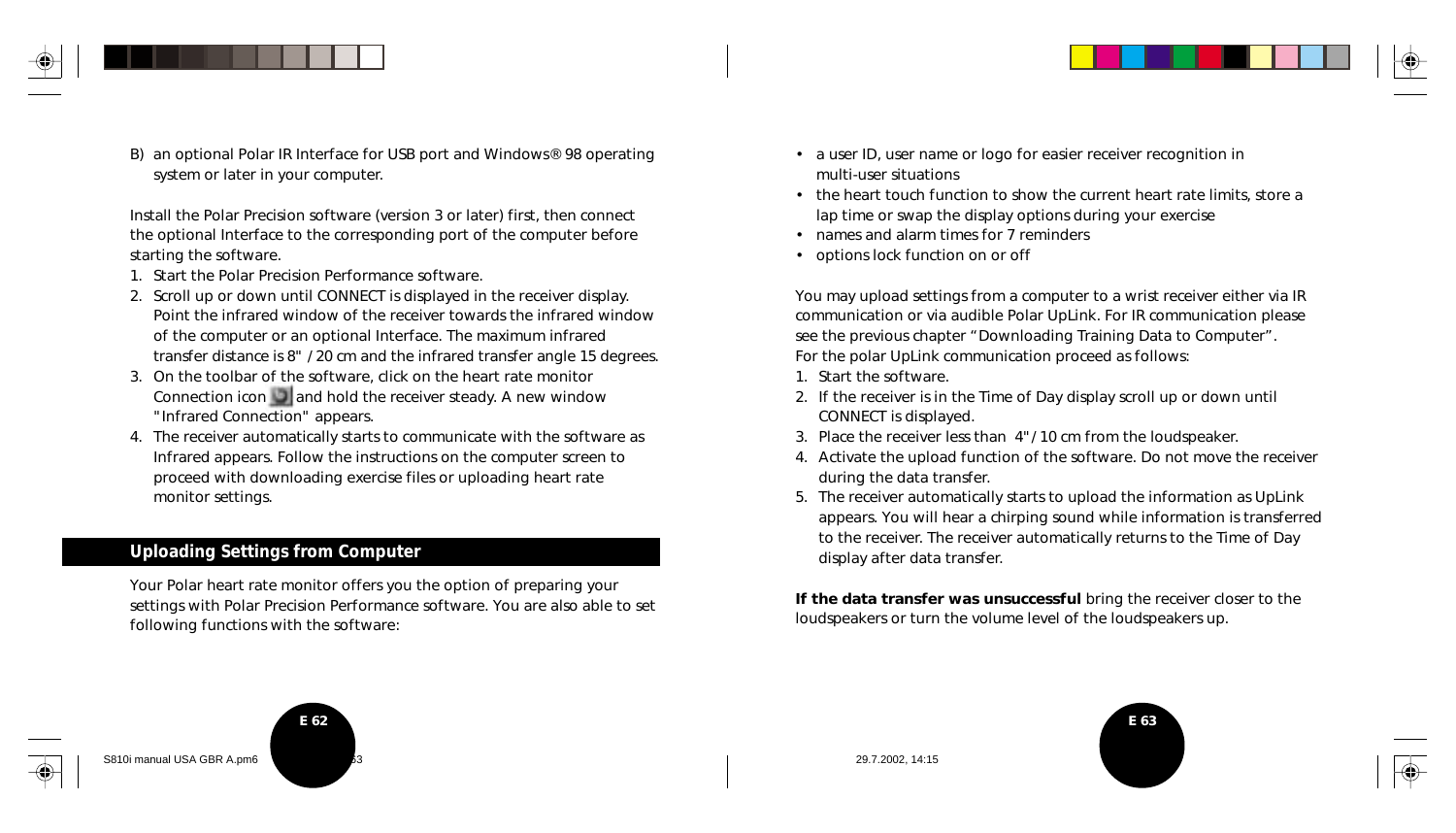To be able to upload the settings from Polar Precision Performance software via Polar UpLink, you need a personal computer with a sound card (compatible with SoundBlaster™) and dynamic loudspeakers or headphones.

#### **Online Recording**

You can perform Online Recording with the Polar S810i heart rate monitor, Polar Precision Performance software (version 3 or later) and optional Polar IR Interface.

- 1. **To start recording**: See how to turn the Online measurement on in B: "Online Recording to Computer on/off" section. Select at the software Options - Preferences - Hardware tab. Select in the Advanced pane on the Online Recording field Polar S810i+IR Interface. Press OK. Place the wrist receiver within the reception range. Point the infrared window of the receiver towards the window of the Interface. Wear the transmitter. Start from the receiver's Time of Day display and press OK to activate the Heart rate monitor. If you like to store the recording press the OK button once more to start the stopwatch and recording. Select Tools - Online Recording at the software and press the Start
- button on the Online Recording panel. 2. **To stop recording**: In the software, press the Stop button and then press the Close button. Select the person to whom the file will be saved. The exercise will be added to the selected person's Diary data. Press the Stop button of the receiver.

# F. POLAR FITNESS TEST



**The Polar Fitness Test is an easy, safe and quick way to estimate individual maximal aerobic power and to get predicted maximum heart rate value. The Polar Fitness Test is targeted to healthy adults.**

#### **OwnIndex**

OwnIndex is a value which is comparable to maximal oxygen uptake  $(VO_{2m}$ , a commonly used descriptor of aerobic fitness. Cardiovascular (aerobic) fitness relates to how well your cardiovascular system works to transport and utilize oxygen in your body. The stronger and more efficient your heart is, the better the cardiovascular fitness is.  $VO_{2mx}$  is a good indicator of performance capability in endurance sports.



S810i manual USA GBR A.pm6 65 29.7.2002, 14:15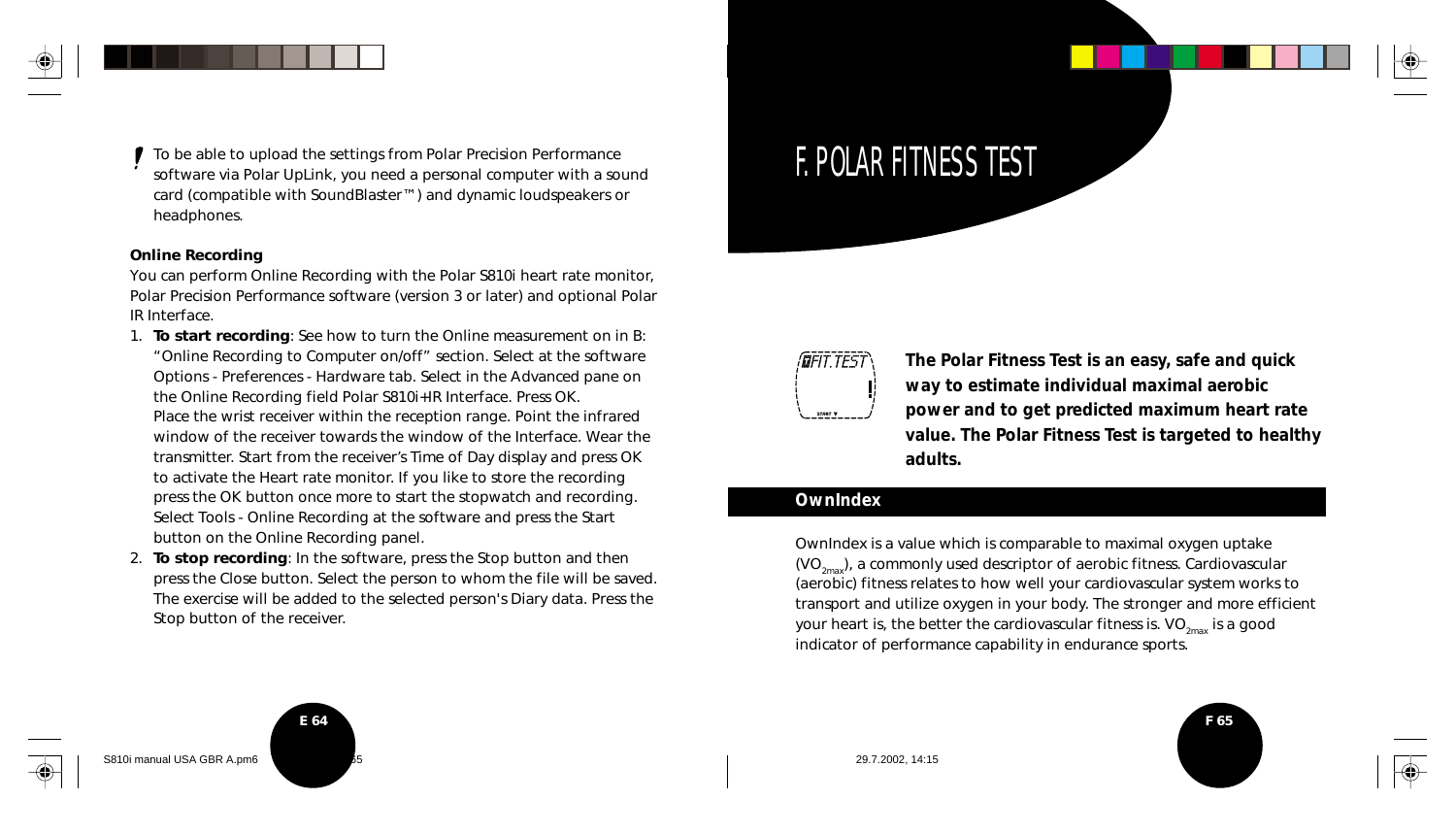

Cardiovascular fitness is best improved by exercise types which employ large muscle groups. Such activities include cycling, running, swimming, rowing, skating, cross-country skiing and walking.

To monitor your fitness progress start with measuring your OwnIndex a couple times during the first two weeks, to get a baseline value. Thereafter, repeat the test approximately once a month. OwnIndex is based on resting heart rate, heart rate variability at rest, age, gender, height, body weight and self-assessed physical activity.

The HR<sub>max</sub>-p definition is carried out simultaneously with the Polar Fitness Test.

The  $HR_{\text{max}}$ -p score predicts your individual maximum heart rate value more accurately than the age-based formula (220-age). The age-based method provides a rough estimation and may not be very accurate, especially for people who have been fit for many years or for older people. The most accurate way of determining your individual maximum heart rate is to have it clinically measured (in maximal treadmill or bicycle stress test) by a cardiologist or an exercise physiologist.

Your maximum heart rate changes to some extent in relation to your fitness. Regular endurance exercise tends to decrease  $HR_{\text{max}}$ . There may also be some variation according to the sport you participate in. For example, running  $HR_{max}$  > cycling  $HR_{max}$  > swimming  $HR_{max}$ .

 $HR_{\text{max}}$ -p gives the possibility of defining training intensities as percentages of maximum heart rate and of following maximum heart rate changes due to training, without an exhaustive maximal stress test.  $HR_{max}$ -p is based on resting heart rate, heart rate variability at rest, age, gender, height, body weight and maximal oxygen uptake,  $VO_{2m}$  (measured or predicted). The most accurate  $HR_{max}$ -p is obtained by entering your clinically measured  $VO_{2max}$  into the wrist receiver.

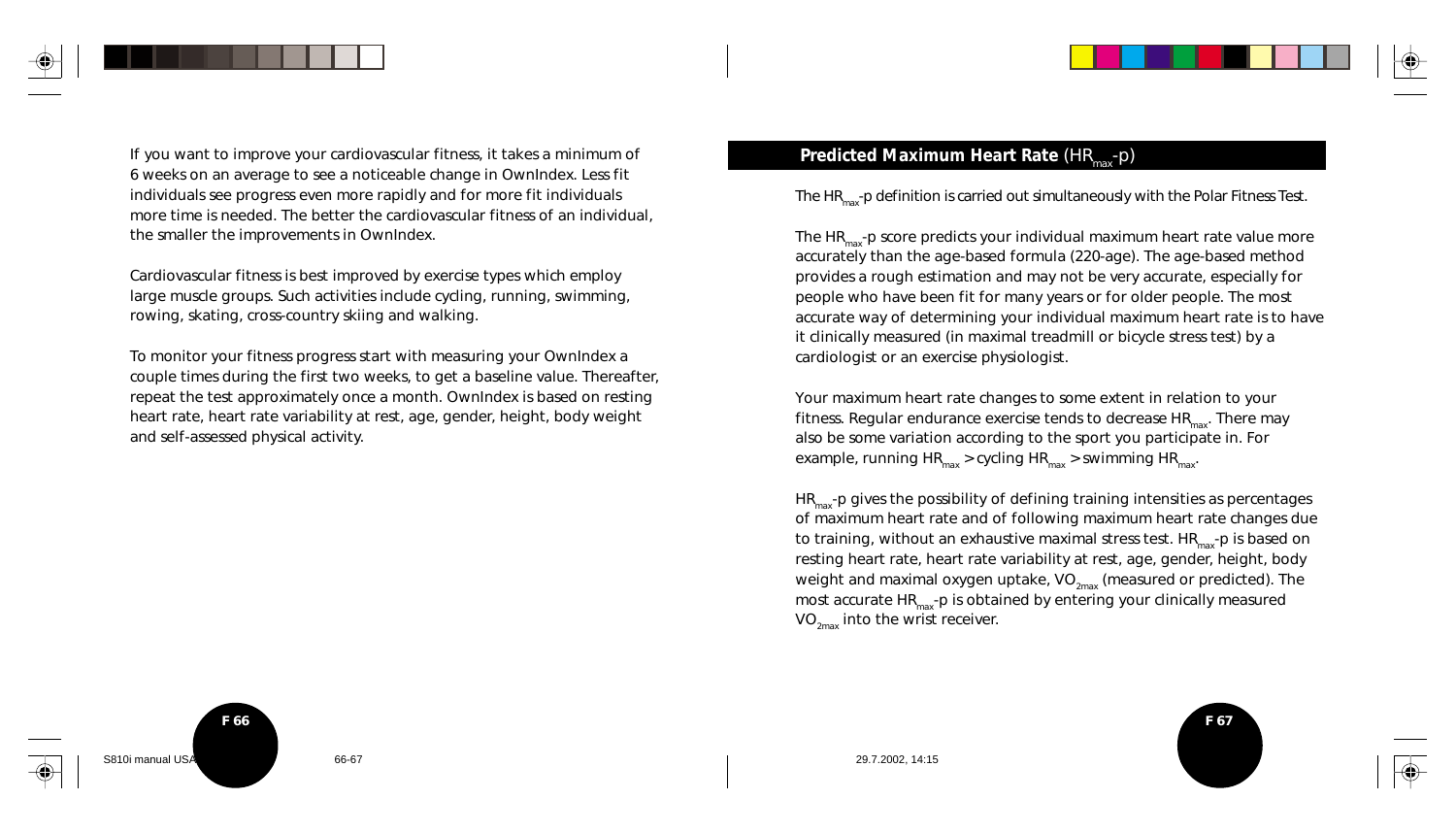

#### **Fitness Test Settings**

To be able to carry out the Polar Fitness Test you need to input the following settings in the Options mode:

- Set your personal user information and long-term physical activity level.
- Set the Polar Fitness Test on.
- Set the HR<sub>max</sub>-p on if you want to get a prediction of your maximum heart rate.

### **Carrying Out the Test**

To get reliable test results, the following basic requirements apply:

- You should be relaxed and calm.
- The test can take place anywhere home, office, health club as long as the testing environment is peaceful. No disturbing noises (Ex. television, radio or telephone), no other people talking to you.
- Keep the testing place, time of day and environment the same every time the test is repeated.
- Avoid eating a heavy meal or smoking 2-3 hours prior to testing.
- Avoid heavy physical effort, alcoholic beverages or pharmacological stimulants on the test day and the day before.

 $\rightarrow$  Time of Day  $\leftrightarrow$  File  $\leftrightarrow$  Options  $\leftrightarrow$  Fit. Test  $\leftrightarrow$  Connect  $\leftarrow$ 

- 1. In the Time of Day display scroll up or down until FIT. TEST is displayed. If you cannot find Fitness Test mode check that you have turned the function on in the Options mode.
- 2. Press OK to enter the Fitness Test mode. Your latest OwnIndex and the testing date are displayed.
- 3. Scroll up or down to see your latest  $HR<sub>max</sub>$ -p and the testing date.
- 4. **Lie down and relax** yourself for 1-3 minutes before the test.

#### **Start the Test**

It takes 3-5 minutes to carry out the test.

- 5. Press OK to start the test. The wrist receiver starts searching for your heart rate. TEST On and your heart rate are displayed. The test begins.
- 6. Lie relaxed. Keep your hands beside your body and avoid body movements. Don't communicate with other people.
- 7. Your current OwnIndex and the testing date are displayed.
- 8. If  $HR_{max}$ -p is on: Scroll up or down to see the  $HR_{max}$ -p result and the testing date.

#### **Turn the Fitness Test Sound Signal on/off**

The sound signal will alarm you at the end of the test. If the sound signal is on appears on the display.

• To turn the sound signal on or off either before or during the test, press and hold the signal/light button.



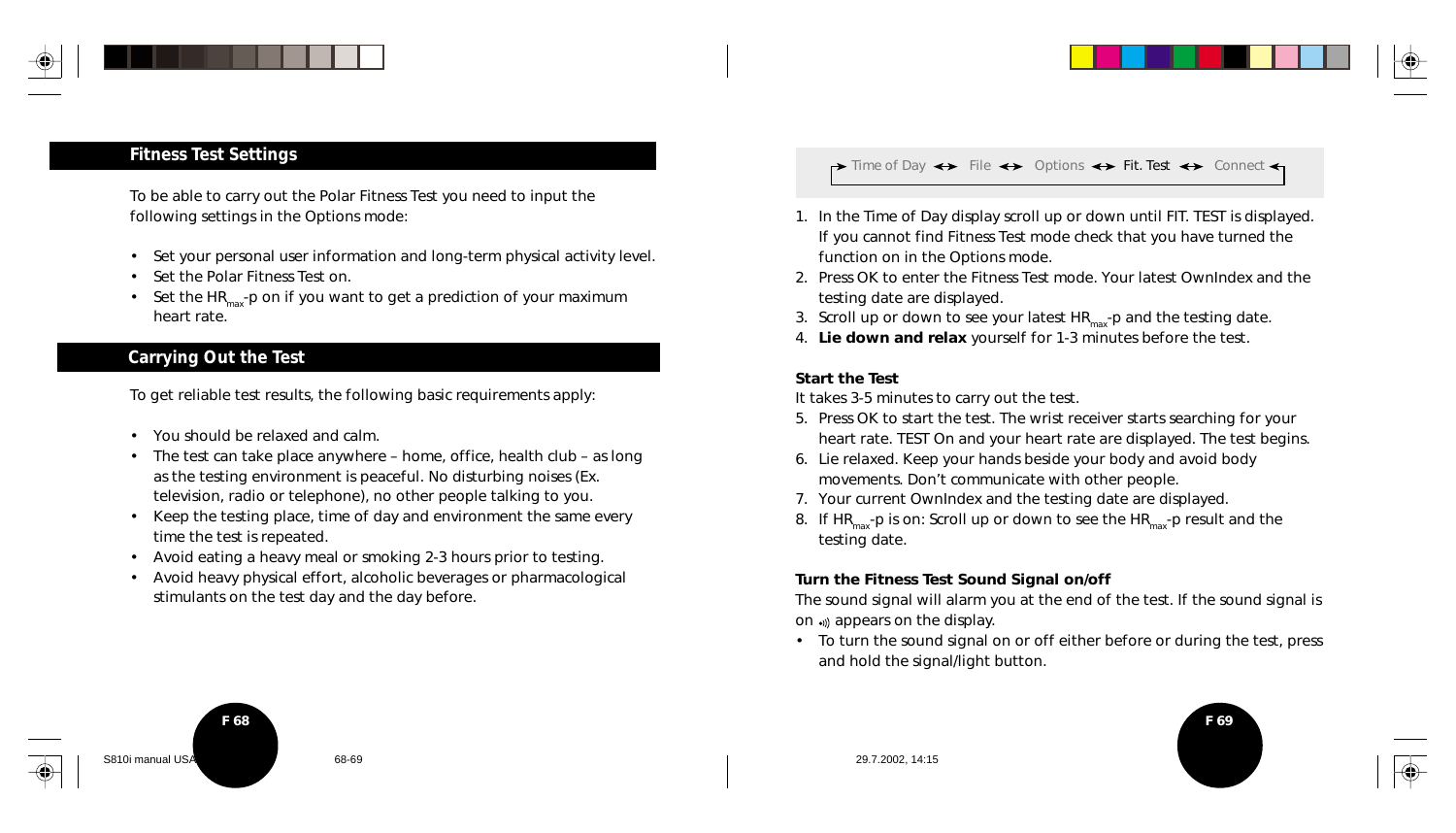

#### **Interrupt the Test**

• You can stop the test any time during the test by pressing the stop button. Failed TEST is displayed for a few seconds. The latest OwnIndex and  $HR_{max}$ -p are not replaced.

If the wrist receiver does not succeed in receiving your heart rate at the beginning or during the test, the test will fail. Check that the transmitter electrodes are wet and the elastic strap is snug enough.

#### **Update OwnIndex and HR<sub>max</sub>-p**

You can update your OwnIndex and  $HR_{\text{max}}$ -p values to the Options mode/ User information. When you update these values regularly, the reading in percentages of your maximum heart rate and calorie calculation give more accurate individual information.

- 1. In the Time of Day display scroll up or down until FIT. TEST is displayed.
- 2. Press OK to enter the Fitness Test mode.
- 3. Scroll up or down until Update USER SET is displayed. This display appears if you have not updated your latest test results.
- 4. Press OK to update the OwnIndex and  $HR_{max}$ -p values.
- 5. To return to the Time of Day display, press and hold the stop button.

Your maximum heart rate value is updated if the  $HR_{max}$ -p is on.

#### **Fitness Classes**

The Polar Fitness Test result, your OwnIndex, is most meaningful when comparing your individual values and changes in them. OwnIndex can also be interpreted according to your gender and age. Locate your OwnIndex on the table to find your current cardiovascular fitness classification, compared with those who are of the same age and gender.

|                                                                                                                                                                                                                                                                                                                                                | Age<br>(years) | 1<br>(very | $\overline{2}$<br>(poor) | 3<br>(fair) | 4<br>(average) (good) | 5         | 6<br>(very | 7<br>(excellent) |
|------------------------------------------------------------------------------------------------------------------------------------------------------------------------------------------------------------------------------------------------------------------------------------------------------------------------------------------------|----------------|------------|--------------------------|-------------|-----------------------|-----------|------------|------------------|
|                                                                                                                                                                                                                                                                                                                                                |                | poor)      |                          |             |                       |           | good)      |                  |
|                                                                                                                                                                                                                                                                                                                                                | $20 - 24$      | < 32       | $32 - 37$                | 38-43       | 44-50                 | 51-56     | $57-62$    | >62              |
|                                                                                                                                                                                                                                                                                                                                                | $25 - 29$      | < 31       | $31 - 35$                | $36 - 42$   | 43-48                 | 49-53     | 54-59      | >59              |
|                                                                                                                                                                                                                                                                                                                                                | 30-34          | < 29       | 29-34                    | $35 - 40$   | $41 - 45$             | 46-51     | 52-56      | >56              |
|                                                                                                                                                                                                                                                                                                                                                | 35-39          | < 28       | 28-32                    | 33-38       | $39-43$               | 44-48     | 49-54      | >54              |
|                                                                                                                                                                                                                                                                                                                                                | $40 - 44$      | < 26       | $26 - 31$                | $32 - 35$   | $36 - 41$             | $42 - 46$ | 47-51      | >51              |
|                                                                                                                                                                                                                                                                                                                                                | 45-49          | < 25       | 25-29                    | 30-34       | 35-39                 | $40 - 43$ | 44-48      | >48              |
|                                                                                                                                                                                                                                                                                                                                                | 50-54          | < 24       | 24-27                    | 28-32       | 33-36                 | $37 - 41$ | $42 - 46$  | $>46$            |
|                                                                                                                                                                                                                                                                                                                                                | 55-59          | < 22       | $22 - 26$                | $27 - 30$   | $31 - 34$             | 35-39     | $40 - 43$  | >43              |
|                                                                                                                                                                                                                                                                                                                                                | 60-65          | < 21       | 21-24                    | 25-28       | 29-32                 | 33-36     | $37-40$    | >40              |
|                                                                                                                                                                                                                                                                                                                                                |                |            |                          |             |                       |           |            |                  |
|                                                                                                                                                                                                                                                                                                                                                | $20 - 24$      | < 27       | $27 - 31$                | $32 - 36$   | $37 - 41$             | $42 - 46$ | 47-51      | >51              |
| $-1$                                                                                                                                                                                                                                                                                                                                           | $25 - 29$      | < 26       | 26-30                    | $31 - 35$   | $36 - 40$             | $41 - 44$ | 45-49      | >49              |
|                                                                                                                                                                                                                                                                                                                                                | 30-34          | < 25       | 25-29                    | 30-33       | 34-37                 | 38-42     | 43-46      | >46              |
|                                                                                                                                                                                                                                                                                                                                                | 35-39          | < 24       | 24-27                    | 28-31       | $32 - 35$             | $36 - 40$ | $41 - 44$  | >44              |
|                                                                                                                                                                                                                                                                                                                                                | $40 - 44$      | < 22       | 22-25                    | $26 - 29$   | $30 - 33$             | 34-37     | 38-41      | >41              |
|                                                                                                                                                                                                                                                                                                                                                | 45-49          | < 21       | $21 - 23$                | $24 - 27$   | 28-31                 | $32 - 35$ | 36-38      | >38              |
|                                                                                                                                                                                                                                                                                                                                                | 50-54          | < 19       | 19-22                    | $23 - 25$   | $26 - 29$             | 30-32     | $33 - 36$  | >36              |
|                                                                                                                                                                                                                                                                                                                                                | 55-59          | < 18       | 18-20                    | $21 - 23$   | 24-27                 | 28-30     | $31 - 33$  | >33              |
|                                                                                                                                                                                                                                                                                                                                                | 60-65          | < 16       | $16 - 18$                | 19-21       | $22 - 24$             | $25 - 27$ | 28-30      | >30              |
|                                                                                                                                                                                                                                                                                                                                                |                |            |                          |             |                       |           |            |                  |
| The classification is based on literature review of 62 studies where $VO_{2\text{max}}$ was measured directly in healthy<br>adult subjects in the USA, Canada and 7 European countries. Reference: Shvartz E, Reibold RC: Aerobic fitness<br>norms for males and females aged 6 to 75 years: a review. Aviat Space Environ Med; 61:3-11, 1990. |                |            |                          |             |                       |           |            |                  |

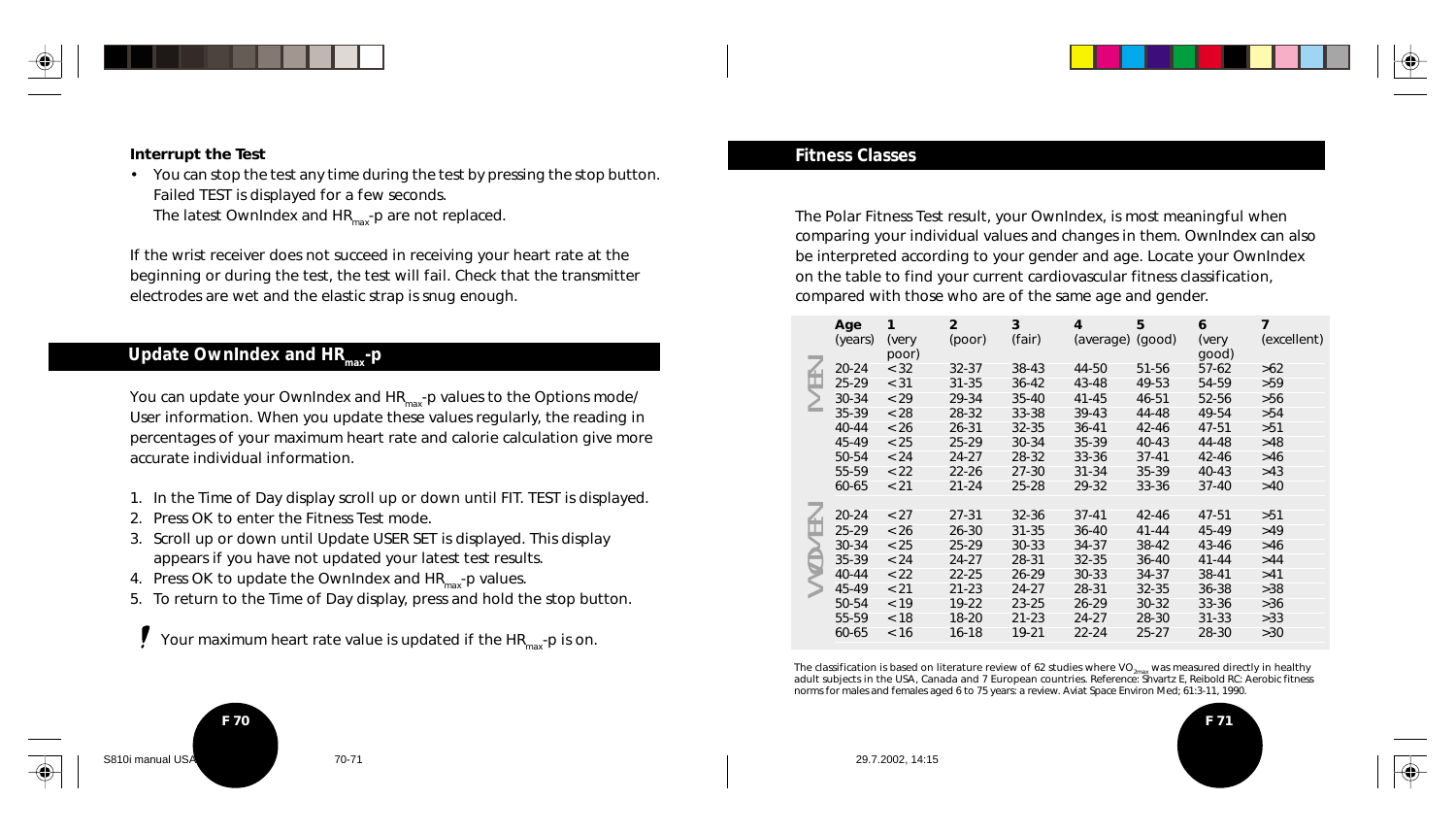

For various fitness classes we recommend the following:



Top athletes typically score OwnIndex values above 70 (men) and 60 (women). Values as high as 95 can be reached by athletes of Olympic caliber. OwnIndex is highest in sports that involve large muscle groups such as cross-country skiing and cycling.

# G. CARE AND **MAINTENANCE**

**Your Polar heart rate monitor is a high-tech instrument of superior design and workmanship and should be treated with care. The suggestions below will help you fulfill the guarantee obligations and enjoy this product for many years to come.**

#### **Taking Care of Your Polar Heart Rate Monitor**

- Wash the transmitter regularly after use with a mild soap and water solution. Dry it carefully after washing with soft towel.
- Never store the transmitter wet. Sweat and moisture can keep its electrodes wet and the transmitter activated, which shortens the battery life.
- Store your Polar heart rate monitor in a cool and dry place. Do not store it in any kind of non-breathing material, such as a plastic bag or a sports bag if it is wet.
- Do not bend or stretch the transmitter. This may damage the electrodes.
- Do not dry the transmitter in any other way than with a towel. Mishandling may damage the electrodes.
- Keep your Polar heart rate monitor out of extreme cold and heat. The operating temperature is 14 ºF to 122 ºF / -10 ºC to 50 ºC
- Do not expose the Polar heart rate monitor to direct sunlight for extended periods, such as by leaving it in a car.



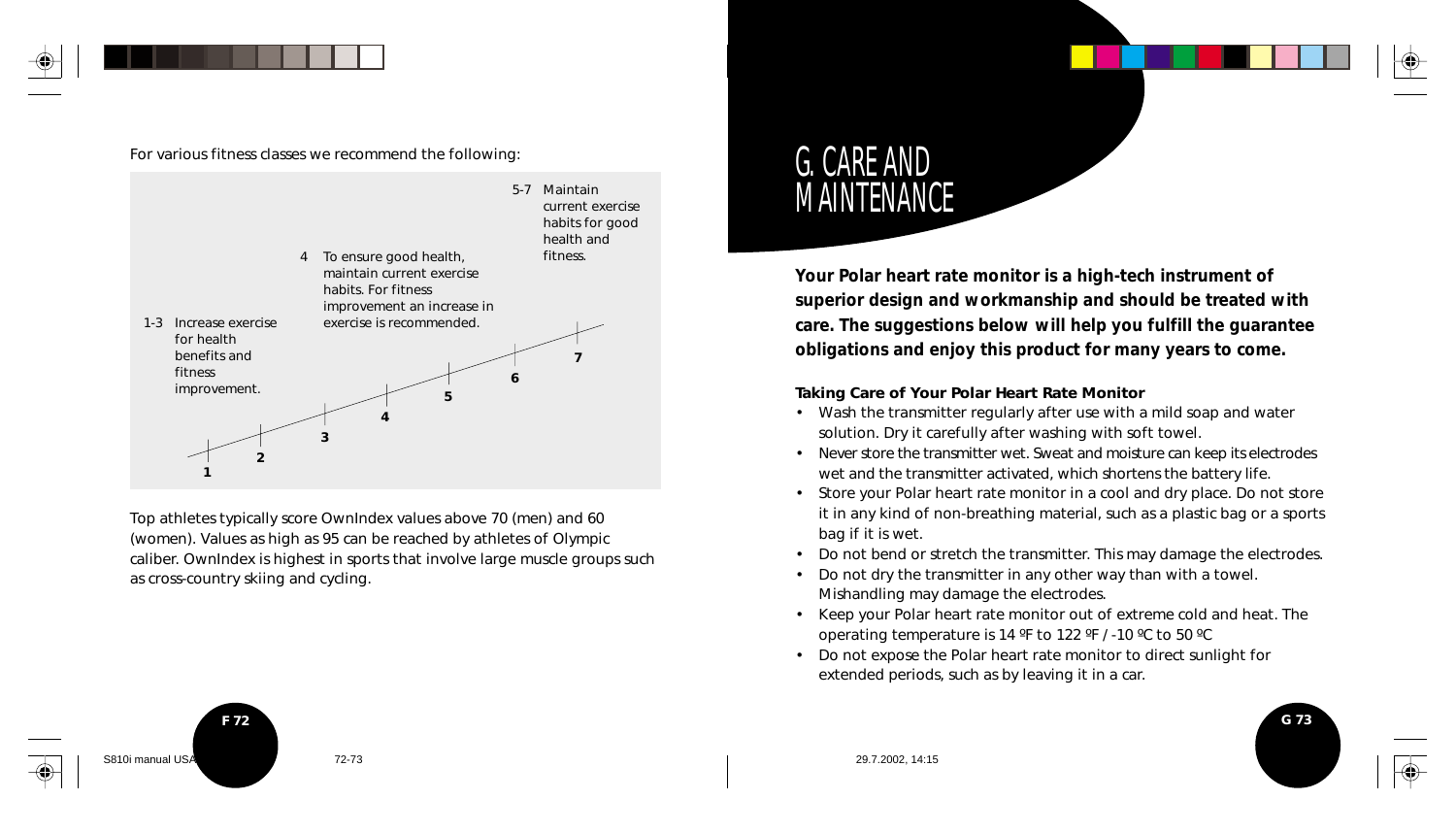#### **Batteries**

#### **Transmitter**

The estimated average battery life of the transmitter is 2500 hours of use. Contact your authorized Polar Service Center for a replacement transmitter. Polar recycles used transmitters. See your Customer Care Charter for detailed instructions.

#### **Wrist Receiver**

The estimated average battery life of the wrist receiver is 2 years in normal use (2h/ day, 7 days a week). Please note that excessive use of the backlight and the alarm signals will drain the battery more rapidly. Do not open the Polar wrist receiver yourself. To ensure the water resistance properties and the use of qualified components, the wrist receiver battery should be replaced by an authorized Polar Service Center only. At the same time a full periodic check of the Polar heart rate monitor will be done.

#### **Service**

Should your Polar heart rate monitor need service, see the Customer Care Charter to contact an authorized Polar Service Center.

Water resistance cannot be guaranteed after unauthorized service.

# H. PRECAUTIONS

#### **Using the Polar Heart Rate Monitor in a Water Environment**

Your Polar heart rate monitor is water resistant to 160 feet/ 50 meters.

Users measuring heart rate in a water environment may experience interference for the following reasons:

- Pool water with a high chlorine content and seawater are very conductive. The electrodes of a Polar transmitter may become short circuited which prevents EKG signals from detection by the transmitter unit.
- Jumping into the water or strenuous muscle movement during competitive swimming may cause water resistance that shifts the transmitter on the body to a location where it is not possible to pick up EKG signal.
- The EKG signal strength varies depending on the individual's tissue composition and the percentage of people who have problems in heart rate measuring is considerably higher in a water environment than in other use.

**H 75**

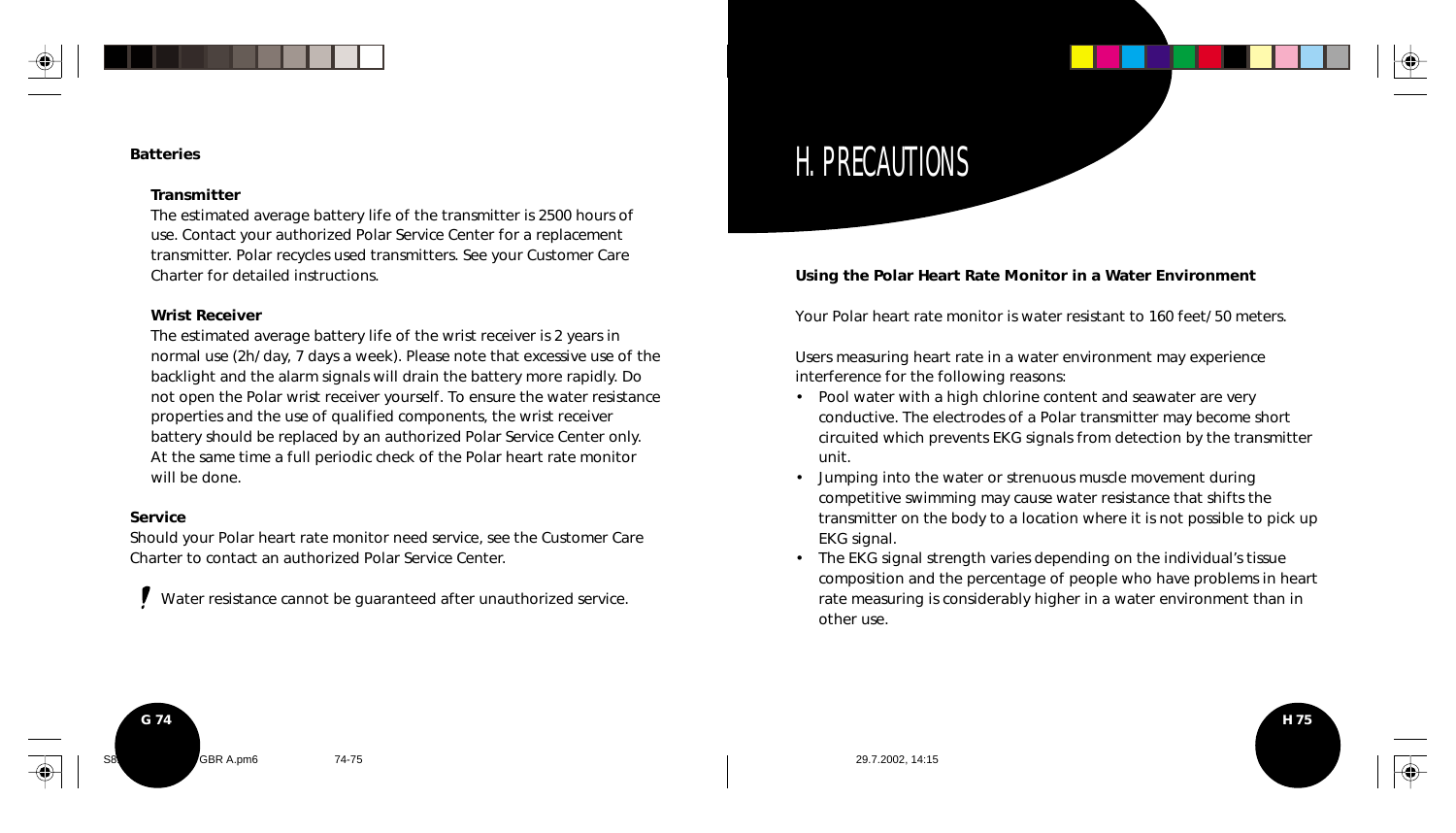

#### **Polar Heart Rate Monitor and Interference**

#### **Electromagnetic Interference**

Disturbances may occur near high voltage power lines, traffic lights, overhead lines of electric railways, electric bus lines/ trams, televisions, car motors, bike computers, some motor driven exercise equipment, cellular phones or when you walk through electric security gates.

#### **Crosstalk**

**H 76**

The Polar wrist receiver in non-coded mode (mode is indicated by heart symbol without frames) of operation picks up transmitter signals within 3 feet/ 1 meter. Non-coded signals, from more than one transmitter picked up simultaneously, can cause an incorrect readout.

#### **Exercise Equipment**

Several pieces of exercise equipment with electronic or electrical components such as LED displays, motors and electrical brakes may cause interfering stray signals. To try to tackle these problems, relocate the Polar wrist receiver as follows:

- 1. Remove the transmitter from your chest and use the exercise equipment as you would normally.
- 2. Move the wrist receiver around until you find an area in which it displays no stray reading or flashing of the heart symbol. Interference is often worst right in front of the display panel of the equipment, while the left or right side of the display is relatively free of disturbance.
- 3. Put the transmitter back on the chest and keep the wrist receiver in this interference-free area as far as it is possible.

4. If the Polar heart rate monitor still does not work with the exercise equipment, this piece of equipment may be electrically too noisy for wireless heart rate measurement.

#### **Minimizing Possible Risks in Exercising with a Heart Rate Monitor**

Exercise may include some risk, especially for those who have been sedentary. Before starting a regular exercise program an individual is recommended to answer to the following questions for health status checking. If the answer is yes to any of the questions, we recommend to consult a doctor before starting an exercise program.

- Have you not exercised for the past 5 years?
- Do you have high blood pressure?
- Do you have high blood cholesterol?
- Do you have symptoms of any disease?
- Are you taking any blood pressure or heart medication?
- Do you have a history of breathing problems?
- Are you recovering from a serious illness or medical treatment?
- Do you use a pacemaker or another implanted electronic device?
- Do you smoke?
- Are you pregnant?

Note that in addition to exercise intensity, medications for heart, blood pressure, psyche, asthma, breathing etc. as well as some energy drinks, alcohol and nicotine, can affect heart rate.

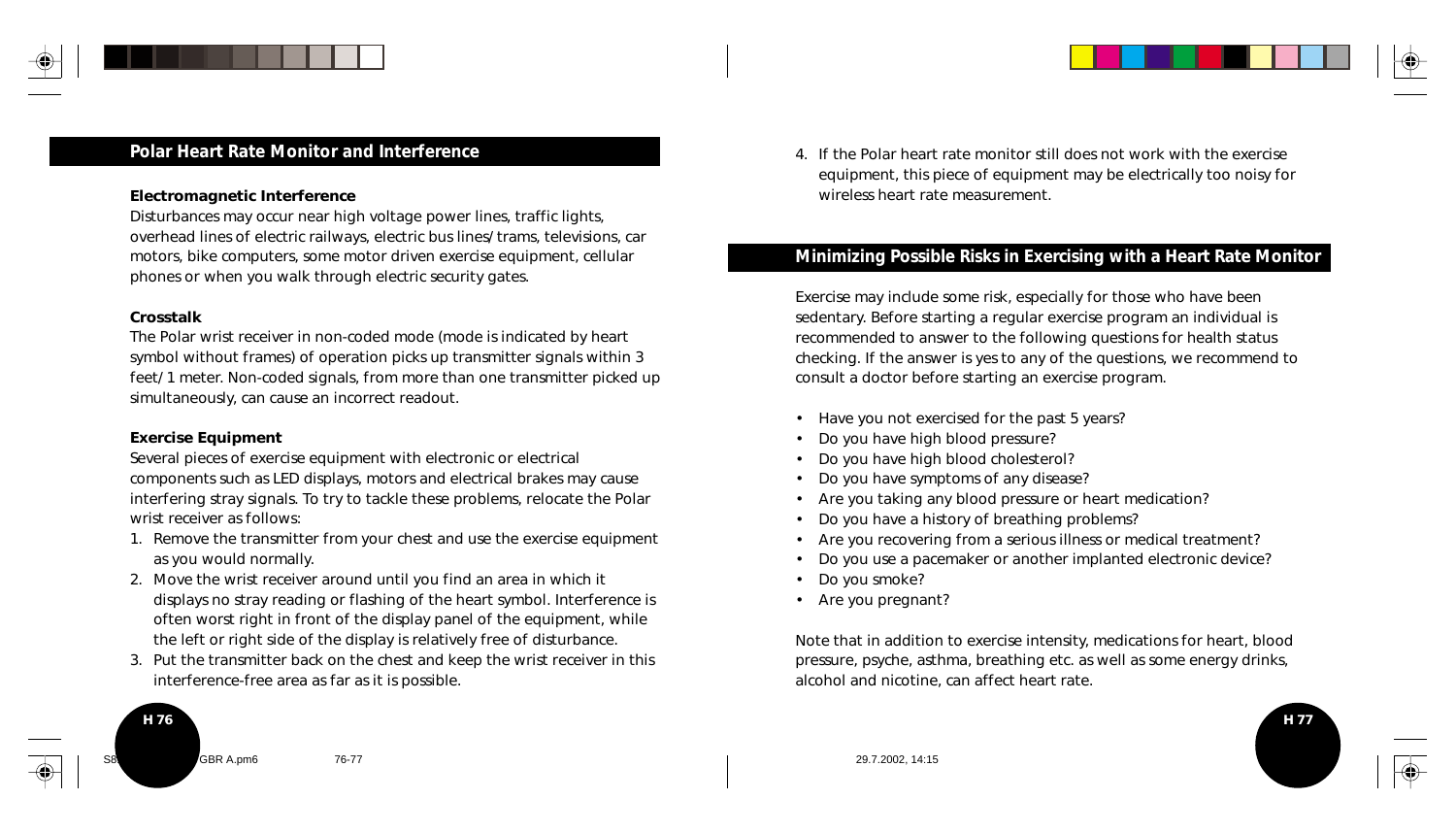

**It is important to be sensitive to your body's reactions during the exercise.** If you feel unexpected pain or tiredness regarding your exercise intensity level, it is recommended to stop the exercise or continue at a lighter intensity.

**Notice to persons with pacemakers, defibrillator or other**

**implanted electronic device.** Persons who have a pacemaker use the Polar heart rate monitor at their own risk. Before starting use, we always recommend an exercise test under doctor's supervision. The test is to ensure the safety and reliability of the simultaneous use of the pacemaker and the heart rate monitor.

**If you are allergic to any substance that comes into contact with the skin or if you suspect an allergic reaction due to using the product,** check the listed materials in the "Technical Specifications" chapter. To avoid any skin reaction risk with the transmitter, wear it over a shirt. However, moisten the shirt well under the electrodes to ensure flawless operation.

The combined impact of moisture and intense abrasion may cause a black color, which might stain light-colored clothes especially, to come off the transmitter's surface.

# I. FREQUENTLY ASKED QUESTIONS

**What should I do if...**

## **...I don't know where I am in the Options or File cycle?**

Press and hold the stop button until time of day is displayed.

#### **...I cannot find the previous exercise's file?**

You may have used the Measure mode during your exercise, which means that your exercise was not stored. To record the exercise you have to turn the stopwatch on by pressing the OK button in the Measure mode.

#### **...I cannot find the expended calories from my exercise file?**

Check that you have set your personal user information and turned the OwnCal function on. Check that your heart rate has reached over 90 bpm or above 60 % of your maximum heart rate during your exercise.

#### ...I cannot turn my HR<sub>max</sub>-p on?

Check that you have set your personal user information and turned the fitness test on before turning the  $HR_{max}$ -p on.

**I 79**

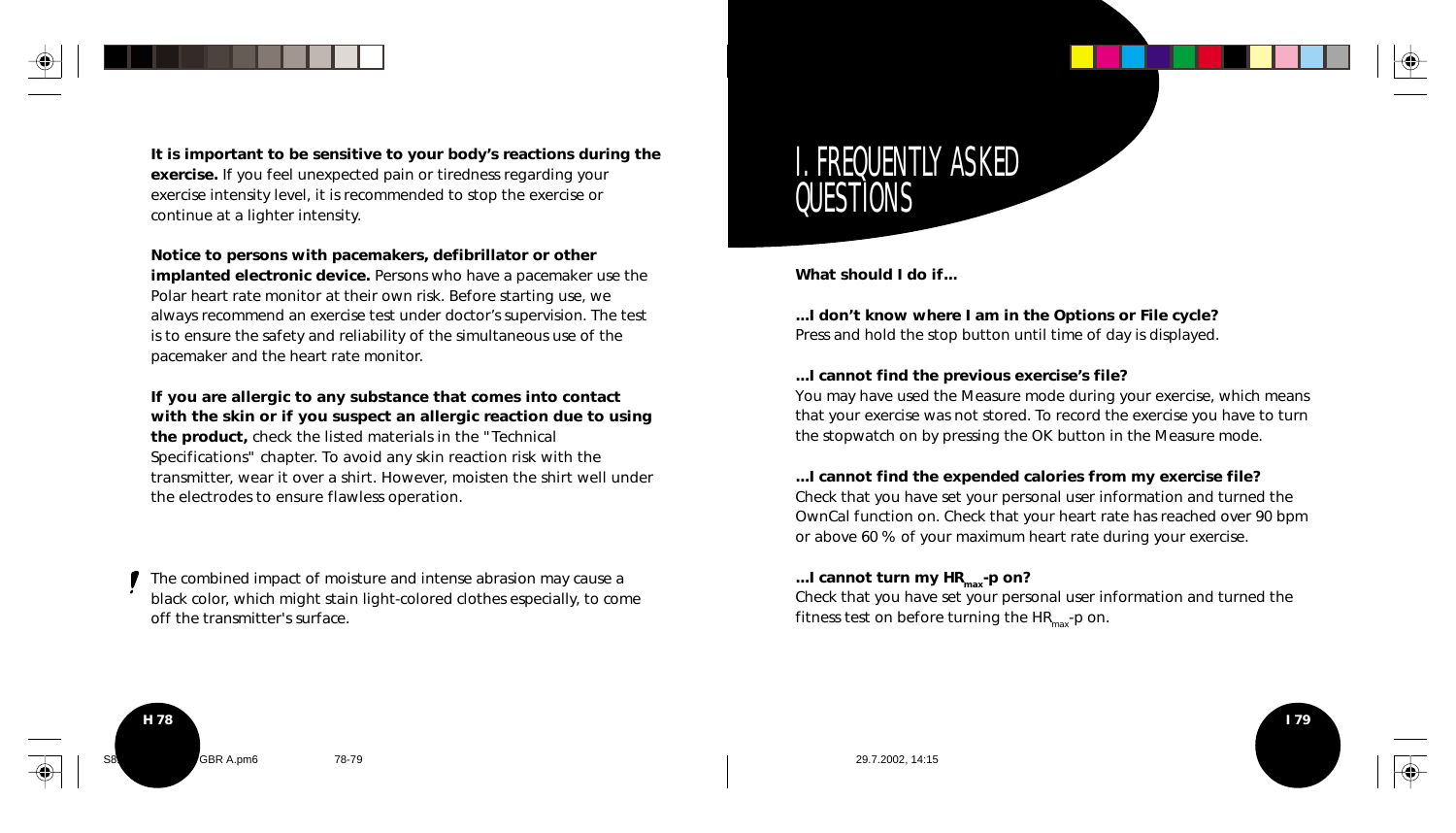

#### **...there is no heart rate reading (- -)?**

- 1. Check that the electrodes of the transmitter are moistened and that you are wearing it as instructed.
- 2. Check that you have kept the transmitter clean.
- 3. Check that you are not near other people that have heart rate monitors, high voltage power lines, televisions, mobile phones or other sources of electromagnetic disturbance.
- 4. Have you had a cardiac event which may have altered your EKG waveform? In this case consult your physician.

#### **...the code search was not successful?**

The frame around the heart symbol will disappear. Bring the receiver up to your chest near the transmitter's Polar logo. The receiver starts looking for a heart rate signal again. If you still do not succeed in code searching, but your heart rate is displayed and the heart symbol without a frame is flashing, you can start exercising. However, your wrist receiver may become disturbed by other heart rate monitors.

#### **...heart symbol flashes irregularly?**

**I 80**

- 1. Check that the wrist receiver is not further than 3 feet/ 1 meter from the transmitter.
- 2. Check that the elastic strap has not become loose during exercise.
- 3. Make sure that the electrodes of the transmitter are moistened.
- 4. Make sure that there is no other heart rate transmitter within 3 feet/ 1 meter.
- 5. Cardiac arrhythmia may cause irregular readings. In this case consult your physician.

**...other person with heart rate monitor is causing interference?** Keep a distance from your training partner and continue your training session normally.

#### **Or**

- 1. Take the transmitter off your chest for 30 seconds. Keep a distance from your training partner.
- 2. Put the transmitter back and bring the receiver up to your chest near the transmitter's Polar logo. The receiver starts looking for a heart rate signal again. Continue your training session normally.

#### **...heart rate reading becomes erratic or extremely high?**

You may have come within range of strong electromagnetic signals which cause erratic readings. Check your surroundings and move further away from the source of disturbance.

#### **...the display is blank or fading?**

If the display is blank, activate the wrist receiver by pressing the OK button twice, after which the Time of Day display appears. The first sign of a discharged battery is the battery symbol on the display. Also the digits fade when the backlight is used. Have the batteries checked.

#### **...there are no reactions to any buttons?**

Reset the Polar heart rate monitor. Resetting clears watch settings which will return to the default settings. User information and measuring units settings will be saved.

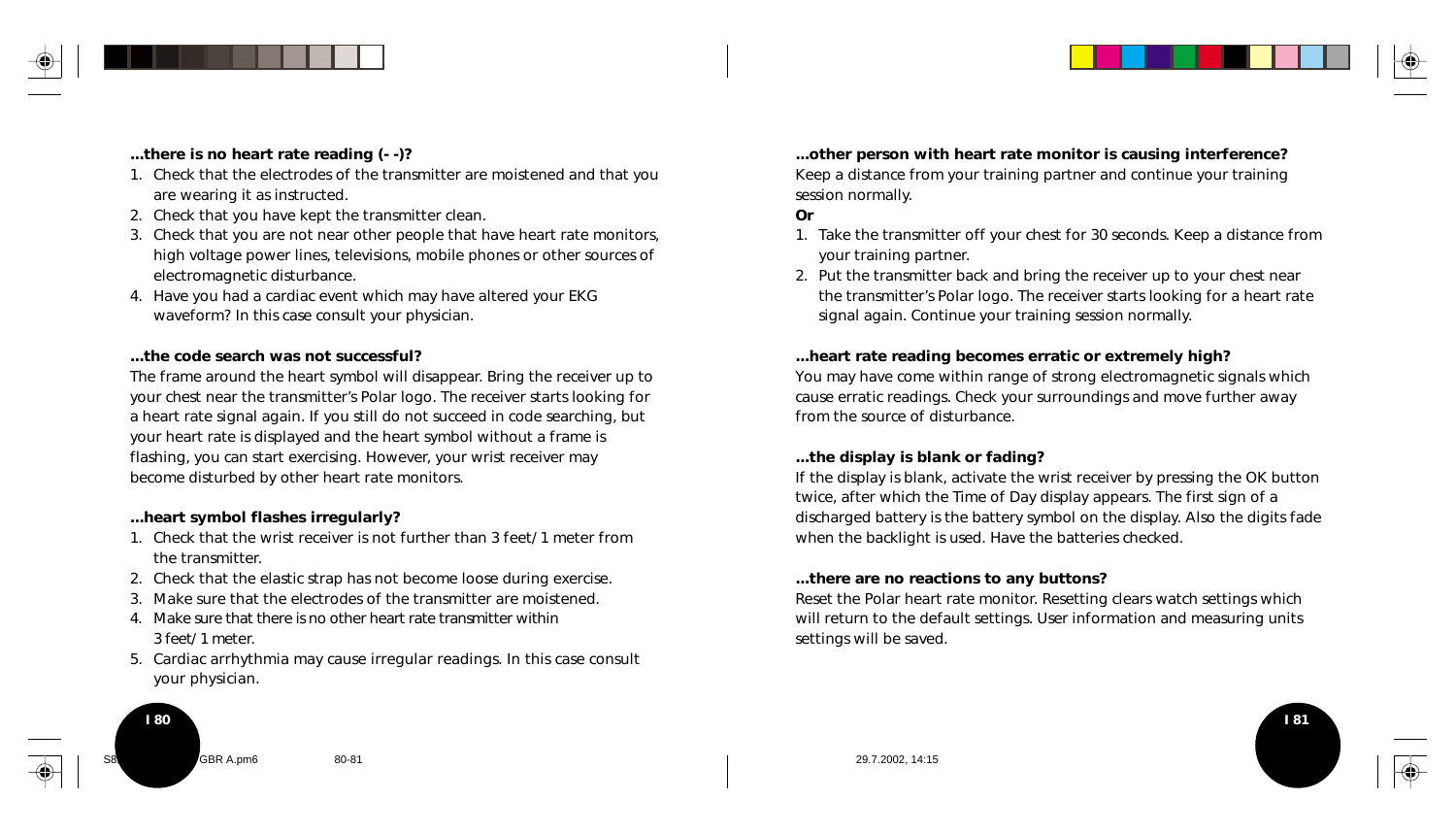

- 1. Press the RESET button with a pen tip. Display becomes full of digits. If you don't press any button after reset within one minute the wrist receiver goes to the Time of Day display.
- 2. Press any of the buttons once. The time of day is displayed.

#### **...the battery of the wrist receiver must be replaced?**

We recommend having all service done by an authorized Polar Service Center. This is especially necessary to ensure the guarantee remains valid and is not affected by incorrect repair procedures done by an unauthorized agent. Polar Service will test your wrist receiver for water resistance after battery replacement and make a full periodic check of the complete Polar heart rate monitor.

#### **...the data transfer from receiver to computer was unsuccessful**

- 1. Check the correct position of the wristwatch receiver with the infrared window of the computer or the optional Polar IR Interface.
- 2. Check that the surroundings are not too bright. This problem often occurs near windows.
- 3. Check that there is no obstruction between the infrared windows.

J. TECHNICAL SPECIFICATIONS

**Polar heart rate monitor is designed to indicate the level of physiological strain and intensity in sports and exercise. No other use is intended or implied. Heart rate is displayed as number of heart beats per minute (bpm).**

#### **Transmitter**

Battery type: Built-in Lithium Cell Material: Polyurethane Waterproof

Battery life: Average 2500 hours of use Operating temperature: 14 °F to 122 °F/ -10 °C to +50 °C

**Elastic Strap**

Buckle material: Polyurethane Fabric material: Nylon, polyester and natural rubber including a small amount of latex



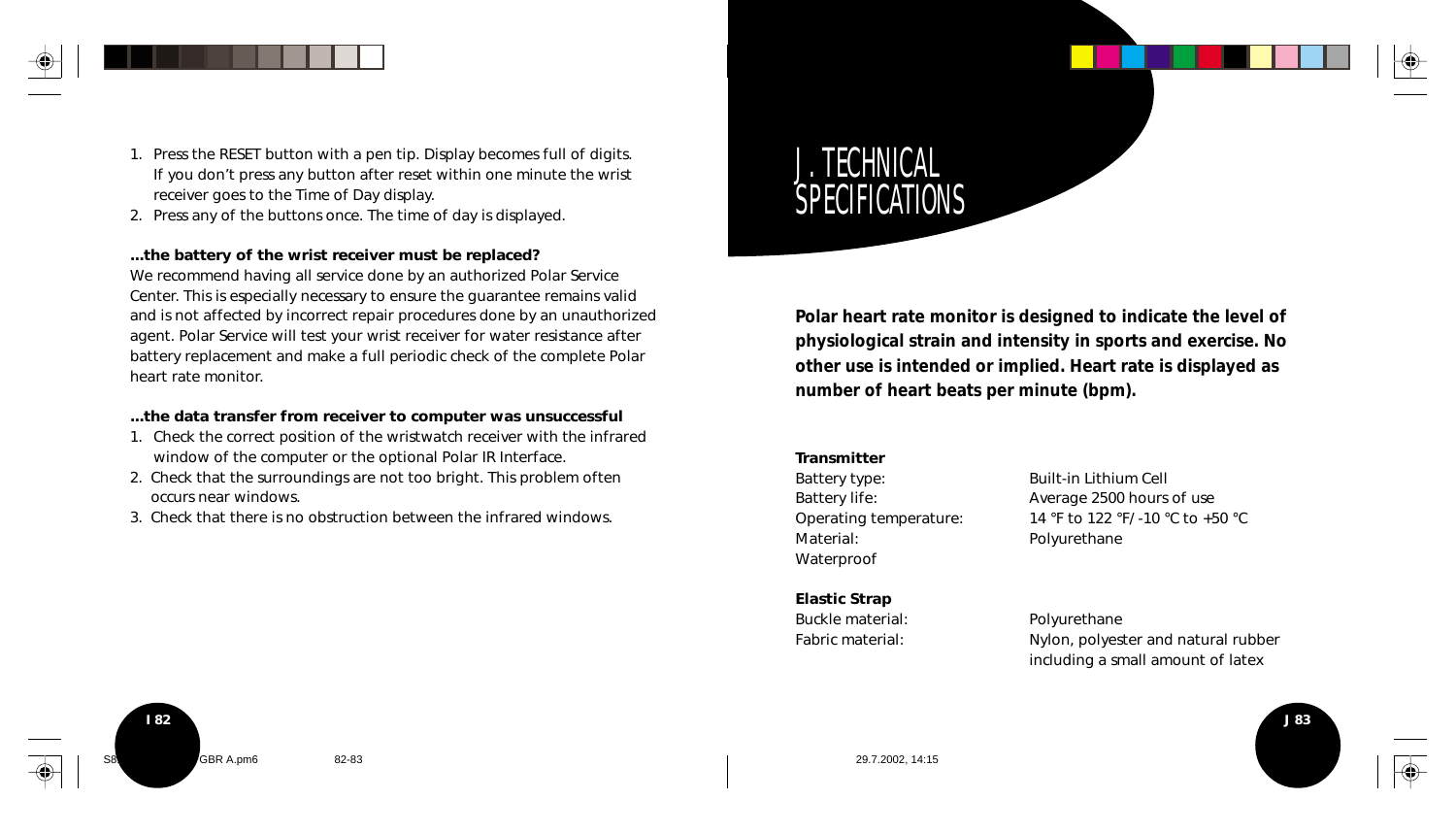

**J 85**

#### **Wrist Receiver**

Battery type: CR 2430 Water resistance: to 160 feet/ 50 meters Wrist strap material: Polyurethane

Battery life: <br>
Average 2 years (2h/ day, 7 days/ week) Operating temperature: 14 °F to 122 °F/ -10 °C to +50 °C

Back cover and wrist strap buckle material: Stainless steel complying with EU Directive 94/27/EU and its amendment 1999/C 205/05 on the release of nickel from products intended to come into direct and prolonged contact with the skin.

Watch accuracy better than  $\pm$  0,5 seconds/ day at 77 °F/ 25 °C temperature. Polar S810i is a Class 1 Laser Product.

Accuracy of heart rate measurement:  $\pm$  1% or  $\pm$  1 bpm, whichever larger, definition applies to steady state conditions.

#### **Default Settings**

| In USA and Canada     |            | Activity                      | Low        |
|-----------------------|------------|-------------------------------|------------|
| Time of Day           | 12 h       | $HR_{max}$                    | $220$ -age |
| In other countries    |            | $\mathsf{VO}_{\mathsf{2max}}$ |            |
| Time of Day           | 24 h       | male                          | 45         |
| Alarm                 | <b>OFF</b> | female                        | 35         |
| Date of Birth         | Ω          | <b>Baseline</b>               | 0          |
| (adjustable range for |            | Activity sound                | On         |
| year is 1921 - 2020)  |            | In USA and Canada             |            |
| Sex                   | Male       | Units                         | 2          |
| Weight                | Ω          | In other countries            |            |
| Height                |            | Units                         |            |

| Help                     | On                      |
|--------------------------|-------------------------|
| OwnCal                   | OFF                     |
| Fitness test             | On                      |
| $HR_{max}$ -p            | OFF                     |
| Online                   | OFF                     |
| Exercise settings        |                         |
| <b>BasicUse</b>          | On                      |
| <b>BasicSet function</b> | OFF                     |
| Profile function         | OFF                     |
| Heart touch function     | Shows heart rate limits |
| Recording rate           | 5 <sub>s</sub>          |
|                          |                         |

#### **Limit Values**

| Exercise time            | 99 h 59 min 59 s |
|--------------------------|------------------|
| Heart rate limits        | $30 - 240$       |
| Heart rate zone time     | 99 h 59 min 59 s |
| Recovery time            | 99 min 59 s      |
| Calories                 | 99 999 kcal      |
| Cumulative calories      | 999 999 kcal     |
| Cumulative exercise time | 9999h            |
| Laps recorded to memory  | 99               |
| Files recorded to memory | 99               |
|                          |                  |

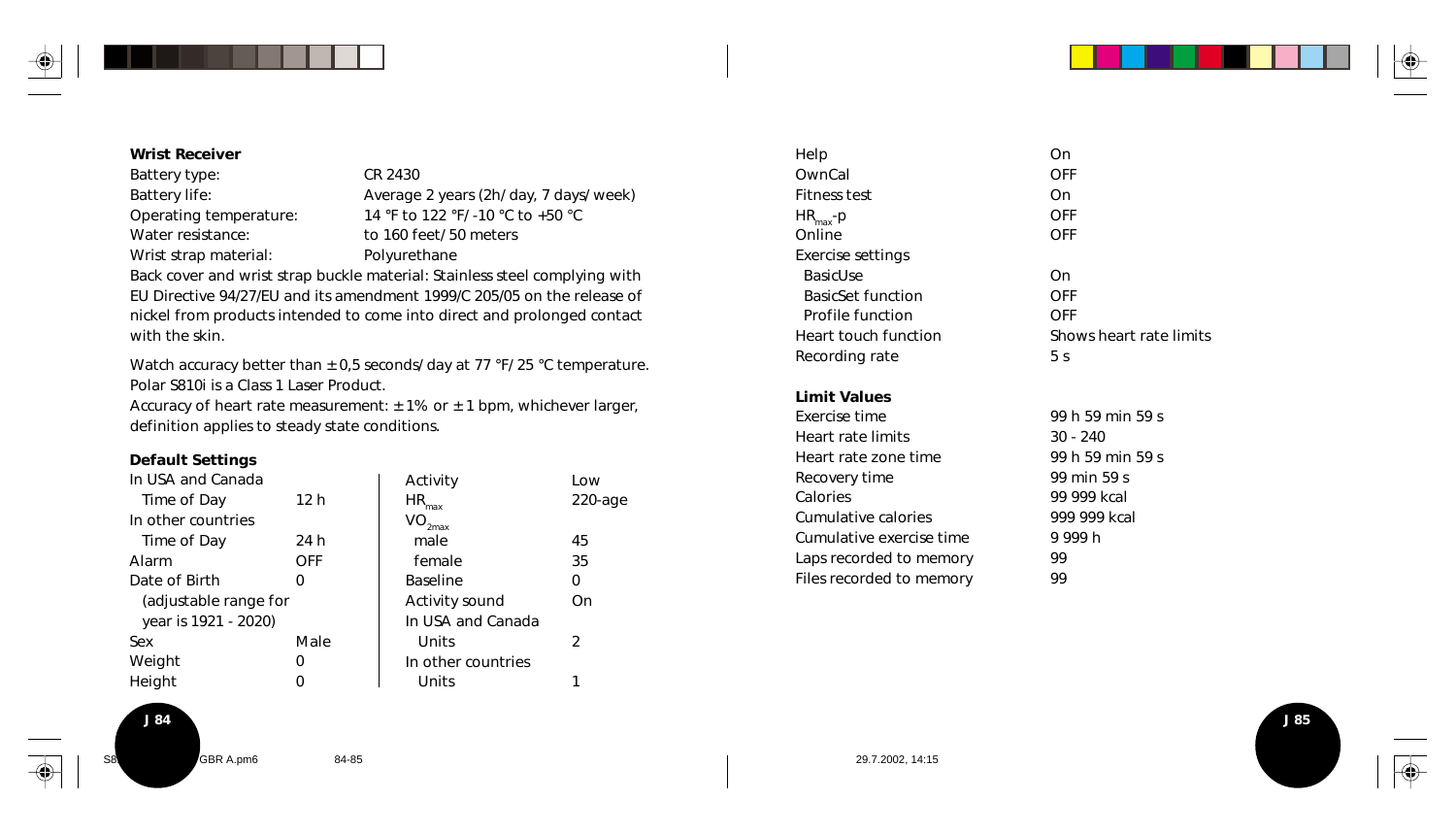## K. LIMITED POLAR INTERNATIONAL GUARANTEE

- This limited Polar international guarantee is issued by Polar Electro Inc. for the consumers who have purchased this product in the USA or Canada. This limited Polar international guarantee is issued by Polar Electro Oy for the consumers who have purchased this product in other countries.
- Polar Electro Inc. / Polar Electro Oy guarantees to the original consumer/ purchaser of this product that the product will be free from defects in material or workmanship for two years from the date of purchase.
- **Please keep the receipt or International Guarantee Card, which is your proof of purchase!**
- The guarantee does not cover the battery, damage due to misuse, abuse, accidents or non-compliance with the precautions; improper maintenance, commercial use, cracked or broken cases.
- Guarantee does not cover any damage/s, losses, costs or expenses, direct, indirect or incidential, consequential or special, arising out of, or related to the product. During the guarantee period the product will be either repaired or replaced at an authorized service center free of charge.
- This guarantee does not affect the consumer's statutory rights under applicable national or state laws in force, or the consumer's rights against the dealer arising from their sales/ purchase contract.

CE. This CE marking shows compliance of this product with Directive 93/42/EEC.

Copyright © 2000, 2002 Polar Electro Oy, FIN-90440 KEMPELE, Finland. All rights reserved. No part of this manual may be used or reproduced in any form or by any means without prior written permission of Polar Electro Oy.

The names and logos marked with a ™ symbol in this user's manual or in the package of this product are trademarks of Polar Electro Oy, except that Sound Blaster is a trademark of Creative Technology, Ltd. The names and logos marked with a ® symbol in this user's manual or in the package of this product are registered trademarks of Polar Electro Oy, except that Windows is a registered trademark of Microsoft Corporation.



# L. DISCLAIMER

- The material in this manual is for informational purposes only. The products it describes are subject to change without prior notice, due to the manufacturer's continuous development program.
- Polar Electro Inc. / Polar Electro Oy makes no representations or warranties with respect to this manual or with respect to the products described herein. Polar Electro Inc. / Polar Electro Oy shall not be liable for any damages, losses, costs or expenses, direct, indirect or incidental, consequential or special, arising out of, or related to the use of this material or the products described herein.

This product is protected by one or several of the following patents: FI 88223, DE 4215549, FR 92.06120, GB 2257523, HK 113/1996, SG 9591671-4, US 5491474, FI 88972, DE 9219139.8, FR 92.09150, GB 2258587, HK 306/1996, SG 9592117-7, US 5486818, FI 96380, US 5611346, EP 665947, DE69414362, FI 68734, DE 3439238, GB 2149514,HK 812/1989, US 4625733, FI 100924, FI 100452, US 5840039, FI 4150, DE 20008882.3, FR 0006504, FI 4069, US 6272365, FR 9907823, GB 2339833, DE 29910633, FI 104463, US 6183422, FI 4157, DE 20008883.1, FR 0006778, WO 97/33512, GB 2326240. Other patents pending.

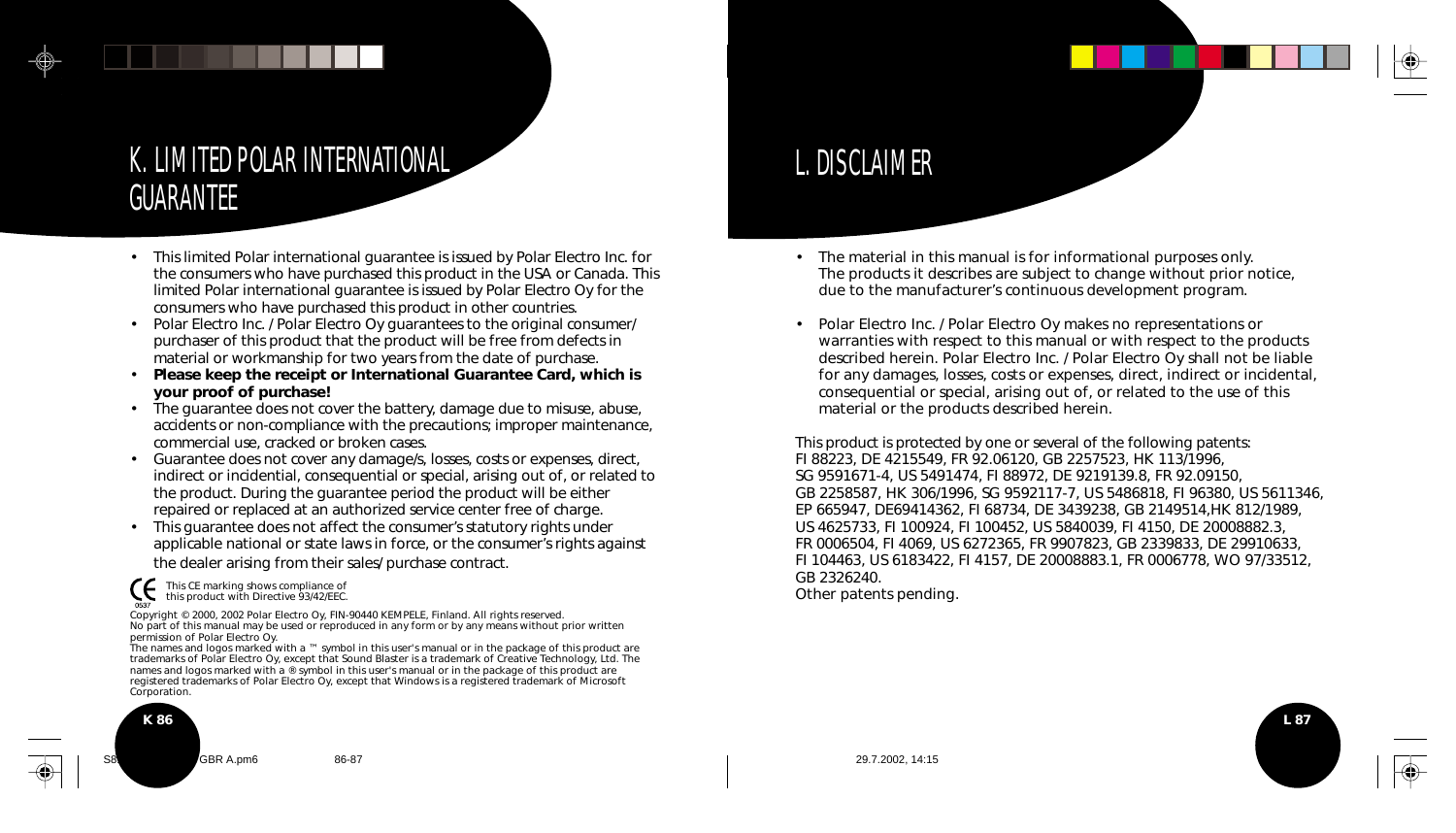

# M. POLAR GLOSSARY

**Activity level**: A personal assessment of your long term physical activity level that is used in the Polar Fitness Test.

**Coded heart rate transmission**: Polar coded transmitter automatically locks in a code to transmit your heart rate to the wrist receiver. In a coded transmission the receiver accepts heart rate data only from the Polar coded transmitter. Coding significantly reduces crosstalk caused by other users of heart rate monitors. However, it does not necessarily reduce all environmental interference.

**Electrodes**: The grooved areas of the transmitter that rest against the skin and pick up the EKG signal.

**Exercise mode**: The stopwatch is on and your exercise is recorded. You can select either the BasicUse, Profiles and BasicSet exercise modes.

**Heart touch function**:When you are in Exercise mode, bring your wrist receiver close to the Polar logo on your transmitter and the selected heart touch function is activated for a few seconds.

**Maximal oxygen uptake**: (maximal aerobic power, VO<sub>2mav</sub>) Is the maximal rate at which oxygen can be used by the body during maximal work.  $VO_{2\text{max}}$  is a good index of aerobic fitness.

**Maximum heart rate:** (HR<sub>max</sub>) Is the highest number of heart beats per minute of a person.

**Measure mode**: Measuring your heart rate without recording the exercise.

**Target heart rate zone**: The area between the upper and lower target heart rate limits. Target zone selection is based on personal fitness goals.



**M 89**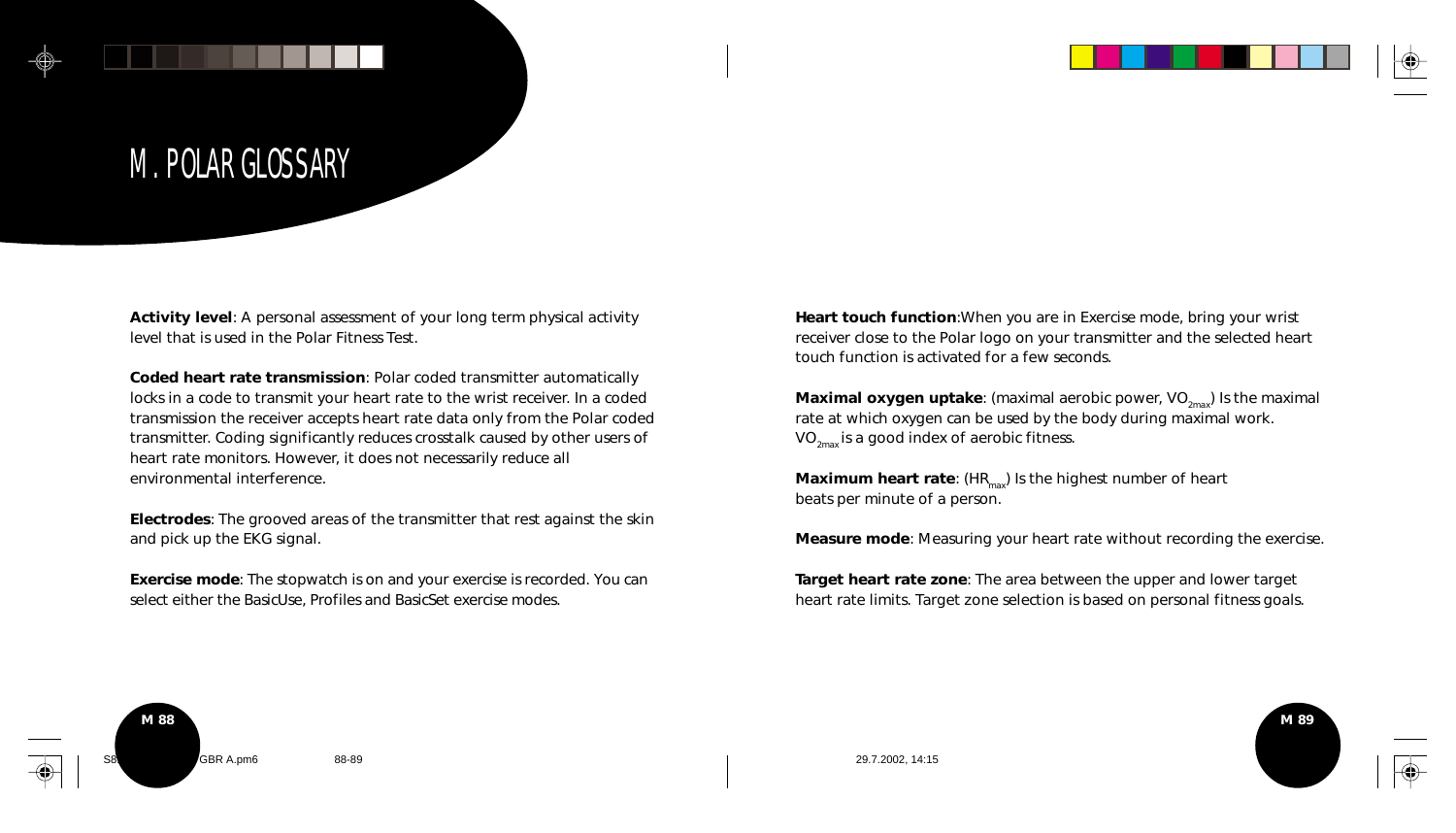

#### **Display Symbols**

- $\bullet$  Indicates an ongoing heart rate measurement and flashes to the beat of your heart. A heart without frames indicates a non-coded heart rate transmission.
- Frame around the heart indicates a coded transmission of heart rate.
- **OD** Indicates there has not been heart rate reception for at least 5 seconds.
- - Indicates there is no heart rate reception. Bring the wrist receiver up to your chest near the transmitter's Polar logo. The receiver starts looking for the heart rate signal again.
- .) In the Time of Day display the alarm is on. Measure mode: beeps if you are exercising outside your target heart rate zone. Fitness Test mode: sounds an alarm at the end of the fitness test.
- **Indicates profile exercise.**
- Indicates continuous intervals and recoveries. See Cont in "display texts" chapter.
- Exercise mode: indicates the heart rate above the target zone.
- Exercise mode: indicates the heart rate below the target zone.
- The graphic bar consists of five blocks. A flashing block indicates in which level you are in the Options settings or File recalling loops. Continuously running bars indicate that the exercise is recorded.
- $\Rightarrow$  Indicates low battery.

# **M 90** S810i manual USA GBR A.pm6 90-91 29.7.2002, 14:15

#### **Display Texts**

**ALARM**: Indicates the alarm in watch settings.

**AM or PM**: Are used in 12h time mode. Ex. in 24h time mode 13:00 means 1:00 PM. **AVG**: Together with a reading indicates average heart rate. **Baseline**: Set your personal

relaxation rate baseline. **BasicSet**: Pre-programmable exercise with three alternating timers and heart rate limits. Additionally you can set a time- or heart-rate-based recovery function that is turned on manually in the exercise situation.

**BasicUse**: Exercising without settings.

**BestLap**: Indicates the shortest lap time information.

**CONNECT**: Communication mode between wrist receiver and computer.

**Cont**: Up to 30 intervals and recoveries succeed one another unless the phase is manually stopped.

**E0**: Indicates BasicUse exercise **E1-E7**: Indicates the profile exercise. **E8**: Indicates the BasicSet exercise. **EXE. SET: Indicates the recorded** exercise profile information in the File mode.

**Exe. Time**: Indicates the time you exercised with running stopwatch. **FILE**: Indicates the file mode. **FIT. TEST**: Indicates fitness test mode.

**FULL:** After having stored 99 laps (the use of Profiles reduces the amount) FULL appears in the display. You can continue taking lap times or Profiles but they won't be recorded into the file.

**HR<sub>max</sub>-p**: Predicted maximum heart rate value.

**Int.**: Indicates the work period of a profile exercise.

**InZone/ Above/ Below**: Indicate the time spent within, above and below the target zone.

**KCal**: Indicates the energy expenditure of your exercise.

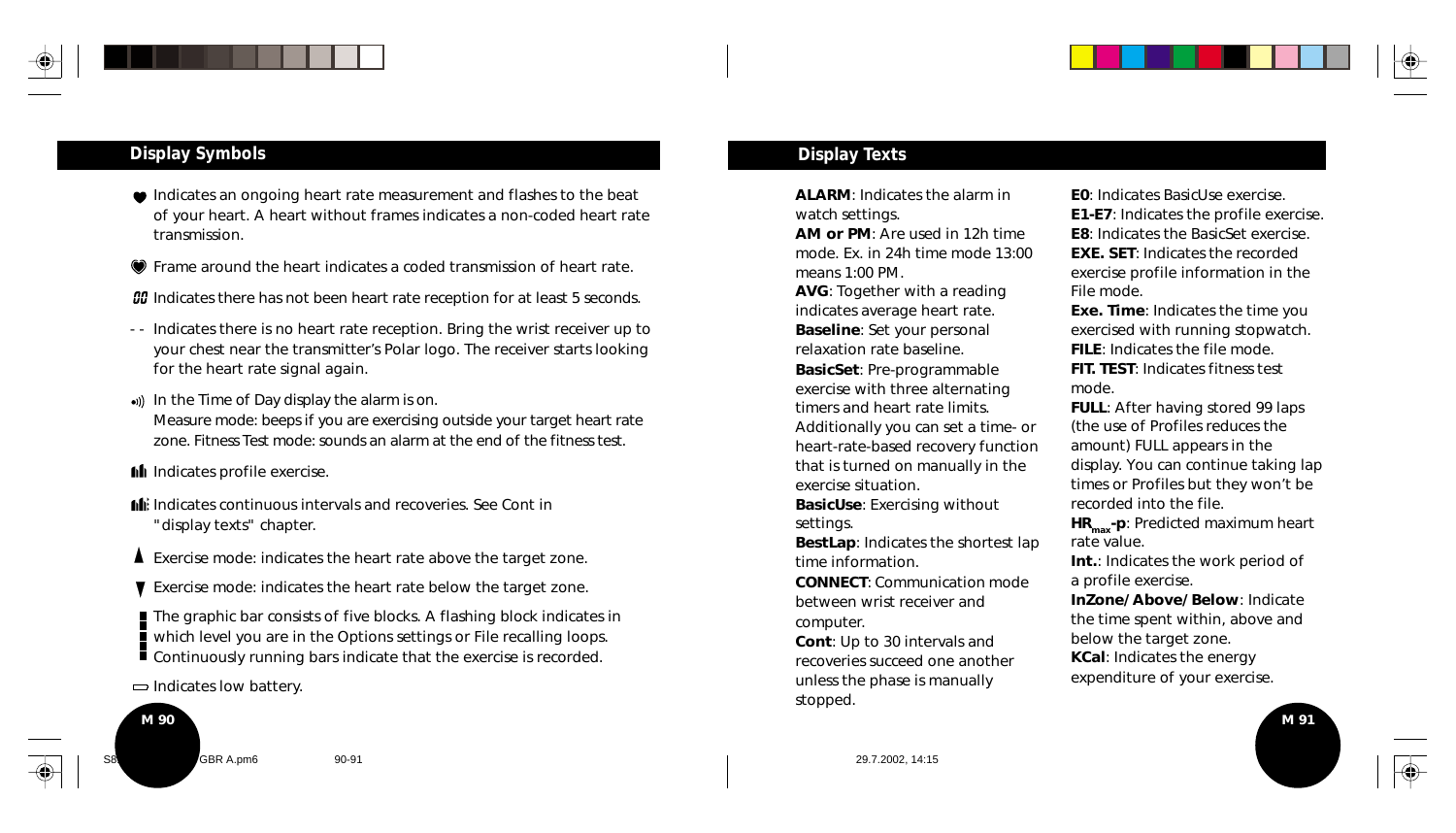**LAPS**: Indicates how many lap times have been stored.

**Lap Time, Lp**: Indicates the time the lap took.

**Lim High**: The higher heart rate limit of the target zone.

**Lim Low**: The lower heart rate limit of the target zone.

**Limits**: Heart rate limits for target zones.

**MAX**: Indicates the highest heart rate.

**MAX %**: Indicates what percentage your current heart rate is of your maximum heart rate.

**Mem full**: Appears on the display when the memory is full. You can continue your exercise and taking lap times but they won't be recorded into the file.

**MIN**: Indicates minimum heart rate of exercise in the File mode. **ms**: Millisecond

**Online\***: Online recording allows you to transfer your heart rate to computer in real time. Place the

wrist receiver within the reception range, 8"/ 20 cm, of the interface and within range of the transmitter, 3 feet/ 1 meter.

**OPTIONS**: Indicates the Options mode.

**OwnCal**: Calculates energy expenditure during exercise in kilocalories. 1 kilocalorie (kcal) = 1000 calories (cal). You can follow how much energy you lose by exercising in one exercise session or in a day, week or even a year. The OwnCal can be used as a dose measure of exercise Ex. in nutrition planning. OwnCal calorie calculation starts when your heart rate reaches 90 bpm or is above 60 % of your maximum heart rate, whichever is smaller. These limits are set to count only exercise calories. The higher the heart rate, the faster the energy expenditure. OwnCal is individually calibrated by your preset weight, maximal oxygen uptake (VO $_{2\text{max}}$ ) and maximum heart rate ( $HR_{\text{max}}$ ). The

most accurate OwnCal is received by entering your clinically measured (in maximal treadmill or bicycle stress test)  $VO_{2max}$  and HR<sub>max</sub> into the wrist receiver. Energy expenditure measurement is most accurate in continuous activities such as cycling and running.

**OwnINDEX**: Result of Polar Fitness Test and comparable score with maximal oxygen uptake (VO $_{2\text{max}}$  in ml/kg/min).

**P1-P6, exercise phases**: Indicates pre-programmable exercise phases of the profile exercise. Each phase includes adjustable number of interval periods and a recovery period. **Profil**: Indicates a preprogrammable exercise profile with six optional

**RecoHr, heart-rate-based**

phases.

**recovery**: You set the heart rate, which will end your recovery calculation. In the File mode you will see the drop in your heart rate and the recovery duration.

**RecoTime, time-based recovery**: You set the recovery time in the Options mode. In the File mode you will see the drop in your heart rate and the recovery duration.

**Rlx, Relaxation rate**: Relaxation rate is most useful when measuring your heart rate at rest or during light daily activities, such as office work. After exercise, Ex., in the following morning, the value can also indicate the state of your physical recovery. A resting heart rate significantly higher or a relaxation rate smaller than normal may be an indication of an incomplete recovery. Mental stress typically increases heart rate and decreases relaxation rate. Relaxation rate measurement is based on the heart rate variability, which indicates your autonomic nervous system's state. The degree of heart rate variability is highly individual and tends to decrease over time. **RR**: R-R recording rate measures heart beat intervals, i.e. the time

**M 93**

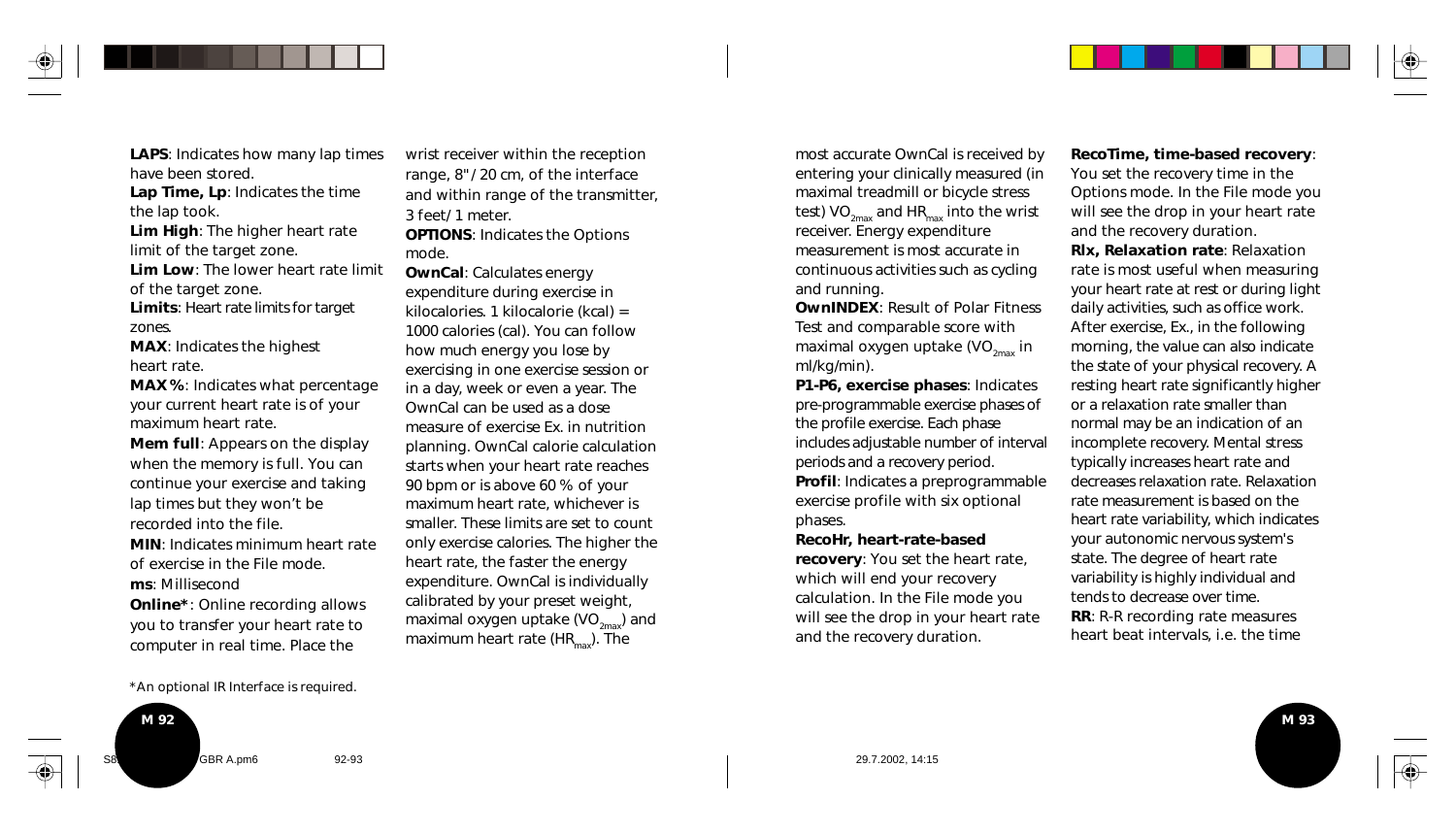between successive heart beats in milliseconds. This information is also shown as instantaneous heart rate in beats per minute in recorded samples. Recording every interval accurately is more difficult than obtaining the averaged heart rate only, because R-R recording rate is shielded less from measurement disturbances. We recommend using contact gel (ECG gel) to ensure contact between your skin and the transmitter. It is useful to minimize the use of the heart touch function and backlight, because the heart rate receiver does not detect new

heart beat intervals when the backlight is on. Also the use of activity/button sound may occasionally cause a loss of one R-R interval. Readings that are interpreted as incorrect in the heart rate data can be adjusted and corrected with Polar Precision Performance software. **Split Time**: The time exercised so far when you take a lap time during exercise.

**Sw**: Indicates stopwatch. **Tot. Time**: Indicates cumulative exercise times of several exercise sessions.

#### **Index**

| 12h/ 24h time mode  36                     |                                          |
|--------------------------------------------|------------------------------------------|
| Activity/button sound On/OFF  34           | Illuminating the display  42             |
|                                            |                                          |
| Baseline for relaxation rate  19           | Interrupt an interval or                 |
|                                            |                                          |
|                                            | Lap and split time storing  42, 51, 59   |
|                                            | Measuring units settings  34, 38         |
|                                            |                                          |
| Code search  39, 80, 88                    |                                          |
| Connection to computer  62                 | Online* measurement to                   |
|                                            | computer  40, 64, 92                     |
|                                            |                                          |
| Display configuration  43                  |                                          |
| Download training data                     | OwnCal calorie expenditure  44, 92       |
|                                            |                                          |
|                                            |                                          |
|                                            |                                          |
|                                            |                                          |
|                                            | Predicted maximum heart rate 67, 91      |
| Fitness test On/OFF  32                    | Profile exercise  46, 57, 93             |
| Frequently asked questions  79             | Recall training information 52           |
| Functions during the exercise  41          |                                          |
|                                            |                                          |
| Heart rate limits  51, 55                  | Recovery during BasicSet  50, 55         |
| Heart rate limits settings                 | Recovery during exercise profile  48, 58 |
|                                            | Recovery settings for BasicSet  24       |
| Heart rate limits settings for Profile  28 | Recovery settings for                    |
| Heart rate zone alarm On/OFF  41           |                                          |
|                                            | Relaxation rate.  19, 44, 93             |
|                                            |                                          |
| How to enter settings  14                  | Reset the cumulative counts  60          |

\* An optional Polar IR Interface is required.